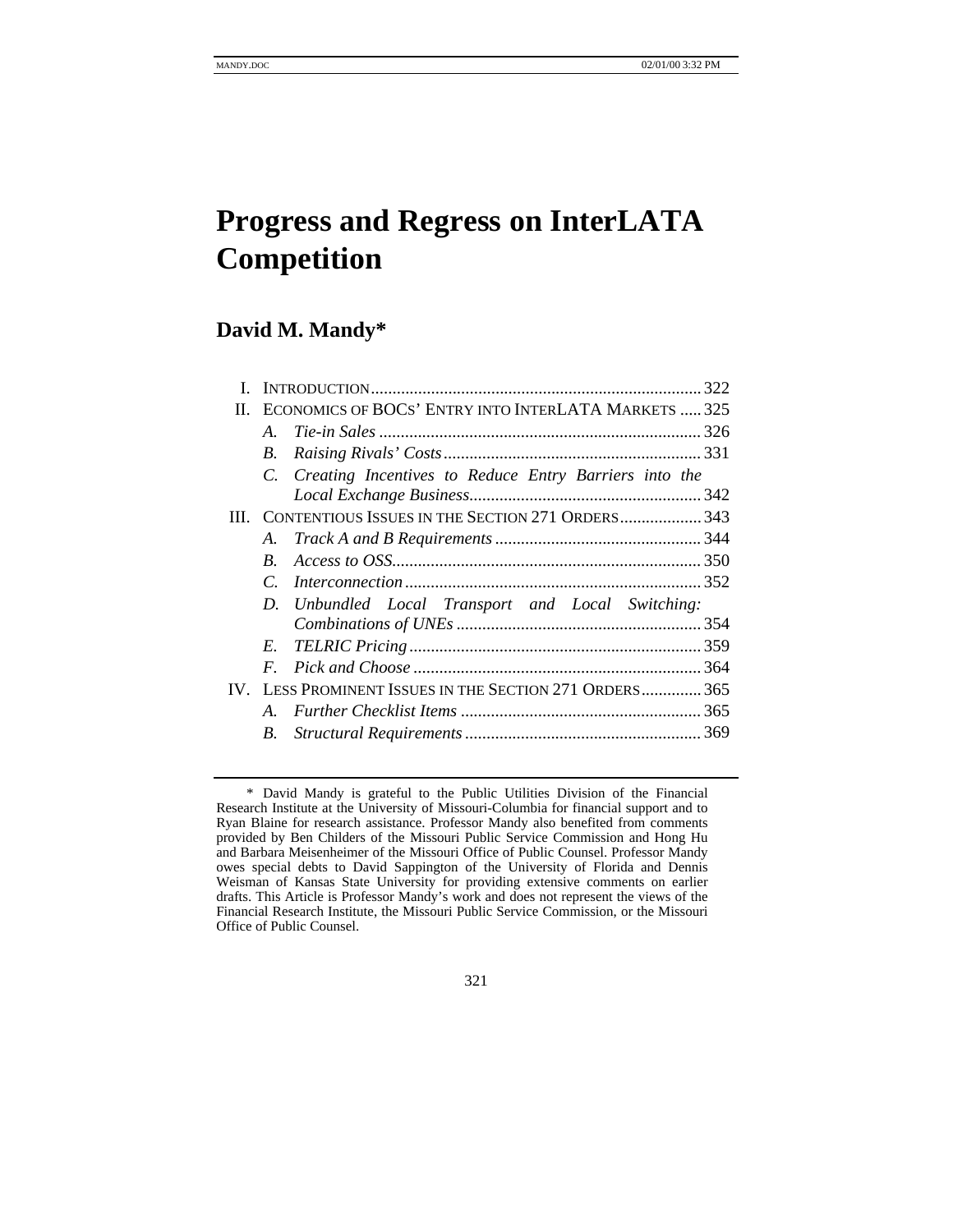# I. INTRODUCTION

Over sixty-six billion dollars were spent in 1997 on interstate and international long-distance telecommunications services.<sup>1</sup> MacAvoy and Taylor argue that, despite price decreases, this telecommunications market is characterized by prices that exceed competitive levels because the price decreases have not kept pace with decreases in costs.<sup>2</sup> Some counter that this conclusion results from incorrect measurement of prices, but Taylor and Zona reexamine the question from many perspectives and still conclude "that it is very unlikely that the interstate long-distance market is effectively competitive."<sup>3</sup> Due to the sheer size of the market, even a *potential* failure of competition must be taken seriously. Departures from competitive outcomes can have enormous welfare consequences.<sup>4</sup> This was one motivation behind passage of the Telecommunications Act of 1996  $(Act),$ <sup>5</sup> which, among other things, removed the legal prohibition that prevented Bell Operating Companies (BOCs) from providing certain interLATA (long-distance) services.<sup>6</sup> The theory is that, under the right conditions, the BOCs could inject vigorous new competition into interLATA markets and could also compete to provide new services for which there is pent-up demand, such as one-stop shopping for telecommunications services.<sup>7</sup>

Section 271 of the Act outlines the process that BOCs use to obtain

3. William E. Taylor & J. Douglas Zona, *An Analysis of the State of Competition in Long-distance Telephone Markets*, 11 J. REG. ECON. 251, 227-55 (1997).

<sup>1.</sup> *See* James Zolnierek et al., *Long-distance Market Shares Fourth Quarter 1998* at 18 tbl.3.4 (visited Nov. 16, 1999) <http://www.fcc.gov/Bureaus/Common\_Carrier/Reports/ FCC-State\_Link/ IAD/mksh3q98.pdf>.

<sup>2.</sup> *See* PAUL W. MACAVOY, THE FAILURE OF ANTITRUST AND REGULATION TO ESTABLISH COMPETITION IN LONG-DISTANCE TELEPHONE SERVICES 1-6 (1996); *see generally* William E. Taylor & Lester D. Taylor, *Postdivestiture Long-distance Competition in the United States*, 83 AM. ECON. REV. 185 (1993).

<sup>4.</sup> *See* Paul W. MacAvoy et al., Should Local Telephone Companies be Allowed to Enter the Long-distance Market? A Regulatory Conundrum (Feb. 1999) (unpublished manuscript, on file with the *Federal Communications Law Journal*); *see generally* Paul J. Hinton et al., *An Analysis of the Welfare Effects of Long-distance Market Entry by an Integrated Access and Long-distance Provider*, 13 J. REG. ECON. 183, 183-96 (1998).

<sup>5.</sup> Pub. L. No. 104-104, 110 Stat. 56 (codified at scattered sections of 47 U.S.C.).

<sup>6.</sup> *See* 47 U.S.C. § 151 (Supp. II 1996).

<sup>7.</sup> *See* Harold Ware, *Competition and Diversification Trends in Telecommunications: Regulatory, Technological, and Market Pressures,* 13 J. REG. ECON. 59 (1998).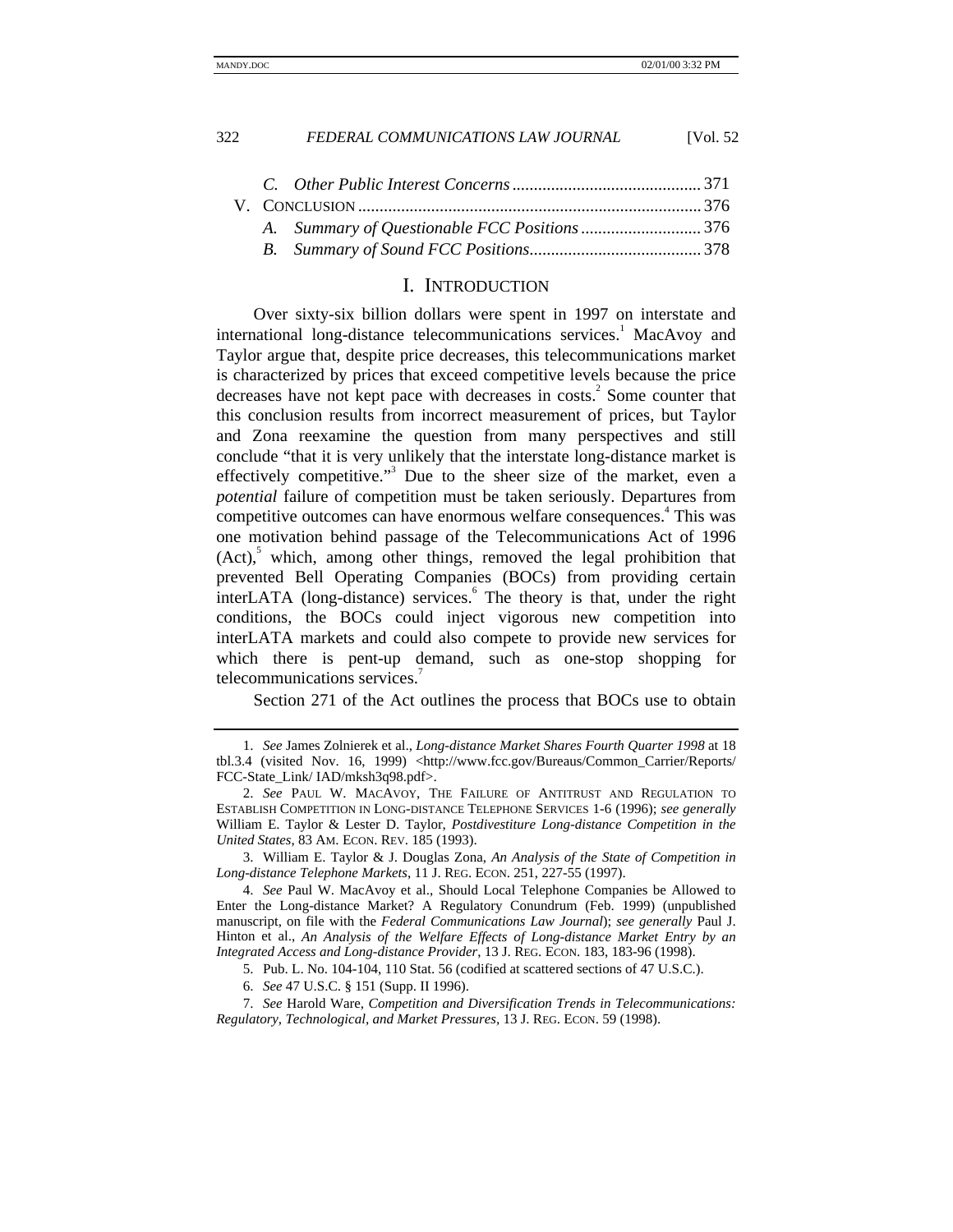relief from their line-of-business restriction on interLATA services.<sup>8</sup> BOCs must apply on a state-by-state basis to the Federal Communications Commission (FCC) for permission to offer interLATA services, and the FCC must render its decision within ninety days.<sup>9</sup> The FCC may not grant permission unless it finds that four broad conditions are met.<sup>10</sup> First, the BOC must either provide access and interconnection to its network pursuant to agreements with competing providers of local exchange services or have received no requests for access and interconnection.<sup>11</sup> The former is called a "Track A" application, while the latter is known as "Track B."<sup>12</sup> Second, the BOC must satisfy a competitive checklist, either through its interconnection agreements or through a statement of generally available terms for access and interconnection (SGAT).<sup>13</sup> Third, the BOC must provide its interLATA services through a separate affiliate that meets certain structural requirements and nondiscrimination safeguards.<sup>14</sup> Fourth, BOC provision of interLATA service must be "consistent with the public interest, convenience, and necessity."<sup>15</sup>

At this writing, the FCC has rejected five applications, approved one, and is currently reviewing one.<sup>16</sup> Southwestern Bell was first to apply, requesting permission to offer interLATA service in Oklahoma.<sup>17</sup> After deciding that Southwestern Bell met neither the Track A nor Track B requirements, the FCC denied this application.<sup>18</sup> Ameritech Michigan followed and was the first application to pass the first condition.<sup>19</sup> Although the FCC declared that Ameritech satisfied Track A, the FCC decided that several checklist items were not met and that Ameritech's long-distance

<sup>8.</sup> *See* 47 U.S.C. § 271(d)(3) (Supp. II 1996).

<sup>9.</sup> *See id.*

<sup>10.</sup> *See id.*

<sup>11.</sup> *See id.* § 271 (d)(3)(A)(i).

<sup>12.</sup> *See* Application by SBC Comm., Inc., Pursuant to Section 271 of the Comm. Act of 1934, as amended, to Provide In-region, InterLATA Servs. in Oklahoma, *Memorandum Opinion and Order*, 12 F.C.C.R. 8685, para. 1, 8 Comm. Reg. (P & F) 198 (1997) [hereinafter *Oklahoma Order*].

<sup>13.</sup> *See* 47 U.S.C. § 271 (d)(3)(A)(i).

<sup>14.</sup> *See id.* § 271 (d)(3)(B).

<sup>15.</sup> *Id.* § 271 (d)(3)(C).

<sup>16.</sup> *See* Ceci Stephens, *Common Carrier Bureau Current Issues: November Edition* 1999 (visited Nov. 15, 1999) <http://www.fcc.gov/ccb/Crnttop.html#Section\_271\_ Applications>.

<sup>17.</sup> *See Oklahoma Order*, 12 F.C.C.R. 8685, para. 1, 8 Comm. Reg. (P & F) 198.

<sup>18.</sup> *See id.* at para. 2.

<sup>19.</sup> *See* Application of Ameritech Michigan Pursuant to Section 271 of the Comm. Act of 1934, as amended, to Provide In-region, InterLATA Servs. in Michigan, *Memorandum Opinion and Order*, 12 F.C.C.R. 20,543, 9 Comm. Reg. (P & F) 267 (1997) [hereinafter *Michigan Order*].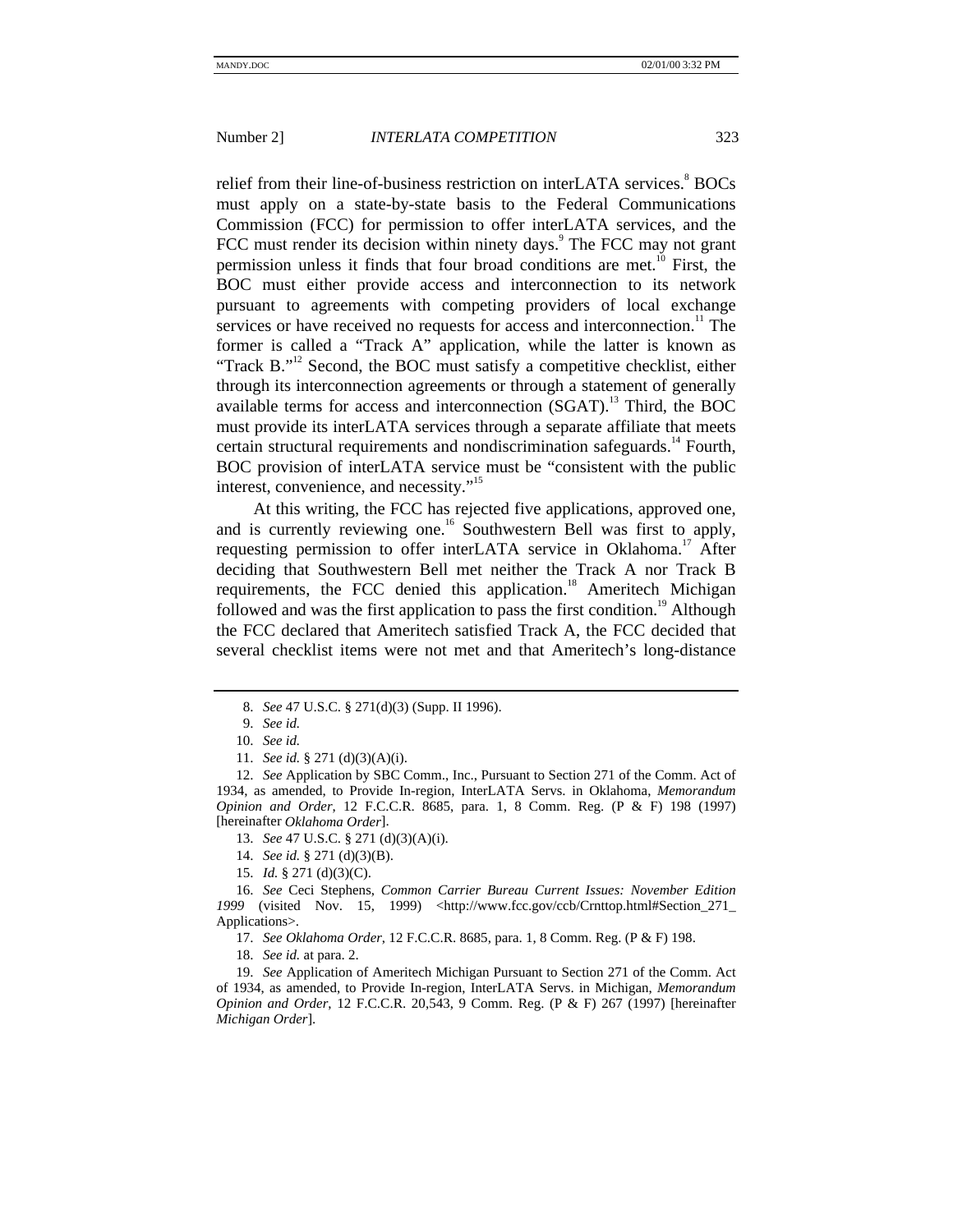affiliate did not satisfy the structural requirements and denied the application.<sup>20</sup> BellSouth submitted applications in South Carolina and Louisiana.<sup>21</sup> In regard to the South Carolina application, the FCC decided that BellSouth did not meet the Track B requirements, did not seriously apply under Track A, and did not satisfy some checklist items.<sup>22</sup> The FCC did not rule on whether BellSouth met Track A or Track B in Louisiana. Instead, the FCC relied exclusively on its decision that the checklist problems from South Carolina were also present in Louisiana.<sup>23</sup> BellSouth reapplied in Louisiana exclusively under Track  $A^{24}$  Despite much disagreement, the FCC declined to rule on whether BellSouth met the Track A requirements and denied the application due to ongoing checklist problems and some problems with the structural and nondiscrimination compliance of BellSouth's long-distance affiliate.<sup>25</sup> Bell Atlantic submitted an application in New York, which the FCC approved, and SBC submitted an application in Texas, which is currently under review.<sup>26</sup>

The FCC and courts address the issues concerning section 271 application requirements in the six existing Orders, $^{27}$  decisions by the courts, as well as in other statements by the FCC. This Article considers

22. *See South Carolina Order*, 13 F.C.C.R. 539, paras. 8-9, 10 Comm. Reg. (P & F) 870.

24. *See* Application of BellSouth Corp., BellSouth Telecomms., Inc., and BellSouth Long-distance, Inc., for Provision of In-region InterLATA Servs. in La., *Memorandum Opinion and Order*, 13 F.C.C.R. 20,599, 13 Comm. Reg. (P & F) 1082 (1998) [hereinafter *Louisiana II Order*].

<sup>20.</sup> *See id.* at para. 6.

<sup>21.</sup> *See* Application of BellSouth Corp., et al. Pursuant to Section 271 of the Comm. Act of 1934, as amended to Provide In-region, InterLATA Servs. in S.C., *Memorandum Opinion and Order*, 13 F.C.C.R. 539, paras. 539, 541, 10 Comm. Reg. (P & F) 870 (1998) [hereinafter *South Carolina Order*]; Application of BellSouth Corp., et al. Pursuant to Section 271 of the Comm. Act of 1934, as amended, to Provide In-region, InterLATA Servs. in La., *Memorandum Opinion and Order*, 13 F.C.C.R. 6245, 11 Comm. Reg. (P & F) 328 (1998) [hereinafter *Louisiana Order*].

<sup>23.</sup> *See Louisiana Order*, 13 F.C.C.R. 6245, para. 1, 11 Comm. Reg. (P & F) 328.

<sup>25.</sup> *See Louisiana Order*, 13 F.C.C.R. 6245, para. 55, 11 Comm. Reg. (P & F) 328.

<sup>26.</sup> *See* Application by Bell Atlantic N.Y. for Authorization Under Section 271 of the Comm. Act to Provide In-region, InterLATA Serv. in the State of N.Y., *Memorandum Opinion and Order*, FCC 99-404, 1999 WL 1243135 (Dec. 22, 1999) [hereinafter *New York Order*]; Comments Requested on Application by SBC Comm. Inc. for Authorization Under Section 271 of the Comm. Act to Provide In-region InterLATA Service in the State of Tex., FCC Public Notice DA00-37 (Jan. 10, 2000), *available at* <http://www.fcc.gov/Bureaus/Common\_Carrier/Public\_Notices/da000037.txt>.

<sup>27.</sup> *See New York Order*, FCC 99-404, 1999 WL 1243135; *Louisiana Order II*, 13 F.C.C.R. 20,599, 13 Comm. Reg. (P & F) 1082; *Louisiana Order*, 13 F.C.C.R. 6245, 11 Comm. Reg. (P & F) 328; *South Carolina Order*, 13 F.C.C.R. 539, 10 Comm. Reg. (P & F) 870; *Michigan Order*, 12 F.C.C.R. 20,543, 9 Comm. Reg. (P & F) 267 (1997); *Oklahoma Order*, 12 F.C.C.R. 8685, 8 Comm. Reg. (P & F) 198 (1997).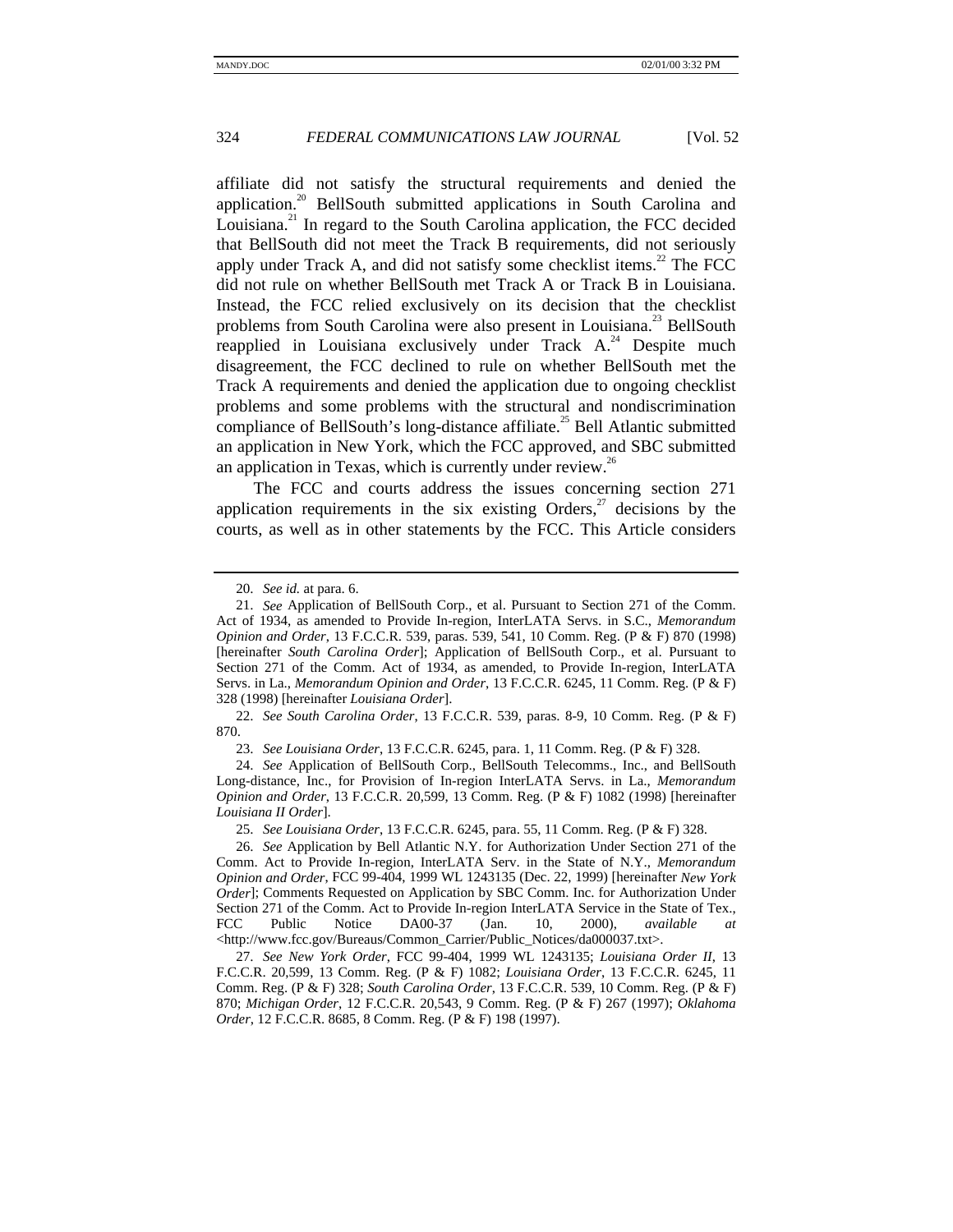the FCC's positions on most of these issues and evaluates whether these positions make economic sense and are consistent with the Act. To provide a foundation for considering these issues, Part II reviews the basic economics of BOCs' entry into interLATA markets. Part III presents the most contentious issues, while Part IV addresses related issues. A few differences between the current and former FCC commissioners surface in this evaluation. Part V summarizes the FCC's sound positions and advice for future BOCs' applications.

This Article does not evaluate the entire section 271 process. Many parties—including industry, regulators, academics, and legislators—bear some responsibility for the fact that nearly four years passed from the time the Act became law before any BOC gained relief from its line-of-business restriction. The actions of these parties notwithstanding, the present purpose is a much more modest review of *only* the basic economics and decisions issued by the FCC. On this, the Author reaches two broad conclusions. First, the federal regulators have performed admirably with regard to checklist compliance (except for the emphasis on TELRIC pricing and the "pick and choose" rule) and structural/nondiscrimination safeguards. Second, the FCC's performance on Track A/B compliance and public interest issues is less impressive. The pages that follow provide the rationale for these conclusions.

# II. ECONOMICS OF BOCS' ENTRY INTO INTERLATA MARKETS

Essentially, the economic rationale for allowing BOCs' entry into interLATA markets is that free and open competition brings about the lowest possible prices and a mix of services that is as closely aligned with consumers' preferences as possible.<sup>28</sup> The 1982 consent decree imposed the line-of-business restriction only on BOCs after the court found that as long as local exchange service providers were allowed to sell long-distance service, competition in long-distance service could not be free and open.<sup>29</sup> This view was a product of the former integrated Bell System's alleged anticompetitive tactics toward its emerging rivals.<sup>30</sup> These tactics generally involved the use of the local network to accomplish a Bell System policy.<sup>31</sup> Although there are many variants for the economic analysis, this Article places these tactics into two broad categories: tie-in sales and raising rivals'

<sup>28.</sup> *See* ANDREU MAS-COLELL ET AL*.,* MICROECONOMIC THEORY 326 (1995).

<sup>29.</sup> *See* United States v. AT&T, 552 F. Supp. 131 (D.D.C. 1982); *aff'd*, Maryland v. United States, 460 U.S. 1001 (1983).

<sup>30.</sup> *See* B. DOUGLAS BERNHEIM & ROBERT D. WILLIG, THE SCOPE OF COMPETITION IN TELECOMMUNICATIONS 6-27 (1996).

<sup>31.</sup> *See id.*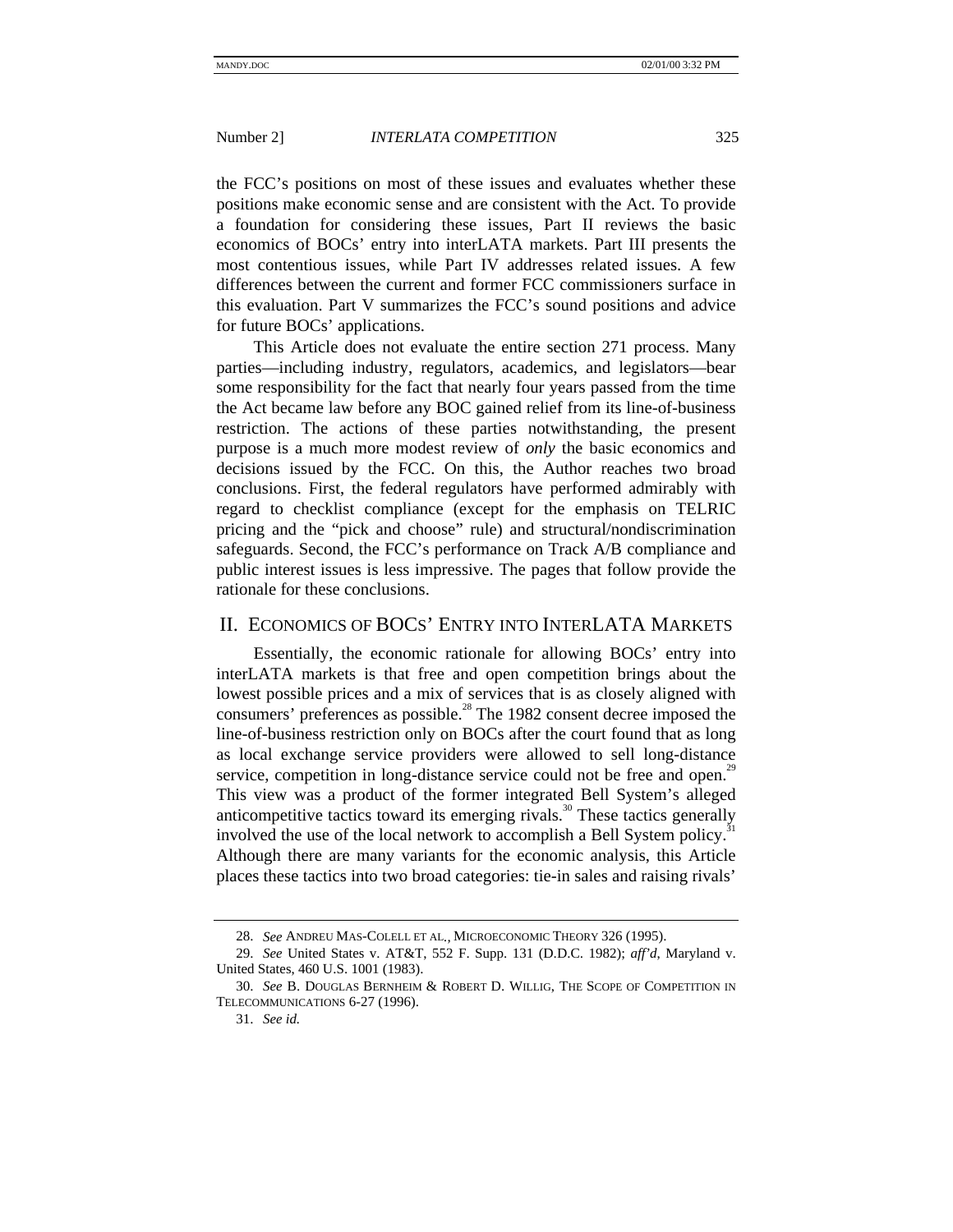costs. Today, the economic arguments against BOCs entry into interLATA markets can still ultimately be attributed either to one of these two tactics or to the pursuit of the further policy goal of giving BOCs' incentives to reduce barriers to entry into the local exchange business.

# *A. Tie-in Sales*

A tie-in sale is a seller-imposed restriction requiring a purchaser interested in purchasing one product from the seller to buy both of the seller's products.<sup>32</sup> In its simplest form, a tie-in sale is imposed by a monopoly seller of one product when it dictates to largely homogeneous purchasers that the monopoly-supplied product—the "tying" good—can only be bought if the purchaser also buys from the monopoly supplier a second, more competitively-supplied, product—the "tied" good.<sup>33</sup> In this way, the monopolist is thought to "extend the monopoly" to the more competitive market, thereby enabling the monopolist to charge a higher price for the tied good.<sup>34</sup> For example, concern might arise that a BOC would only sell its monopoly-provided local exchange service if a consumer agreed to buy, at a premium, the more competitively-supplied long-distance service from the BOC.<sup>35</sup>

While this story was intuitively appealing and initially adopted by the courts as an explanation for anticompetitive conduct, closer scrutiny reveals that this situation may provide no motive for the monopoly supplier to tie its sales. Any attempt to charge a premium for the tied good is viewed by consumers as an add-on to the price of the tying good because consumers can always purchase just the tied good from the competitive suppliers.<sup>36</sup> Hence, the combination of this add-on and the price charged for the monopoly-supplied good cannot exceed the amount consumers are willing to pay for the monopoly-supplied good.<sup>37</sup> If it does, consumers will simply forego the monopoly-supplied good and buy the other good from a competitive supplier.<sup>38</sup> Thus, if consumers are largely homogeneous, the monopolist cannot extract any more profit by tying than it can by simply charging the most consumers are willing to pay for the monopoly-supplied product and imposing no tying restrictions.<sup>3</sup>

<sup>32.</sup> *See* DENNIS W. CARLTON & JEFFREY M. PERLOFF, MODERN INDUSTRIAL ORGANIZATION 467 (2d ed. 1994).

<sup>33.</sup> *See id.* at 470.

<sup>34.</sup> *See id.*

<sup>35.</sup> *See id.* at 476-77.

<sup>36</sup>*. See id.* at 473.

<sup>37.</sup> *See id.* at 473-74.

<sup>38</sup>*. See id.*

<sup>39.</sup> *See id.* at 473.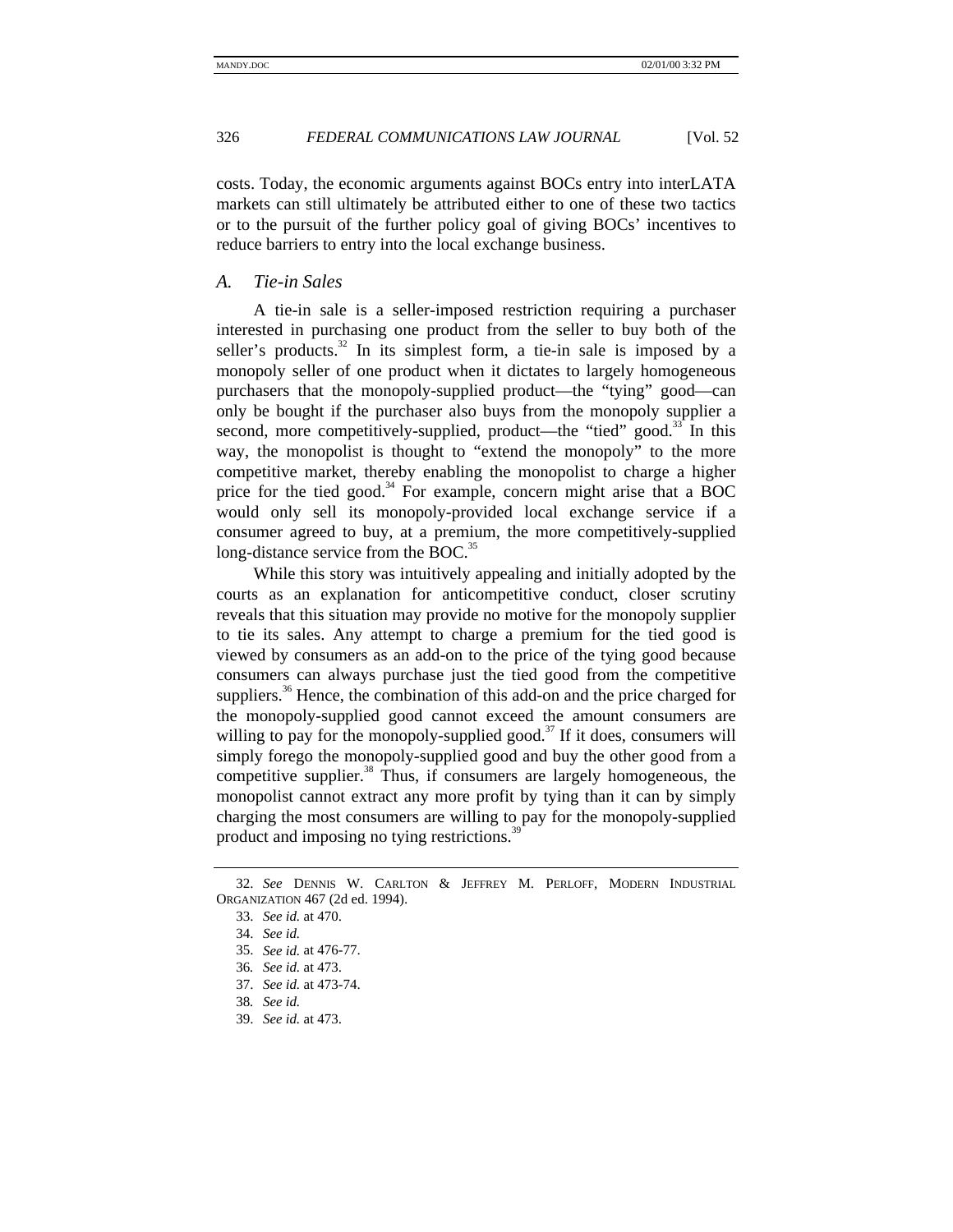The failure of this simple story to explain tying behavior has led to the study of what will actually lead to a tie-in sale. Not all of the objectives identified in the literature apply to potential BOCs' behavior. Indeed, the most basic tying story, that a BOC would refuse to sell local exchange service unless a consumer buys long-distance from the BOC, is largely irrelevant because existing regulations prohibit this behavior. To further the proper categorization and analysis of the allegations of tying in the FCC's section 271 Orders, this Article lists the main objectives. The six main objectives are as follows.40 The first objective is to *achieve efficiency through scope economies either in production or purchasing*. 41 This is welfare-enhancing and occurs with such frequency that it is usually not even recognized as a tie-in sale.<sup>42</sup> Any assembled product can be viewed this way, such as a car or the fact that shoes are always sold with laces. Either product could be sold in its constituent parts, but it would be inefficient to do so. This objective should generally be of no concern to regulators and antitrust authorities.

The second objective is to *evade regulations*. 43 Suppose, in the simple story above, the monopolist is price regulated so that it cannot extract full monopoly profit from sales of the tying good. Then a tying policy that forces consumers to buy the tied good at inflated prices in order to obtain the tying good gives the monopolist a way to obtain its monopoly profit despite regulations designed to protect consumers. This objective should be of great concern to regulators.

The third objective is to *grant a secret price reduction*. 44 In oligopoly markets, there is often an incentive for sellers to cut price if they can do so without stimulating a matching price reduction by rivals. One way to do this is to sell a second good at below-market prices, along with the oligopoly-supplied good, thereby effectively reducing the price of the oligopoly-supplied good. For this to be successful, it must be difficult for rivals to observe sales of the second good. Since this strategy enhances consumer welfare through lower prices, it should generally be of no concern to regulators and antitrust authorities.

The fourth objective is to *assure quality*. 45 If the quality of one good is affected by the quality of another good, then a seller can indicate to consumers that it is a high-quality supplier, and thereby charge a higher

<sup>40.</sup> *See id.* at 471-79.

<sup>41.</sup> *See id.* at 467.

<sup>42.</sup> *See id.*

<sup>43.</sup> *See id.* at 468.

<sup>44.</sup> *See id.* at 469.

<sup>45.</sup> *See id.*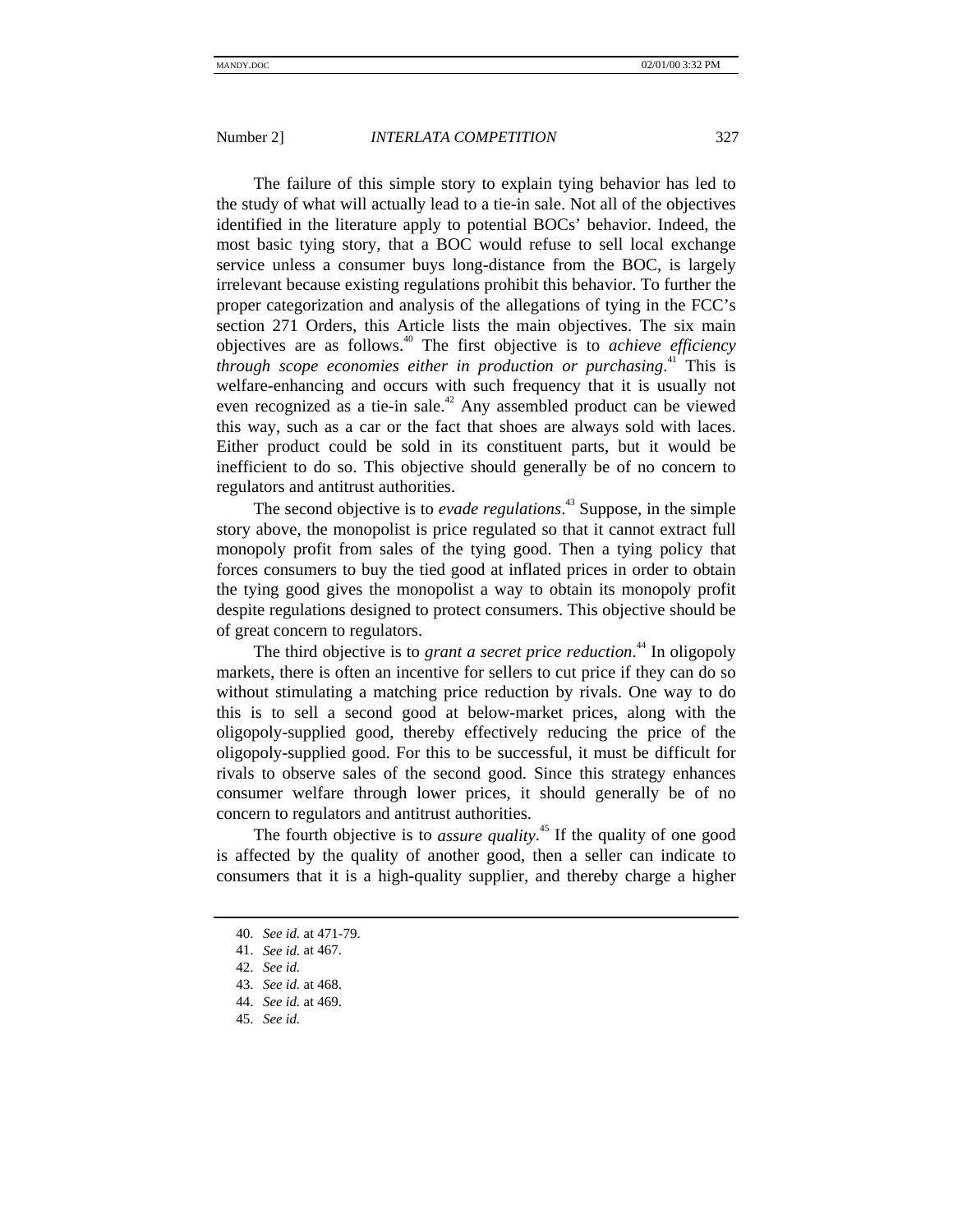price, if it only supplies the first good as part of a package with the second good. For example, since long-distance calls must traverse local networks, the quality of local service affects the quality of a long-distance call. Hence, a telecommunications supplier might require consumers to purchase its local service in order to obtain its long-distance service. In the telecommunications industry, this tie does not use the monopoly-supplied local exchange service to tie the competitively-supplied long-distance service, as the simple story above suggests. Rather, the tie works in exactly the opposite direction. This shows that the construction of a tie-in sale can reveal much about its objective, and hence the level of concern it should elicit from regulators and antitrust authorities. This objective for tying should be of no concern to regulators and antitrust authorities, since the higher price obtained through the tie-in sale merely reflects higher quality (although the presence of market power in either of the markets may be a legitimate source of concern irrespective of tying).

The fifth objective is to *price discriminate*. 46 In the simple story above, consumers were largely homogenous. If instead consumers have diverse views about the desirability of the monopoly-supplied good, there is no single price the monopolist can charge to extract the maximum profit from every consumer. A tie-in sale can allow the monopolist to price discriminate when the monopoly-supplied good is purchased in single units at the same time that multiple units of the tied good are purchased. For example, Xerox was once a monopoly supplier of photocopiers but faced competition from other suppliers of paper. Tying sales of its machines to sales of its overpriced paper allowed Xerox to extract a higher effective price for its machines from the purchasers who valued copying services the most, since such consumers are generally the largest users of paper. Such a policy must include a lower price for the monopoly-supplied good than would be charged in the absence of the tie, otherwise too many purchasers will simply elect to not buy. Thus, the tie-in benefits low-volume users at the expense of high-volume users. This outcome is characteristic of price discrimination. Some consumers benefit while other consumers are harmed, which means that any intervention by regulators or antitrust authorities involves a difficult weighing of one group's interests against the interests of another group.

The final objective is to *deter entry or induce exit*. 47 The intuitive idea that tie-in sales are anticompetitive stems from the notion that the tying firm will "extend its monopoly" to another market.<sup>48</sup> The assumption in the

<sup>46.</sup> *See id.* at 471-79.

<sup>47.</sup> *See id.* at 467 n.3.

<sup>48.</sup> *Id.* at 467.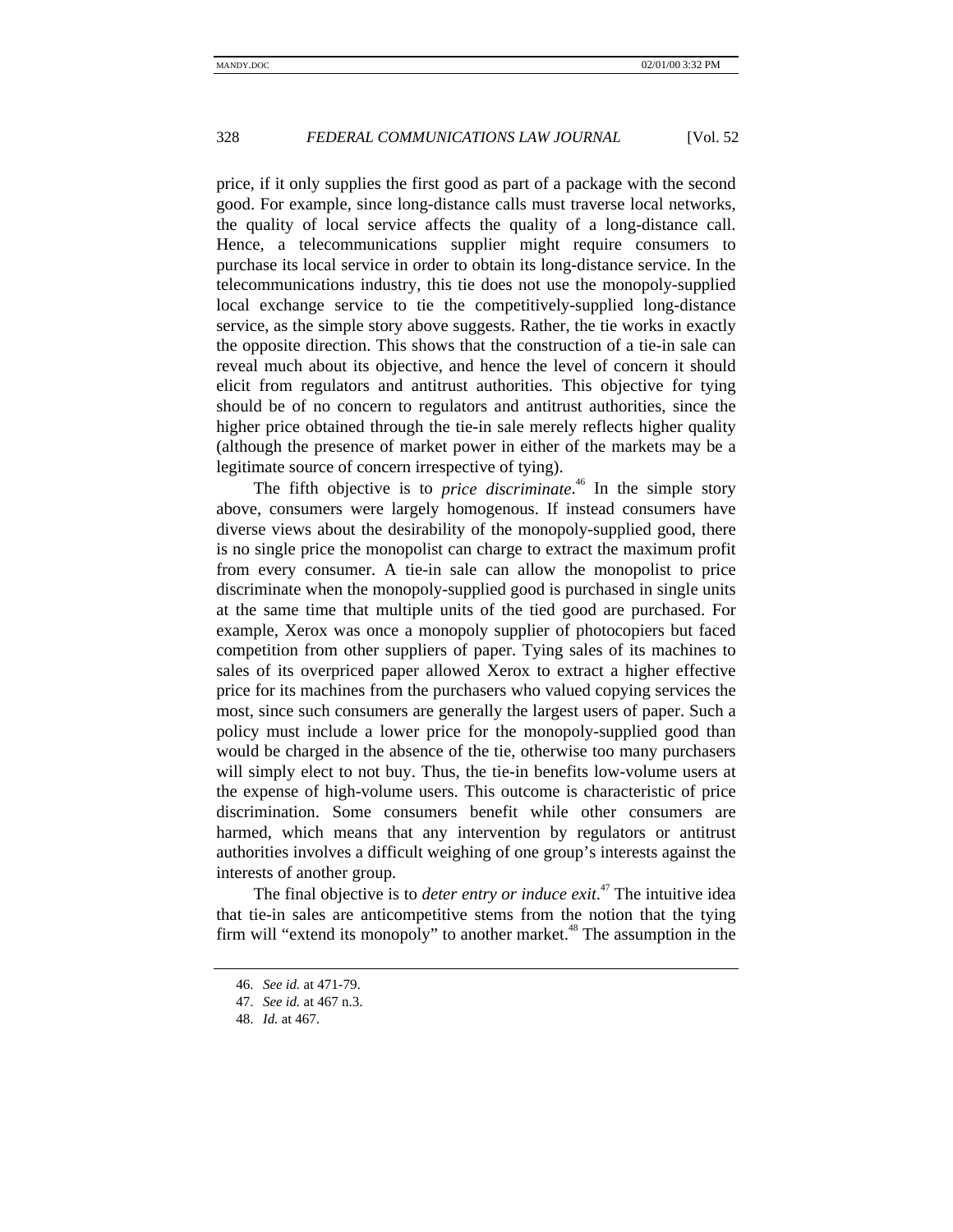above simple story is that this does not occur because the market for the tied good is assumed to be competitive and its structure is assumed to be unaffected by the tying restriction. Recently, Michael D. Whinston revisited the original intuition—tying is anticompetitive—by studying a model in which tying can materially affect the intensity of competition in the market for the tied good.<sup> $49$ </sup> He found that tying can indeed result in market foreclosure and higher prices, provided: (1) the market for the tied good is an oligopoly producing under conditions of increasing returns; (2) the tying firm has the ability to credibly *precommit* to tying before setting its prices; and (3) the decision to participate in the market is made before prices are set.<sup>50</sup>

The logic is that the tying firm credibly announces, in advance, that it will only offer its monopoly product as part of a bundle with its oligopolistically-supplied product. This causes the other oligopolists to realize that, unless they charge a lower price than planned, they will lose sales to the tying firm for those consumers who value the monopolysupplied product. This realization, in conjunction with the higher costs associated with a smaller scale of operation, may cause the potential profitability of the oligopolists to drop so much that they choose not to participate in the market. Once this choice is made, the tying firm is then free to raise its price for the tied good even higher, thereby earning monopoly profit on *both* the tying good and the tied good and accomplishing the feared extension of monopoly. The oligopolists must *believe*, however, the tying firm's announcement, for otherwise they will simply choose to participate in the market, thereby presenting the tying firm with a *fait accompli* and forcing the tying firm to abandon its tying strategy as in the simple story above. In effect, the tying firm must have a visible way to precommit that it will only offer the products as a bundle, and it must not be considered possible or cost-effective for the tying firm to later escape this commitment. This objective for tying should be of great concern to regulators and antitrust authorities, since it reveals that there may indeed be an extension of monopoly objective for tying. In order to determine whether this objective exits, the tying firm's ability to sufficiently precommit to the tie, the timing of entry/exit decisions, and industry returns to scale must be assessed.<sup>51</sup>

Of these objectives, only two, five, and six are potentially welfarereducing. For the particular case of BOCs' entry into interLATA markets,

<sup>49.</sup> *See* Michael D. Whinston, *Tying, Foreclosure, and Exclusion*, 80 AM. ECON. REV. 837, 838 n.4 (1990).

<sup>50.</sup> *See id.* at 839.

<sup>51.</sup> *See id.* at 839-40, 855.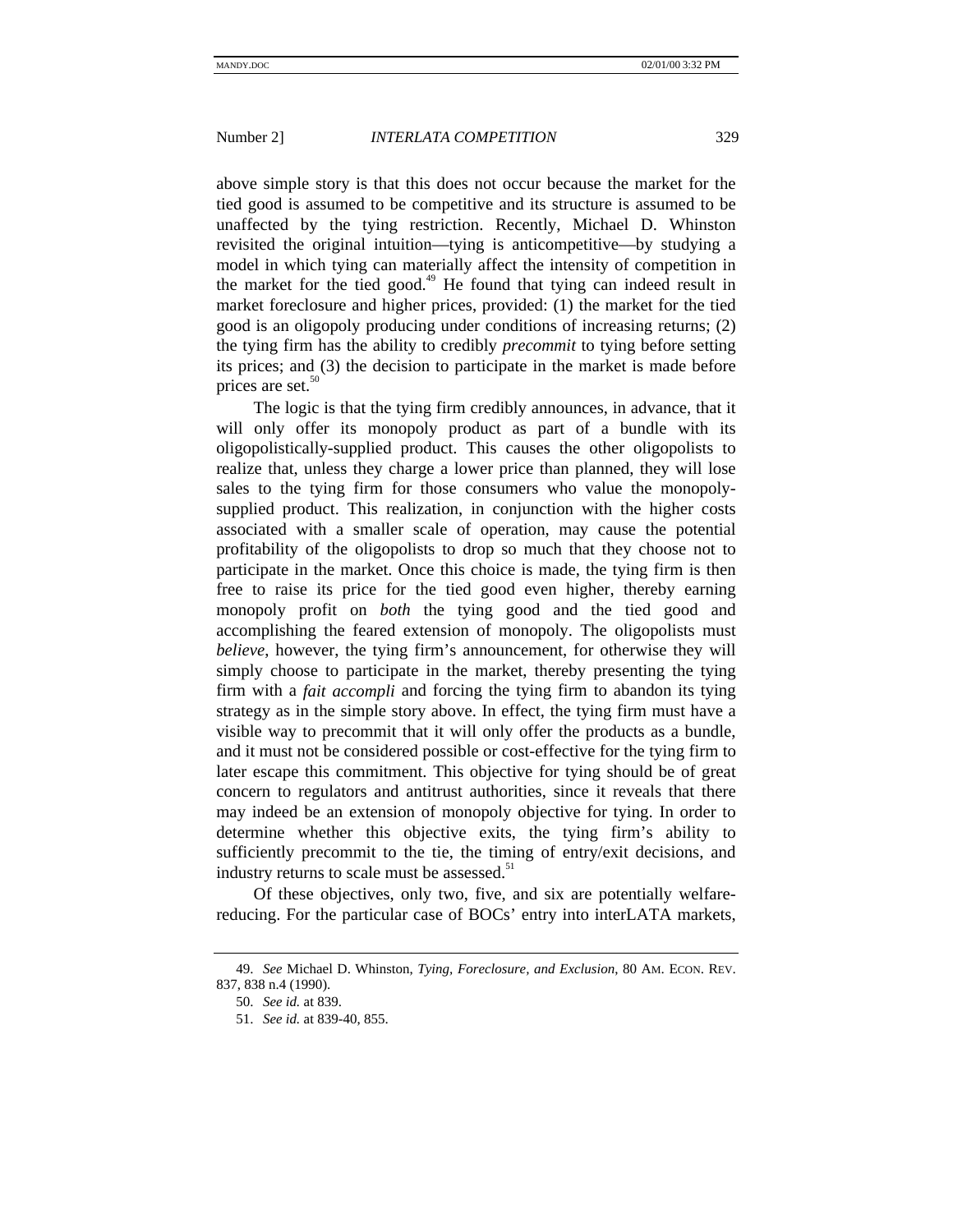all three of these objectives are reduced by either of two extant regulatory policies. First, long-distance equal access is a direct attack on the BOCs' ability to tie sales of local service to sales of long-distance service. Equal access regulations were phased-in as part of the 1982 AT&T consent decree and require that BOCs give the same access to all long-distance sellers.<sup>52</sup> The question at hand is whether long-distance equal access rules are stringent enough to overcome objectives two, five, and six in the presence of a joint provider of both local and long-distance service. Although there is limited experience with this scenario, mostly positive experience with GTE and BOCs provision of cellular and information services suggests that existing equal access rules are adequate.<sup>53</sup> Since experience demonstrates that long-distance equal access is workable, except for ongoing problems with slamming, it seems unlikely that BOCs could impose a tie on consumers without incurring substantial regulatory backlash. BOCs today certainly cannot defend tying by resorting to the suspect arguments about technical and administrative feasibility and quality control that AT&T used before  $1982$ .<sup>54</sup> These arguments should not be confused with the other beneficial objectives for tying. BOCs may indeed offer one-stop shopping bundles in order to utilize economies of scope in either production or purchasing, offer less-visible price reductions, or assure consumers of a quality bundle of telecommunications services. But, as discussed above, these objectives should be of no regulatory concern.

The second policy reducing undesirable objectives for tying is better characterized as the group of policies designed to introduce competition into the market for local exchange service. To the extent these policies are successful, BOCs lose their monopoly control over the tying good and with it their ability to impose a tie. Such policies have other attractions, since they may ultimately replace regulation of local exchange service with competition, eliminating the need for the traditional regulation at the retail level along with the need to regulate long-distance equal access.<sup>35</sup> But such policies are also proving very regulatory and litigious to implement, and, as

<sup>52.</sup> *See* United States v. AT&T, 552 F. Supp. 131 (D.D.C. 1982); *aff'd*, Maryland v. United States, 460 U.S. 1001 (1983).

<sup>53.</sup> *See* Testimony of Alfred E. Kahn & Timothy J. Tardiff at 61-69, Application of SBC Comm. Inc., S.W. Bell Tel. Co., and S.W. Bell Comm. Servs., Inc. for Provision of Inregion, InterLATA Servs. in Mo. (Mo. Pub. Serv. Comm'n Nov. 20, 1998) (No. TO-99- 227).

<sup>54.</sup> *See* BERNHEIM & WILLIG, *supra* note 30, at 14; *see generally* PETER TEMIN, THE FALL OF THE BELL SYSTEM: A STUDY IN PRICES AND POLITICS (1987).

<sup>55.</sup> *See* T. Randolph Beard et al., Regulation, Vertical Integration, and Sabotage 4 (Mar. 1999) (unpublished manuscript, on file with the *Federal Communications Law Journal*).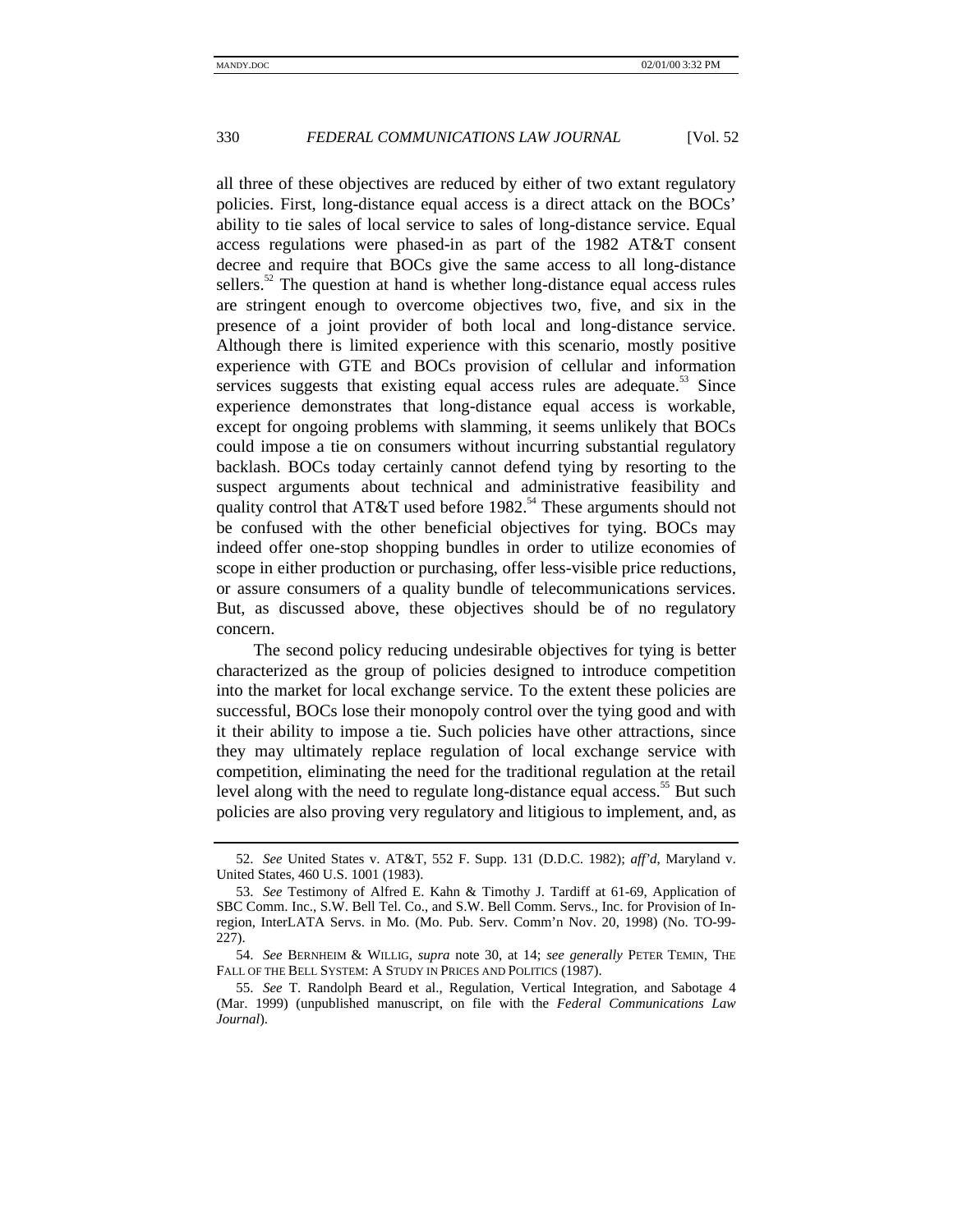they are currently emerging, they simply replace regulation at the retail level with regulation at the wholesale level. As discussed above, however, even if these policies completely fail, BOCs can still be allowed to sell interLATA service with their tying objectives controlled as long as there are effective long-distance equal access policies. There may still be large benefits to opening local markets. It is just that any such benefits do not arise from better control of BOCs' incentives to tie.

# *B. Raising Rivals' Costs*

One way to conceptualize the alleged anticompetitive tactics cited by critics of the former integrated Bell System is to view the tactics as variations on the common theme of trying to make it more costly for competitors to produce, while striving to increase prices the Bell System could charge and, in the extreme, enabling monopoly pricing.<sup>56</sup> The central tool for this is control of the local transport, switching, and distribution systems, since these systems have historically been essential for providing long-distance service. $57$  Although this is changing (indeed, the FCC concluded in the 1998 *Order* affecting BellSouth's application in Louisiana that PCS providers might be considered competing providers of local exchange service for the purpose of meeting Track A requirements), there remains great concern over the BOCs' control of local exchanges.<sup>38</sup> Critics of the integrated Bell System allege that the Bell System tried to raise its rivals' costs by charging MCI higher prices for access than AT&T Long Lines, delaying entry through strategic use of the regulatory process, insisting on an unreasonably large number of access points for longdistance competitors, failing to negotiate in good faith, arbitrarily disconnecting competitors' lines or otherwise interfering with call completion, and generally making it time consuming for competitors to obtain access to facilities and conduct necessary work.<sup>3</sup>

Since these tactics were so widespread in the final years of the integrated Bell System, little consideration was given to whether AT&T had *incentives* to raise its rivals' costs.<sup>60</sup> AT&T's behavior could only be explained by the presence of such incentives.<sup>61</sup> Hence, the regulatory

<sup>56.</sup> *See* Mark Sievers, Should the InterLATA Restriction Be Lifted? Analysis of the Significant Issues app. 1 at 9 (July 6, 1994) (unpublished manuscript, on file with the *Federal Communications Law Journal*).

<sup>57.</sup> *Id.* at app. 1 at 8.

<sup>58.</sup> *See Louisiana Order*, 13 F.C.C.R. 6245, paras. 72-73, 11 Comm. Reg. (P & F) 328 (1998).

<sup>59.</sup> *See* Sievers, *supra* note 56, at app. 1 at 8-10.

<sup>60.</sup> *See id.* at app. 1 at 12.

<sup>61.</sup> *See id.*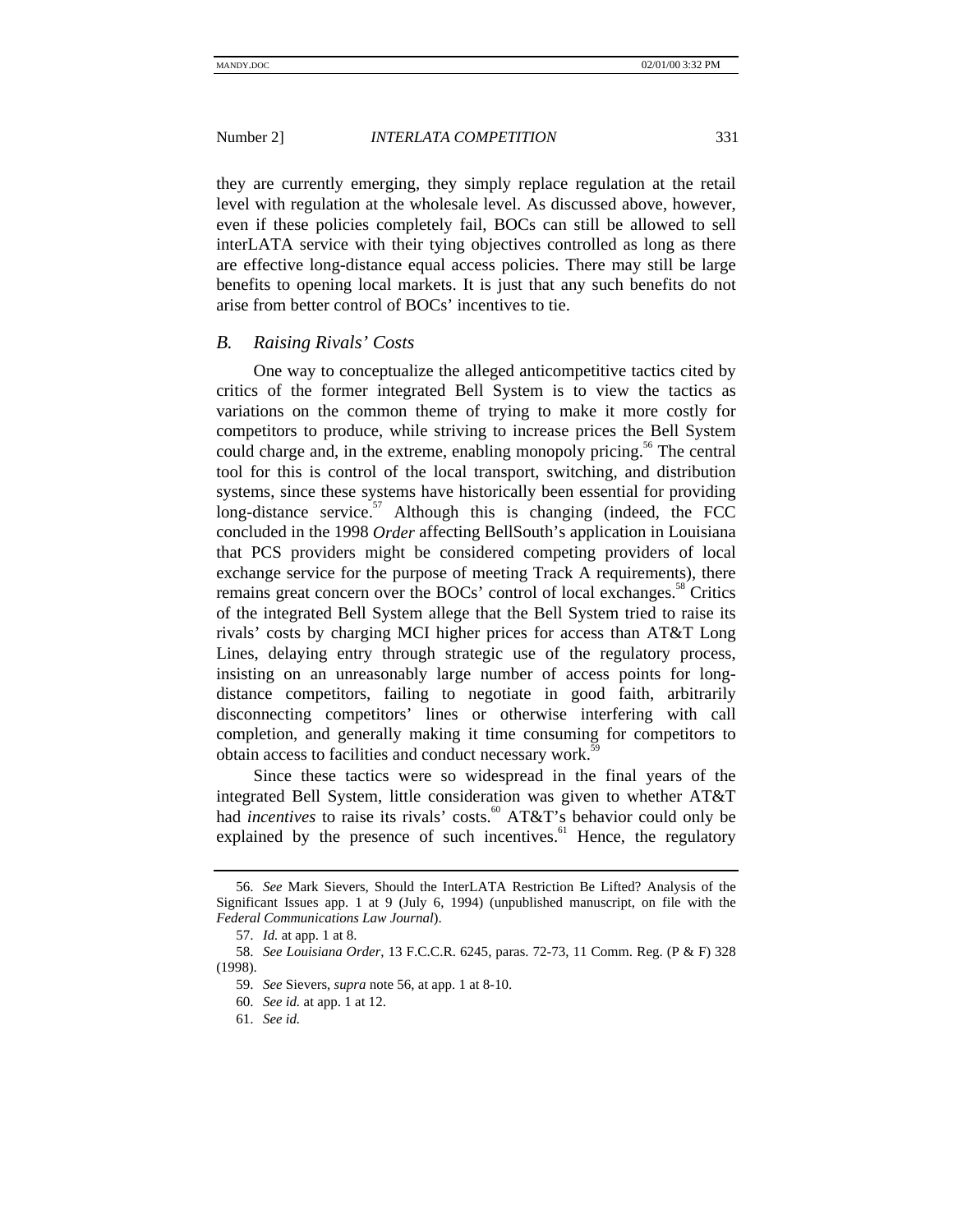solutions of the day focused on controlling AT&T's *ability* to raise its rivals' costs. Ultimately, the courts decided that regulation could not control this ability and removed the inventive through divestiture and the line-of-business restrictions. However, today BOCs' entry into interLATA markets is prospective and, although the BOCs' emerging rivals in local service markets and future rivals in long-distance markets allege many instances of this type of BOCs behavior, a lively debate has developed over whether BOCs even have incentives to engage in such behavior.

This literature is targeted toward the study of a BOC's discrimination against a rival provider of interLATA service. Some reinterpretation may yield insights into BOCs' discrimination against a competing local exchange carrier (CLEC), but the vertical relationship is bilateral in the local exchange market and thus the existing models do not fit this situation. For this reason, the raising rivals' cost debate is presented here in the context of interLATA competition, as it has emerged in the literature.

To understand this debate, assume that a BOC is authorized to provide interLATA service and indeed has some ability to raise rivals' costs. In current jargon, this is sometimes referred to as the ability to "sabotage" a rival. $^{62}$  It might seem intuitively obvious that the BOC should then exercise this ability, but there are some potential tradeoffs for the BOC.<sup>63</sup> The main tradeoff cited in the literature is that BOCs earn substantial profits from access charges paid by their long-distance rivals for completion of calls on the local network, so any action taken by a BOC that reduces its rivals' long-distance output also reduces the BOC's profit.<sup> $64$ </sup> The mere existence of access charges above cost raises rivals' costs, but, in the current scenario, these charges are levied by regulators, not BOCs, and so are only under indirect BOC influence through lobbying and regulatory proceedings.<sup>65</sup> In any case, the clear trend is toward reducing these charges.<sup>66</sup> For the BOC, lost access profit must be balanced against gains obtained in the long-distance market due to rivals' reduced competitiveness. There are eight key ingredients that determine this balance. $67$ 

*The extent of product differentiation in long-distance services*. 68 If

<sup>62.</sup> *See* David Mandy, *Killing the Goose that May Have Laid the Golden Egg: Only the Data Know Whether Sabotage Pays*, J. REG. ECON. (forthcoming).

<sup>63.</sup> *See id.*

<sup>64.</sup> *See id.*

<sup>65.</sup> *See* FCC, *Trends in Telephone Service* at 4 tbl.1.2 (visited Jan. 17, 2000) <http:// www.fcc.gov/Bureaus/Common\_Carrier/Reports/FCC-State\_Link/IAD/trend298.pdf>.

<sup>66.</sup> *See id.*

<sup>67.</sup> *See* Mandy, *supra* note 62, at 4.

<sup>68.</sup> *See id.*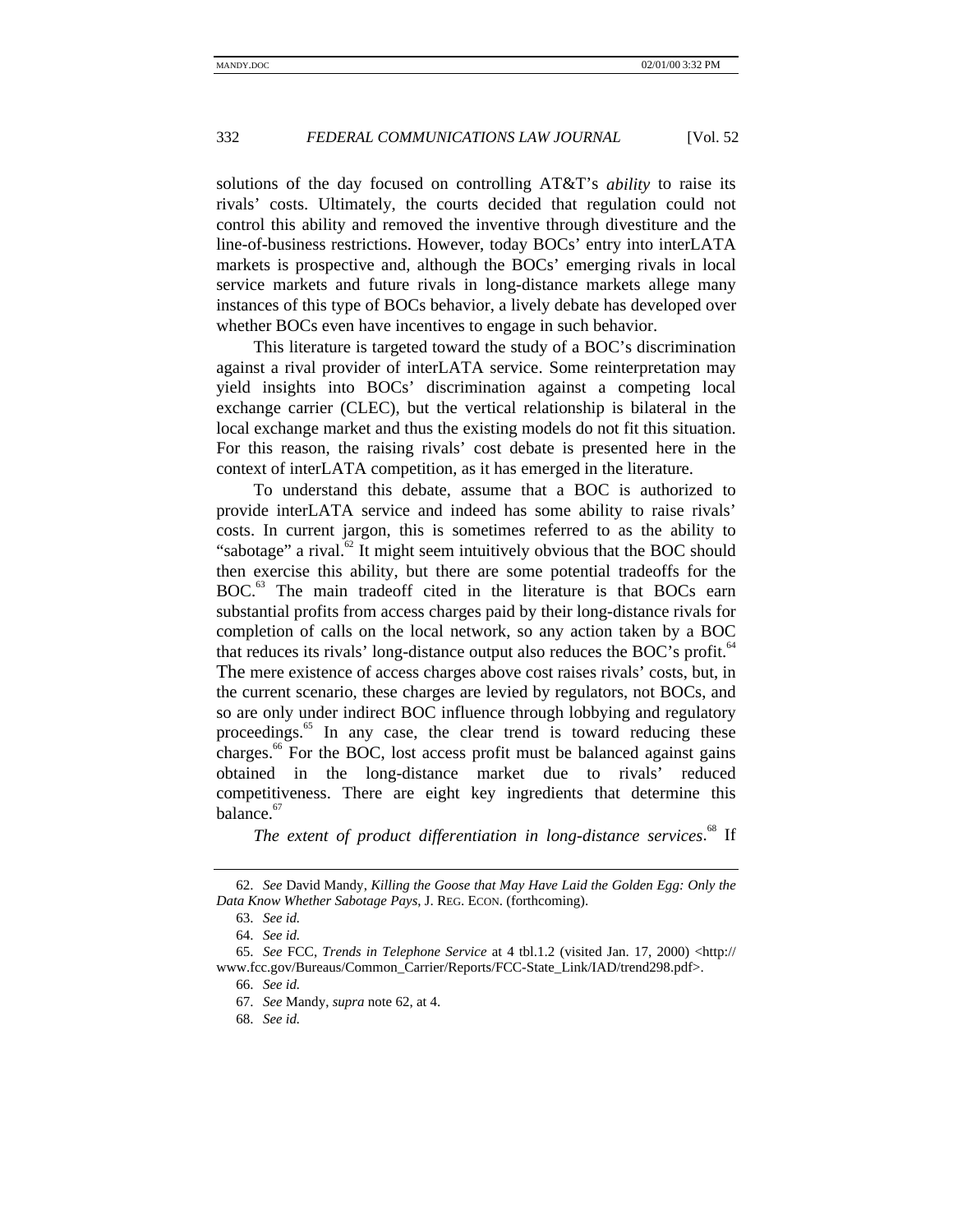BOC long-distance services are viewed by consumers as very similar to other long-distance services, then the BOC can readily supplant the sales its rivals' lose due to sabotage with its own sales, thereby mitigating the effects of lost profits from access charges. Alternatively, if BOC longdistance services are viewed by consumers as dissimilar to other longdistance services, then the BOC may not be able to replace all of its rivals' lost sales with its own sales.

*The cost of carrying out sabotage*. 69 If it is inexpensive for the BOC to sabotage its rivals then, other things equal, the BOC will have greater incentive to pursue sabotage. Note that the BOC's cost of sabotage may consist of many components. The direct cost of issuing prices and standards that are costly for rivals, and refusing to negotiate, may be quite modest. The direct cost of interfering with call completion and generally making it time consuming for competitors to obtain access to facilities and conduct necessary work is probably more substantial, while the direct cost of engaging in lengthy negotiations and regulatory processes may be even greater. But all of these direct costs may be quite small compared to the potential gain from sabotage. Of more concern for the BOC is the indirect cost of regulatory backlash if its sabotage is convincingly revealed. This cost is likely to be large and virtually certain if the BOC engages in blatant sabotage, like charging access prices above the regulated prices or interfering with long-distance equal access. Note that this is an area in which the current situation does not parallel the predivestiture setting, since access charges are now completely regulated and substantial experience has been gained with long-distance equal access. These regulations make sabotage more costly for BOCs than it was for the integrated Bell System. Note also that an *inability* to engage in sabotage can simply be thought of as a *prohibitively high cost* of carrying out sabotage. By viewing things this way, both the BOCs' *incentive* and *ability* to sabotage their rivals can be captured through the cost of sabotage.

*The structure of production costs for long-distance services*. 70 If the marginal cost of providing long-distance service is increasing, then it becomes progressively more costly for the BOC to replace its rivals' longdistance service with its own. Hence the BOC may find it profitable to engage in some sabotage, but not to raise its rivals' costs so high that they exit the market. An extreme case of this occurs when the BOC has a capacity constraint in its production of long-distance services. This is akin to a marginal cost that suddenly becomes infinite, making further substitution of its rivals' long-distance service with its own long-distance

<sup>69.</sup> *See id.*

<sup>70.</sup> *See id.*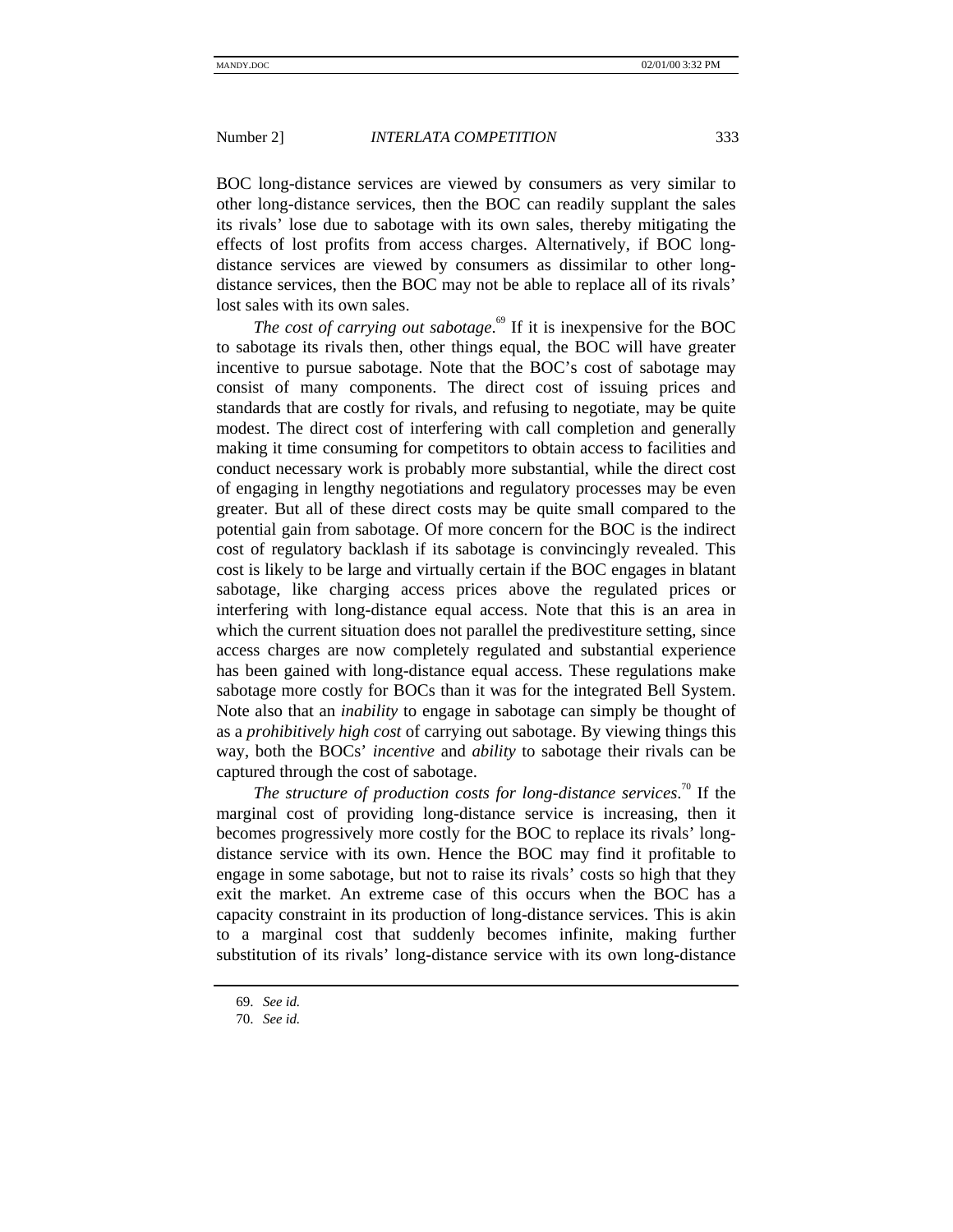service impossible.

The relative efficiency of the producers of long-distance services.<sup>71</sup> If the BOC has lower production costs for long-distance services than its rivals, then the profit the BOC can generate by selling a unit of longdistance service is greater than the profit (gross of access charges) its rivals can generate by selling that same unit. Hence, even if the BOC can capture all of its rivals' profits through access charges, the BOC prefers to sell the unit itself, and therefore the BOC might try to sabotage in order to shift sales to its own long-distance service. Alternatively, if the BOC is relatively inefficient in the production of long-distance services, then its rivals can generate more gross profit on each unit of long-distance service. If the BOC can capture more of this profit through access charges than it can generate by producing the long-distance service itself, then the BOC does not want to sabotage its rivals.

*The degree of autonomy granted to the BOC's long-distance* subsidiary.<sup>72</sup> If decisions regarding the BOC's long-distance quantities, prices, and/or service mix are independent or quasi-independent of sabotage decisions, then the tradeoff between access profit and profit from long-distance sales will generally differ from the tradeoff confronting a fully vertically integrated firm. Without complete coordination, the extra profit the BOC can obtain by enhancing its own long-distance sales through sabotage may be more limited relative to the accompanying lost access profit. Moreover, if the BOC cannot completely insulate its longdistance subsidiary from the effects of sabotage then sabotage will harm its own long-distance sales.

The intensity of competition in the market for long-distance services.<sup>73</sup> If long-distance competition is intense, then the BOC has less potential to earn profit as a seller of long-distance services but also obtains more profit from its sales of access because intense long-distance competition drives up long-distance volume. Thus, intense long-distance competition discourages sabotage as it makes access sales a relatively more profitable activity for the BOC.

The intensity of competition in the market for access.<sup>74</sup> If there is intense competition for sales of access, then the BOC gains less from sabotage because sabotage will cause the purchasers of access (i.e., the sellers of long-distance services) to switch to alternative suppliers of access. Thus competition in the market for access discourages sabotage.

<sup>71.</sup> *See id.*

<sup>72.</sup> *See id.* at 5.

<sup>73.</sup> *See id.*

<sup>74.</sup> *See id.*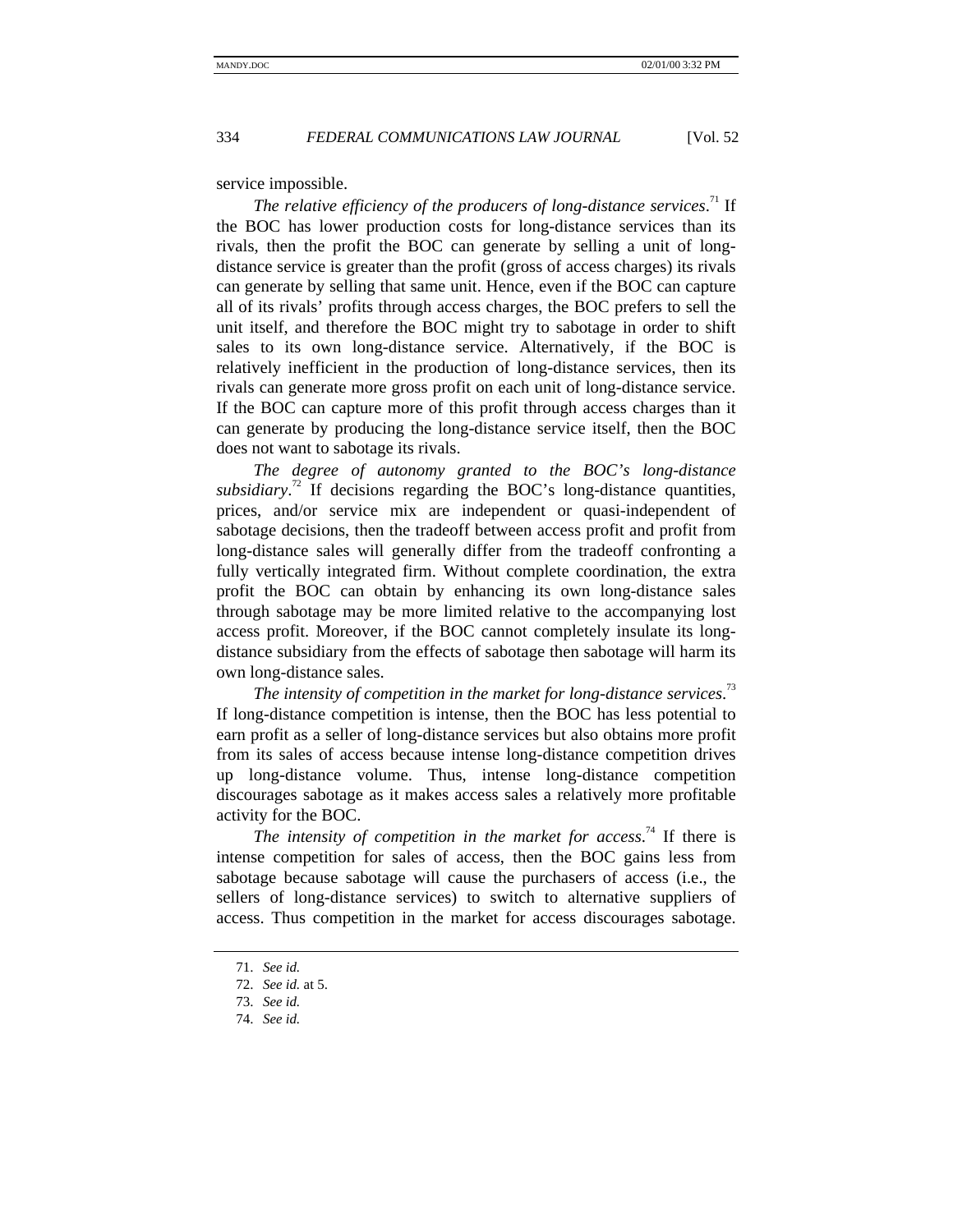This observation provides another rationale for the policies, mentioned above, that are designed to introduce competition into the market for local exchange service, since sellers of local exchange service also provide longdistance access to their end-customers.

*The size of the profit margin on sales of access*. 75 A large profit margin on access sales (perhaps created by access price regulation) discourages sabotage, other things equal, since it makes the BOC's access sales relatively more profitable than its long-distance sales. This is somewhat paradoxical, since regulated prices that exceed costs are normally regarded as inefficient. Essentially, there are two sources of inefficiency here: sabotage and regulated access prices that exceed costs. A BOC has stronger incentives to create one of these inefficiencies, if it can, when the other is small.

Not surprisingly, the conclusions obtained regarding BOCs' ability and incentive to sabotage depend on the assumptions made on these eight points. Nicholas Economides presents the most straightforward model of BOCs sabotage. He assumes perfectly homogeneous long-distance products, absolutely free sabotage, constant marginal cost of long-distance production, identical efficiency of all firms in long-distance production (initially), fully-integrated long-distance and sabotage decisions, a quantity-setting oligopoly in the market for long-distance services, no competition in the market for access, and a positive fixed profit margin for  $access$ <sup> $\frac{76}{6}$ </sup> Not surprisingly, he finds that BOCs will severely sabotage their rivals to the point of driving them from the long-distance market.<sup> $\pi$ </sup> Since sabotage is free and the BOC can expand its own output indiscriminately with no increase in marginal costs and no cost disadvantage *vis-a-vis* its rivals, the BOC clearly has no cost incentive to refrain from driving its rivals' costs up to the point where their production is unprofitable.<sup>18</sup> Moreover, since the BOC long-distance service is perfectly substitutable for the rival long-distance services and no access competition exists, no potential sales are lost if all rivals are driven out of the market.<sup>19</sup> Yet, if the BOC permits any rivals to remain in the market, it must share the profit with them in the quantity-setting oligopoly, obtaining some of its rivals' profit through the positive access margin while losing whatever profit accrues to the still-functioning rivals and losing profit due to double

<sup>75.</sup> *See id.*

<sup>76.</sup> *See* Nicholas Economides, *The Incentive for Non-Price [sic] Discrimination by an Input Monopolist*, 16 INT'L J. INDUS. ORG. 271 (1998).

<sup>77.</sup> *See id.* at 281.

<sup>78.</sup> *See id.*

<sup>79.</sup> *See id.*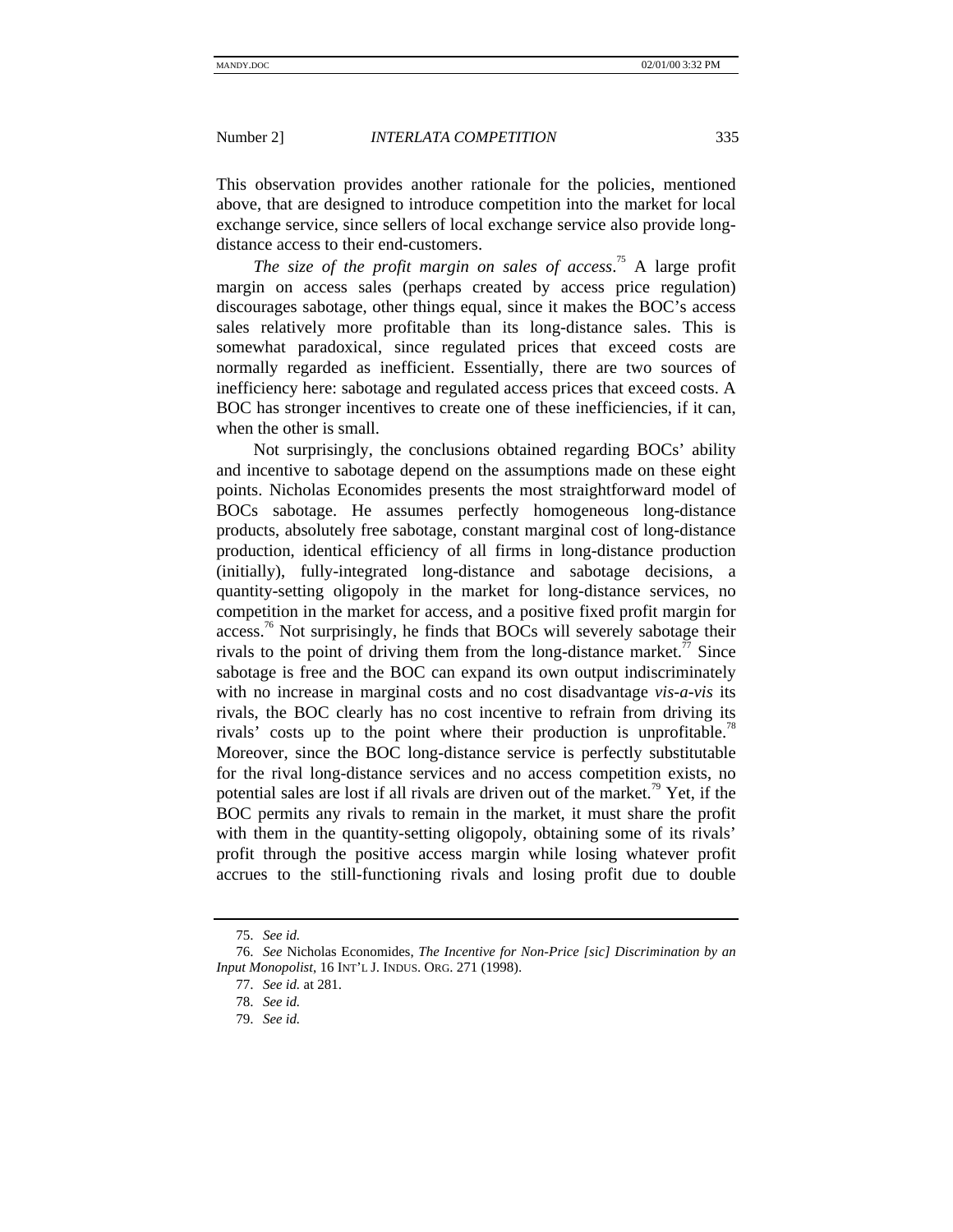marginalization.<sup>80</sup> Full vertical integration gives the BOC the requisite control to effect as much sabotage as it desires with no harm to its own long-distance sales. Thus, the conclusion that BOCs will unambiguously sabotage until the long-distance market is foreclosed.<sup>81</sup>

T. Randolph Beard, David L. Kaserman, and John W. Mayo change Economides model by introducing "mildly differentiated" long-distance products, a "competitive fringe" faced by BOCs in the provision of access services, and price rather than quantity competition for long-distance services. $82$  However, they impose an assumption that aggregate longdistance demand is invariant to prices.<sup>83</sup> Aside from the strong empirical evidence that this is incorrect, this assumption eliminates the very reason that differentiated long-distance products might matter to a BOC that is considering whether to engage in sabotage. $84$  Under this assumption, there can be no lost sales if all rivals are driven out of the market and, predictably, Beard, Kaserman, and Mayo conclude that BOCs have incentives to engage in sabotage as long as the access competition is not too intense. $\frac{85}{5}$ 

Economides extends his analysis to the case of heterogeneous efficiency between the BOC and its rivals in the production of longdistance services. $86$  As expected, his basic conclusion does not change if the BOC is more efficient than its rivals. $87$  Remarkably, however, Economides concludes that the BOC will engage in market-foreclosing sabotage even if the BOC is *less* efficient than its rivals in the production of long-distance services—no matter how much less efficient.<sup>88</sup> As a general theoretical matter, this conclusion cannot be correct because, as explained above, if the BOC is so inefficient that it can capture more of the long-distance profit through access charges than it can generate by producing the long-distance service itself, then the BOC does not want to sabotage its rivals. That is, even in Economides model, which assumes homogeneous long-distance products, completely costless sabotage for the BOC due to the constant returns in long-distance production, fullyintegrated BOC, and positive profit margins in both the access and long-

<sup>80.</sup> *See id.*

<sup>81.</sup> *See id.*

<sup>82.</sup> Beard, *supra* note 55, at 11-12.

<sup>83.</sup> *See id.* at 13.

<sup>84.</sup> *See* LESTER D. TAYLOR, TELECOMMUNICATIONS DEMAND IN THEORY AND PRACTICE 143 (1994).

<sup>85.</sup> *See* Beard, *supra* note 55, at 24.

<sup>86.</sup> *See* Economides, *supra* note 76, at 281.

<sup>87.</sup> *See id.*

<sup>88.</sup> *See id.*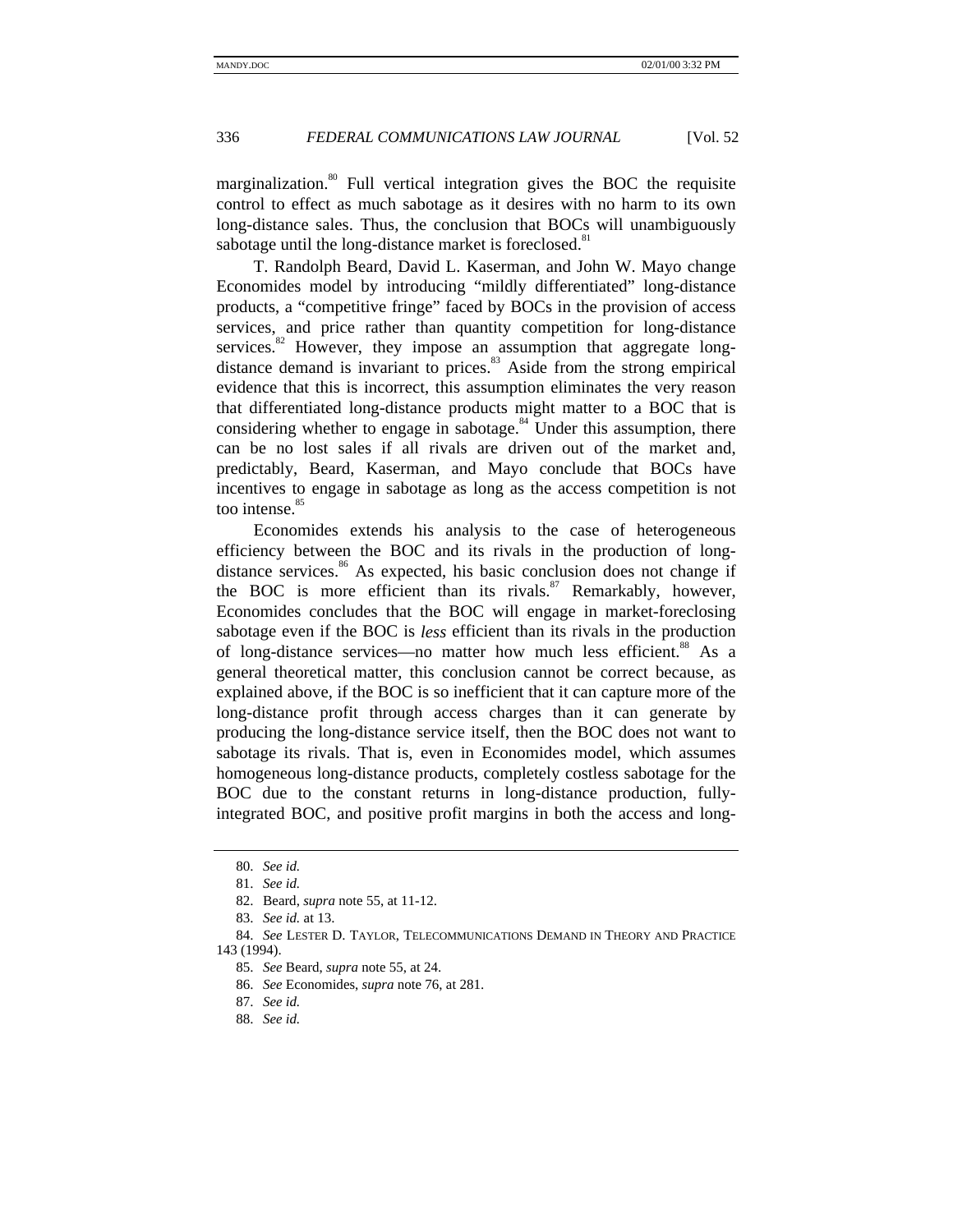distance markets, if the BOC's efficiency disadvantage is large enough, then the incentive to sabotage disappears.<sup>89</sup> Thus, whether the BOC has incentive to sabotage rivals is an empirical matter that depends, among other things, on the relative efficiency of the BOC and its rivals. Dennis L. Weisman explicitly studies the case of a relatively inefficient BOC and presents various scenarios in which the BOC may choose not to engage in sabotage.<sup>90</sup> He finds that the BOC must be substantially less efficient than its rivals before the incentive to sabotage disappears and that this critical level of inefficiency increases as regulatory oversight becomes imperfect.<sup>91</sup>

Another paper by Weisman incorporates differentiated long-distance products, a cost of carrying out sabotage, potentially increasing marginal cost of long-distance, and potentially heterogeneous long-distance costs.<sup>92</sup> With all of these complications, Weisman finds the BOC facing a tradeoff between access profits and long-distance profits, making the degree of sabotage less severe than in the Economides model.<sup>93</sup> Whether sabotage is costly, as assumed by Weisman, is challenged by David Reiffen.<sup>94</sup> Reiffen suggests sabotage may be carried out by degrading service, so that a BOC actually saves money by engaging in sabotage.<sup>95</sup> Weisman counters that the savings may be small compared to the cost of supplying different levels of service for the BOC and its rivals.<sup>96</sup>

In two papers, David S. Sibley and Dennis L. Weisman assume homogeneous long-distance products and sabotage that is carried out without cost to the BOC. The first paper further assumes constant and homogeneous marginal cost of long-distance and a fully-integrated BOC.<sup>97</sup> In this framework, they study the incentive to engage in a small amount of sabotage and find that when BOC long-distance market share is low there is no incentive to conduct the first unit of sabotage because it causes lost

<sup>89.</sup> *See generally* Mandy, *supra* note 62 (identifying and analyzing the key industry characteristics that determine whether nonprice discrimination is likely).

<sup>90.</sup> *See* Dennis L. Weisman, Vertical Integration and Exclusionary Behavior in Network Industries 1-3 (Jan. 1999) (unpublished manuscript, on file with the *Federal Communications Law Journal*).

<sup>91.</sup> *See id.*

<sup>92.</sup> *See* Dennis L. Weisman, *Regulation and the Vertically Integrated Firm: The Case of RBOC Entry into InterLATA Long-distance*, 8 J. REG. ECON. 249, 250 (1995).

<sup>93.</sup> *See id.* at 261-62.

<sup>94.</sup> *See* David Reiffen, *A Regulated Firm's Incentive to Discriminate: A Reevaluation and Extension of Weisman's Result*, 14 J. REG. ECON. 79, 79-80 (1998).

<sup>95.</sup> *See id.*

<sup>96.</sup> *See* Dennis L. Weisman, *The Incentive to Discriminate by a Vertically Integrated Regulated Firm: A Reply*, 14 J. REG. ECON. 87, 88 (1998).

<sup>97.</sup> *See* David S. Sibley & Dennis L. Weisman, *The Competitive Incentives of Vertically Integrated Local Exchange Carriers: An Economic and Policy Analysis*, 17 J. POL'Y ANALYSIS & MGMT. 74, 74-93 (1998).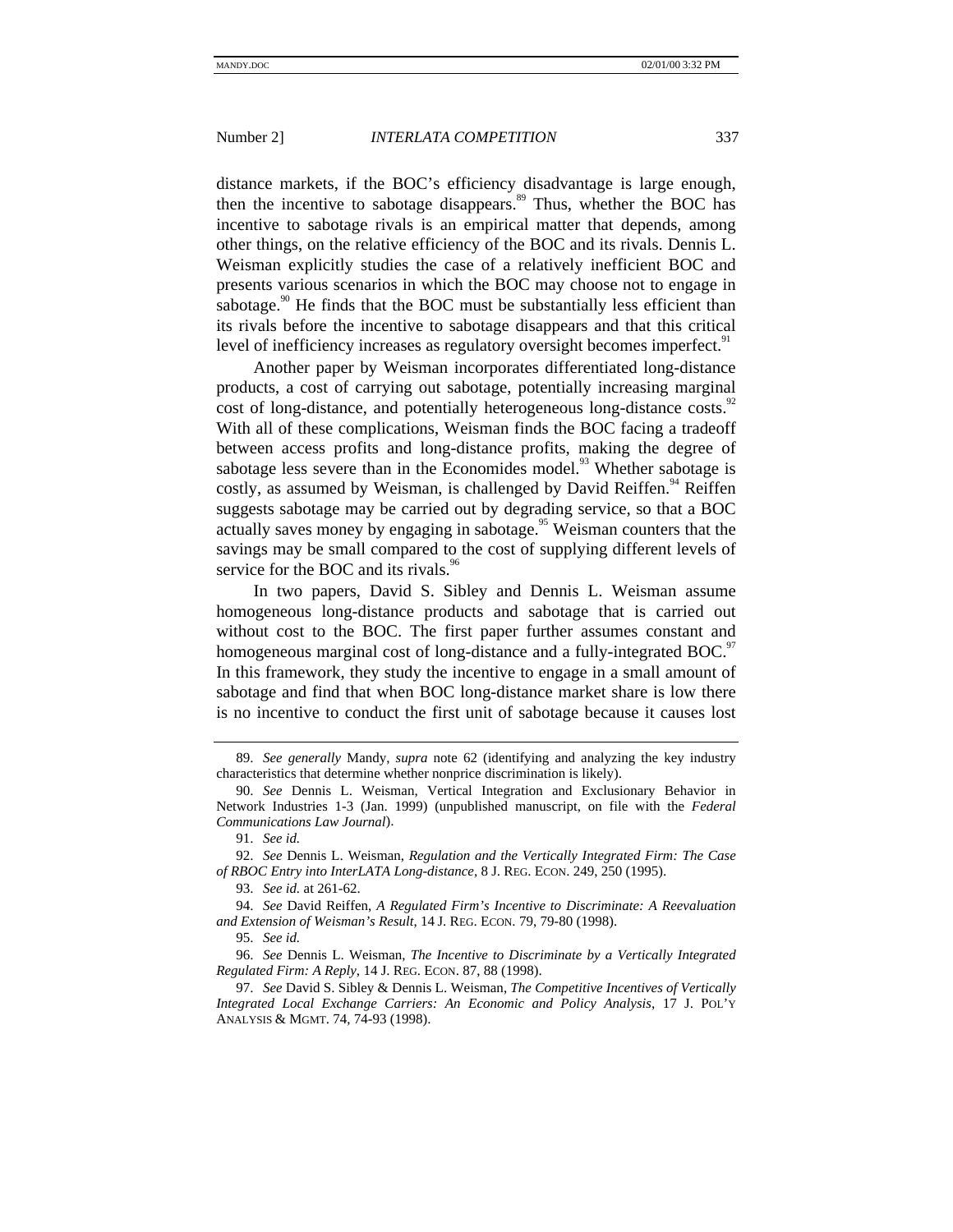access profit, and due to the low market share, does not generate much long-distance profit.<sup>98</sup> Sibley and Weisman estimate the critical market share, above which the BOC benefits from sabotage, to be about twentyone percent on average.<sup>99</sup> However, their paper does not address the optimal choice of sabotage when the degree of sabotage can be large.

The second paper focuses on severely increasing marginal cost of long-distance production in the form of BOC capacity constraints, which introduces both decreasing returns in long-distance production and heterogeneous costs across firms.<sup>100</sup> Like Economides, the analysis presented by Sibley and Weisman allows any choice of sabotage.<sup>101</sup> The capacity constraints in this paper are one rationale for the assumed market share in the first paper.<sup>102</sup> Analogous to the first paper, Sibley and Weisman find that when BOC capacity is low there is no incentive for the BOC to sabotage because the BOC has no productive capability to fulfill its rivals' lost sales.<sup>103</sup> In fact, under very severe capacity constraints the BOC may want to engage in reverse sabotage, if possible, by *reducing* its rivals' costs. Sibley and Weisman permit the BOC to acquire capacity over time and again find that once its share of the long-distance market exceeds about one-fourth the incentives shift in favor of sabotage.<sup>104</sup>

These papers point out another distinction between today and the predivestiture period. BOCs currently have no market share in interLATA long-distance; and, according to the Sibley/Weisman analysis, the BOCs' *immediate* incentive upon entry into this market does not involve sabotage, even if long-distance products are homogeneous, sabotage is free, costs are homogenous across firms up to the capacity constraint, and BOCs are fully integrated.<sup>105</sup> How long this happy state of affairs lasts depends on how quickly BOCs acquire market share. Experience with GTE and Southern New England Telephone (SNET) suggests that Sibley and Weisman's critical twenty-five percent level can be achieved by an Incumbent Local Exchange Carrier (ILEC) about two years after entry, but it is unclear whether this rapid growth will persist once multiple CLECs are simultaneously competing.<sup>106</sup>

<sup>98.</sup> *See id.* at 87.

<sup>99.</sup> *See id.*

<sup>100.</sup> *See* David S. Sibley & Dennis L. Weisman, *Raising Rivals' Costs: The Entry of an Upstream Monopolist into Downstream Markets*, 10 INFO. ECON. & POL'Y 451 (1998).

<sup>101.</sup> *See id.*

<sup>102.</sup> *See id.*

<sup>103.</sup> *See id.*

<sup>104.</sup> *See id.* at 461.

<sup>105.</sup> *See id.* at 459.

<sup>106.</sup> *See* Testimony of Alfred E. Kahn & Timothy J. Tardiff at 63, Application of SBC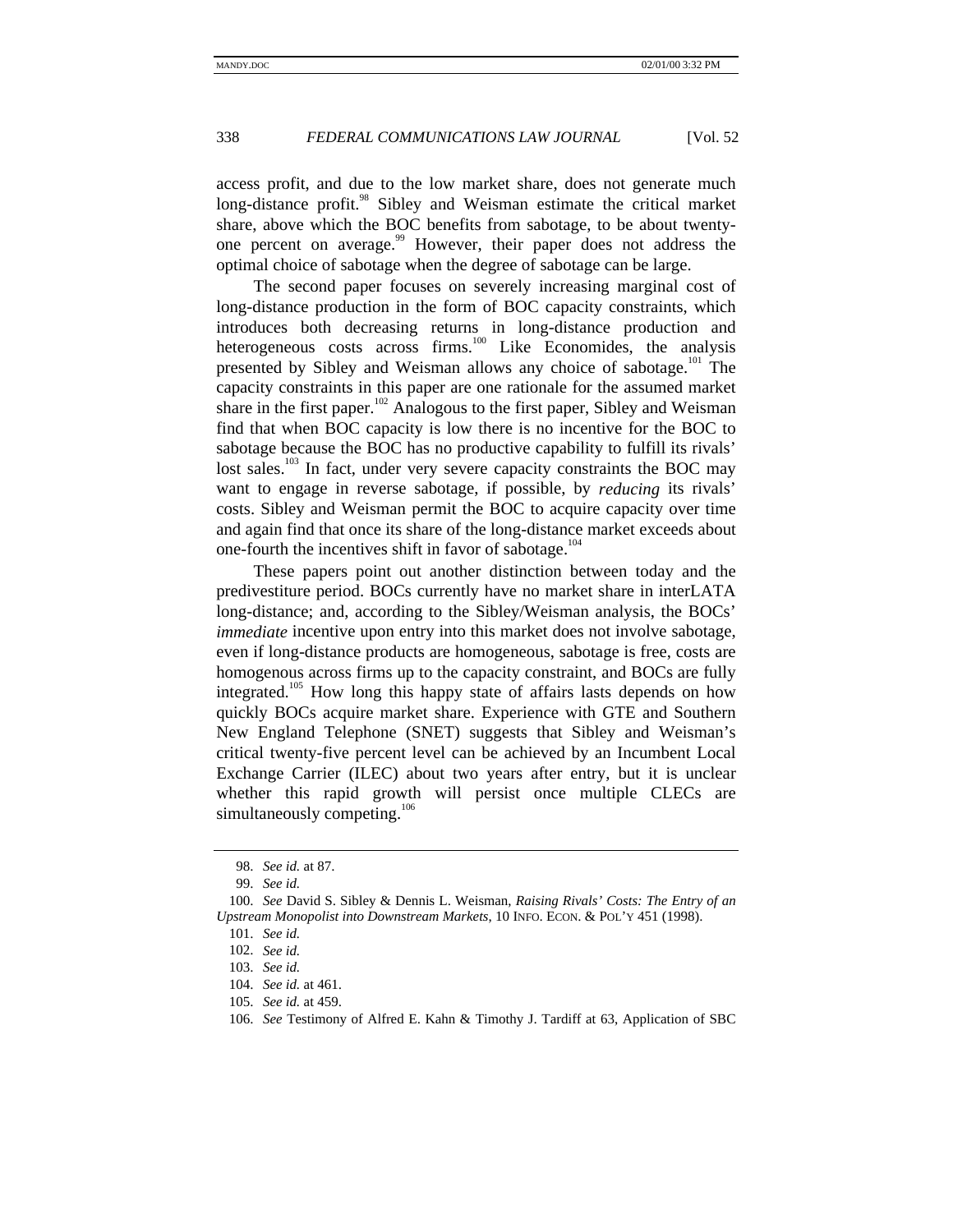It is also unclear whether the cost of sabotage is significant enough to largely preclude it. In the sabotage models, access charges that are above access costs are the main source of tradeoff for the BOC.<sup>107</sup> Thus, such charges discourage sabotage and, without them, the only policy factors working to discourage sabotage would be the cost of carrying out sabotage and the structural separation requirements between the BOC and its longdistance subsidiary. Some argue that access charges above cost are an impediment to long-distance competition because they give BOCs a cost advantage in the long-distance market.<sup>108</sup> Although consumer welfare from long-distance sales would still be enhanced by the entry—provided there is no sabotage—in extreme cases, this might result in BOCs' interLATA entry and completely foreclose the long-distance market to other suppliers. Total welfare in the long-distance market would also certainly be higher without inflated access charges than with them and higher still with both cost-based access charges and a BOC in the market that conducts no sabotage. But the incentive for sabotage is higher in this setting and the regulatory controls on sabotage would have to be correspondingly elevated to bring this outcome to fruition. To the extent that access charges above costs discourage sabotage, such charges paradoxically encourage longdistance competition. This is not an argument for maintaining high access charges, since as with any price that differs from marginal cost, such charges create welfare losses.

Given the incentives created by the existing level of access profits, in order to prevent sabotage, regulators' and legislators' monitoring and penalty structures must be aggressive enough to make the expected penalty from sabotage severe enough to deter it. Thus, as access profits decrease, regulatory monitoring of sabotage must become more vigilant. As discussed below, some provisions of the Act and the FCC's Orders are directly intended to accomplish this goal.<sup>109</sup> However, even if these provisions are imperfect and allow some sabotage to occur, the improvement in consumer welfare from enhanced interLATA competition may more than offset the losses from sabotage and interLATA entry may still enhance consumer welfare. According to some estimates, a BOC's sabotage would need to be substantial enough to increase its rivals' costs by at least seventy-two percent before producing a negative net effect on

Comm. Inc., S.W. Bell Tel. Co., & S.W. Bell Comm. Servs., Inc. for Provision of In-region, InterLATA Servs. in Mo. (Mo. Pub. Serv. Comm'n Nov. 20, 1998) (No. TO-99-227).

<sup>107.</sup> *See generally* Mandy, *supra* note 62.

<sup>108.</sup> *See* Access Charge Reform, *First Report and Order*, 12 F.C.C.R. 15,982, para. 275, 7 Comm. Reg. (P & F) 1209 (1997) [hereinafter *Access Reform Order*].

<sup>109.</sup> *See infra* Part VI.B.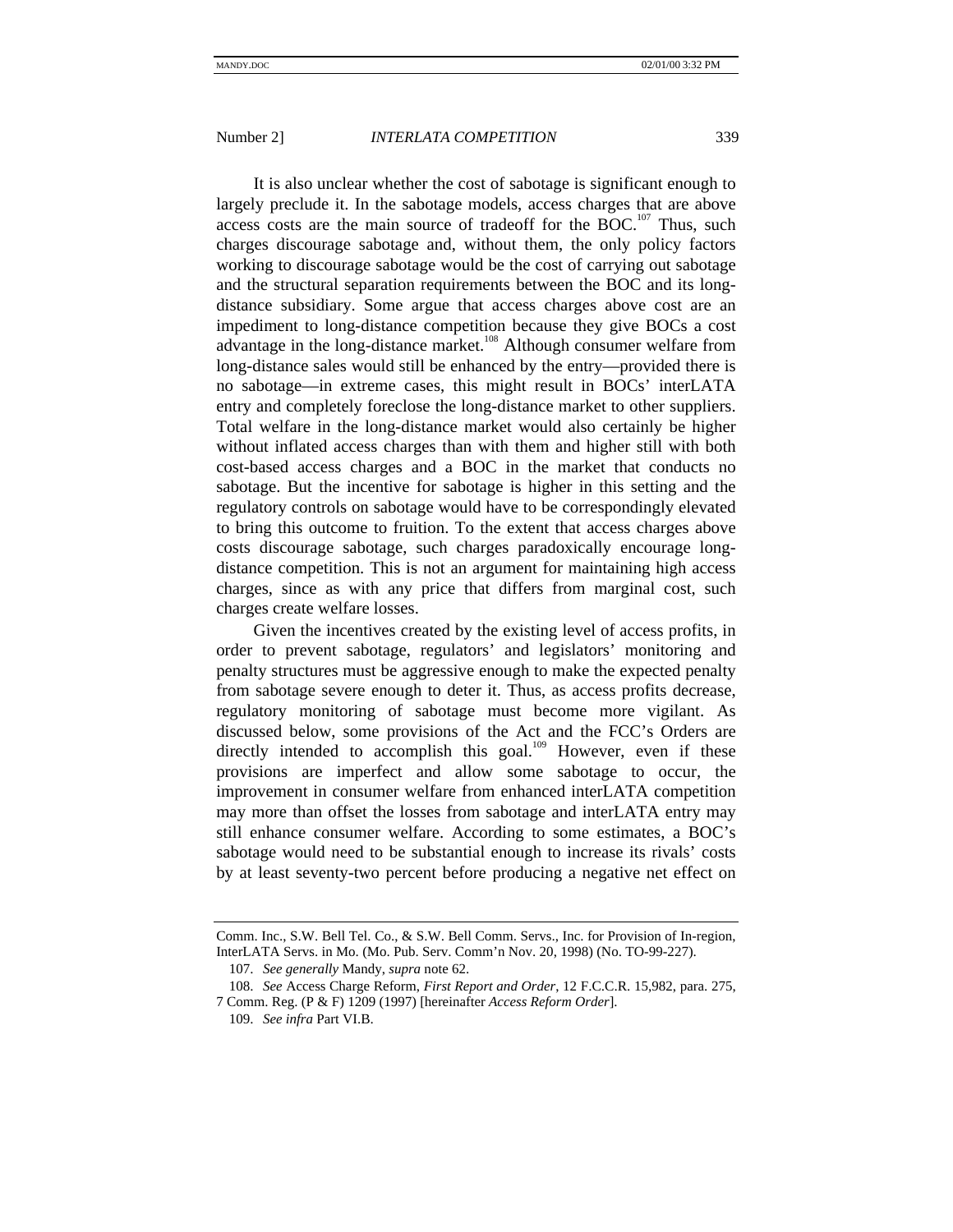consumer welfare.<sup>110</sup> This estimate suggests that monitoring and penalty structures need only be capable of detecting *substantial* sabotage in order to assure that BOCs interLATA entry is beneficial for consumers.

Two papers that address the question of whether access charges above cost are an impediment to long-distance competition are Franklin M. Fisher and Paul J. Hinton.<sup>111</sup> These papers study the effects of access charges *alone*, assuming no explicit BOC efforts to further raise rivals' costs.<sup>112</sup> Fisher assumes homogeneous long-distance products, constant marginal cost of long-distance production, and a fully-integrated  $BOC<sup>113</sup>$  He concludes that there is a potential welfare loss from interLATA entry by a BOC if the BOC is a less-efficient provider of long-distance than its rivals because access charges are indisputably above access costs.<sup>114</sup> If aggregate long-distance volume is fixed, the BOC prefers to substitute its own longdistance service for its rivals' services as long as the price in the longdistance market is above the BOC's marginal cost of long-distance service plus the BOC's profit margin on access.<sup>115</sup> Based on these considerations, when the BOC enters the interLATA market, the total cost of producing a given volume of long-distance services is increased because a high-cost producer has partially replaced lower-cost producers. Note, however, only profit decreases. Consumer welfare is unchanged as long as the longdistance price and, hence, volume is unchanged. The BOC entry will actually cause long-distance prices to drop, thereby expanding volume and increasing consumer welfare. The BOC must then tradeoff the lower price against the higher share of long-distance profits it receives on the units it directly sells plus the double marginalization savings from higher volumes and, based on this tradeoff, choose an appropriate scale of entry. In this case, the effect on total welfare is ambiguous since consumer welfare increases while total profit decreases. But, if the focus is on consumer welfare from long-distance consumption, then the BOC interLATA entry is clearly beneficial.<sup>116</sup>

Hinton further studies the Fisher proposition that the BOC interLATA

<sup>110.</sup> *See* MacAvoy, *supra* note 4, at 7.

<sup>111.</sup> *See* Franklin M. Fisher, An Analysis of Switched Access Pricing and the Telecommunications Act of 1996, (1996) (unpublished manuscript, on file with the *Federal Communications Law Journal*).

<sup>112.</sup> *See id.*

<sup>113.</sup> *See id.*

<sup>114.</sup> *See* Hinton, *supra* note 4, at 184.

<sup>115.</sup> *See* Affidavit of Paul S. Brandon & Richard L. Schmalensee at 38-41, Application by SBC Comm. Inc., S.W. Bell Tel. Co., and S.W. Bell Comm. Servs., Inc. for Provision of In-region, InterLATA Servs. in Mo. (Mo. Pub. Serv. Comm'n Nov. 20, 1998) (No. TO-99- 227).

<sup>116.</sup> *See id.* at 41-43.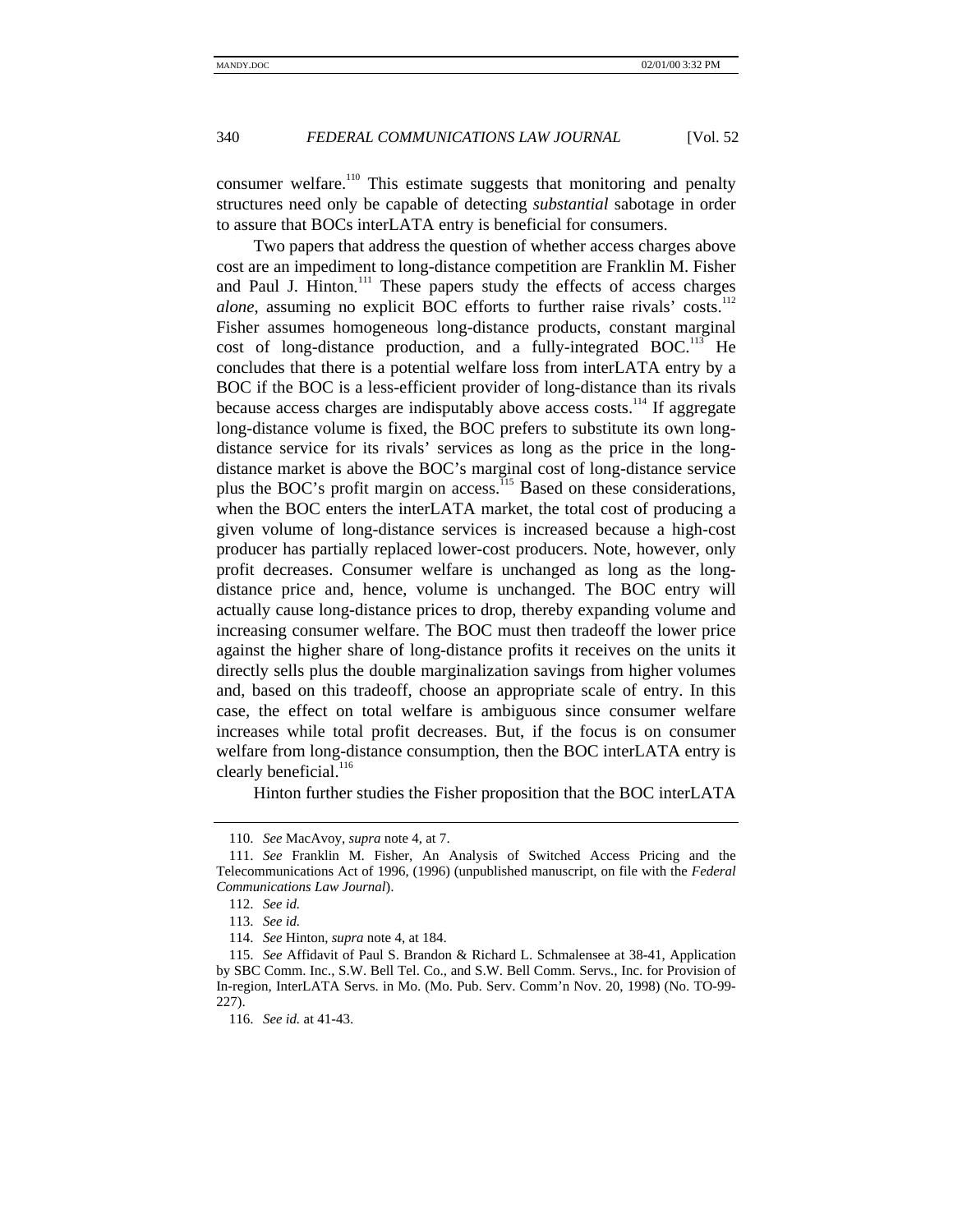entry may decrease total welfare, even though consumer welfare is enhanced.<sup>117</sup> They conduct numerical simulations that—for realistic ranges of parameter values—show total welfare always increases more when the BOC entry is integrated with its local service rather than performed by a separate affiliate, as required by the Act. $118$  Hence, the Fisher proposition is theoretically possible, but quite unlikely.<sup>119</sup>

Of course, since the possibility of raising rivals' costs beyond the access charge is not modeled in the Fisher and Hinton papers, a main motivation for a separate affiliate is not present in these models. As a result, the Hinton finding that a separate affiliate harms welfare must be viewed with some skepticism. Sibley, Weisman, and Economides extend their models to the case of a separate BOC subsidiary that provides longdistance service.<sup>120</sup> Sibley and Weisman find that the incentive to sabotage may disappear if a separate affiliate works as intended by completely separating the decision making of the local and long-distance parts of a BOC and preventing favorable terms on transactions between the BOC and its affiliate.<sup>121</sup> This follows because the market share of such an affiliate may never reach the critical level at which sabotage becomes profitable. Economides's version of a separate subsidiary treats sabotage as affecting all long-distance sellers, including the BOC's affiliate.<sup>122</sup> He finds that the incentive to sabotage disappears because the only gain from sabotage occurs when it is applied disproportionately to rivals, shifting more of the long-distance market to the BOC and enabling the BOC to reap more of the long-distance profit than it can get through its fixed access charge. If a BOC's interLATA service is offered through Economides's separate subsidiary that subsidiary suffers from any sabotage just like the BOC's rivals, and the effect on the parent company is lower access profits due to ubiquitously higher long-distance costs which drive down long-distance volume.

As with tying, the group of policies designed to introduce competition into the market for local exchange service reduces incentives to raise rivals' costs. $123$  The logic for this is simply that if there are alternative sellers of local access that can be used by interexchange carriers (IXCs), then BOCs must offer a competitive, relatively unsabotaged, access

<sup>117.</sup> *See* Hinton, *supra* note 4, at 185-86.

<sup>118.</sup> *See id.* at 189.

<sup>119.</sup> *See id.*

<sup>120.</sup> *See* Sibley & Weisman, *supra* note 100; Economides, *supra* note 76.

<sup>121.</sup> *See* Sibley & Weisman, *supra* note 100, at 464.

<sup>122.</sup> *See* Economides, *supra* note 76, at 281.

<sup>123.</sup> *See* Beard, *supra* note 55, at 22-23.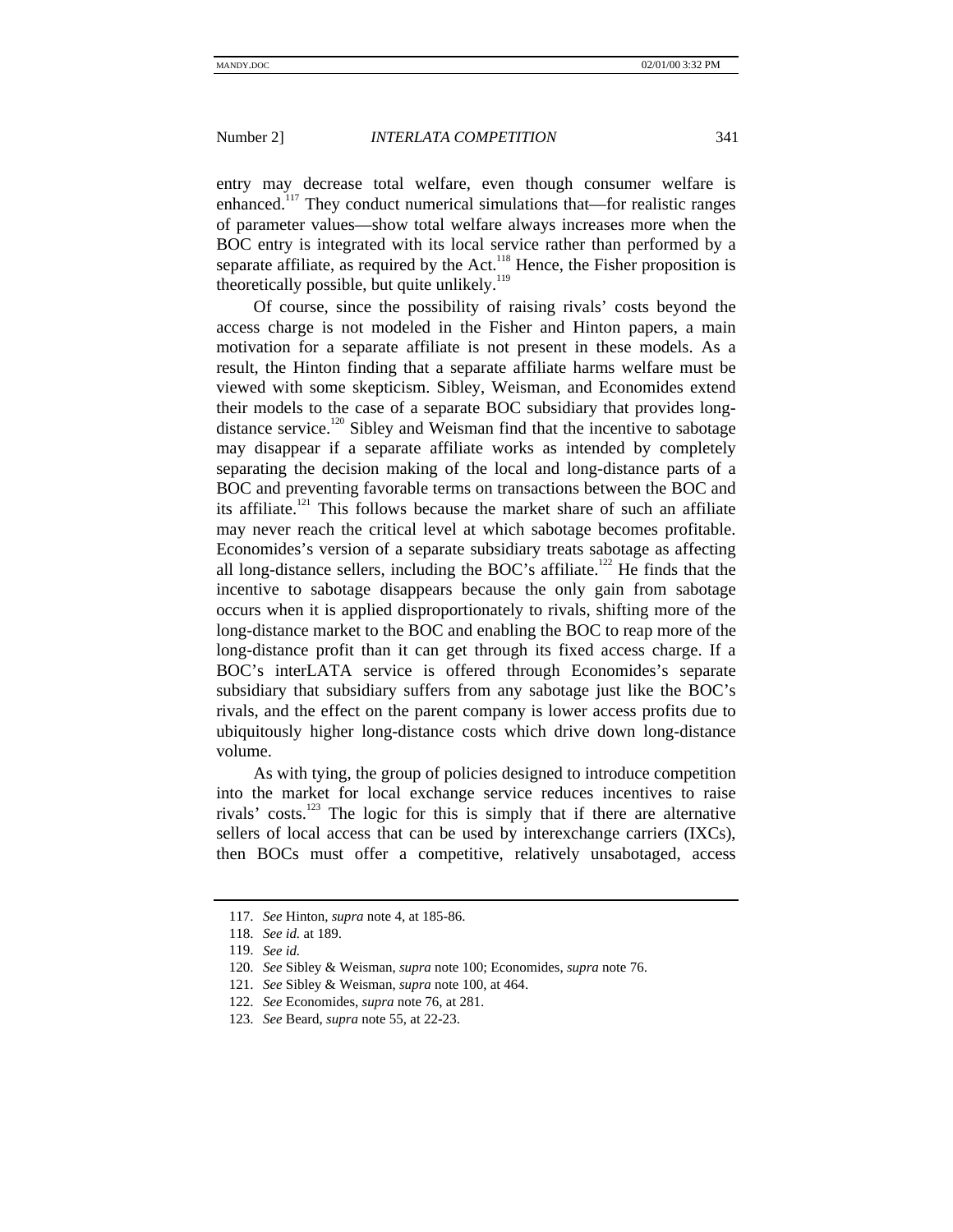product or risk losing their access customers. Competitive Access Providers (CAPs) are an example of this outcome. Competition for local exchange service may only shift the motives for sabotage from IXCs to CLECs. As mentioned above, the incentives for this type of sabotage are not well understood because the existing literature does not address this case very explicitly. To the extent there are incentives for this type of sabotage, however, the solution remains to make sabotage costly through regulatory oversight.

# *C. Creating Incentives to Reduce Entry Barriers into the Local Exchange Business*

The third and last economic argument against BOCs' entry into longdistance is that the "carrot" of permitting BOCs to serve interLATA markets must be held out to provide incentives for BOCs to reduce barriers to entry into the local exchange business. Such barriers may be either natural or intentionally erected by BOCs; but in either case, BOCs are viewed as possessing unique abilities to reduce them. As mentioned above, Beard, Kaserman, and Mayo find that more intense competition in the local exchange market can eliminate incentives for sabotage.<sup>124</sup> As already noted, enhanced competition for local exchange service may also reduce undesirable motives for tying. Consequently, there are direct reasons to link interLATA entry to the presence of local competition. Paradoxically, the incentives are bidirectional—tying and sabotage should both encourage local competition as IXCs seek ways to circumvent any such BOC behavior.

On the other hand, holding out this carrot carries a cost in the form of delayed interLATA competition. An indication of the potential magnitude of lost welfare is given by the Hinton and MacAvoy estimates. These opportunity costs from delayed long-distance competition continue as long as the delay continues.<sup>125</sup> Jerry A. Hausman presents a variety of opportunity cost estimates from past regulatory delays in allowing new entry and finds that the welfare losses can be very large.<sup>126</sup> He argues that these same considerations apply to BOCs' interLATA entry, making it unwise to continue to block such entry.<sup>127</sup> Some argue that IXCs are delaying their entry into local markets in order to prevent BOCs from

<sup>124.</sup> *See id.*

<sup>125.</sup> *See* Hinton, *supra* note 4, at 189; MacAvoy, *supra* note 4, at 6.

<sup>126.</sup> *See* Jerry A. Hausman, *Valuing the Effect of Regulation on New Services in Telecommunications*, *in* BROOKINGS PAPERS ON ECONOMIC ACTIVITY (MICROECONOMICS) 1- 38 (Martin Neil Bailey et al. eds., 1997).

<sup>127.</sup> *See id.*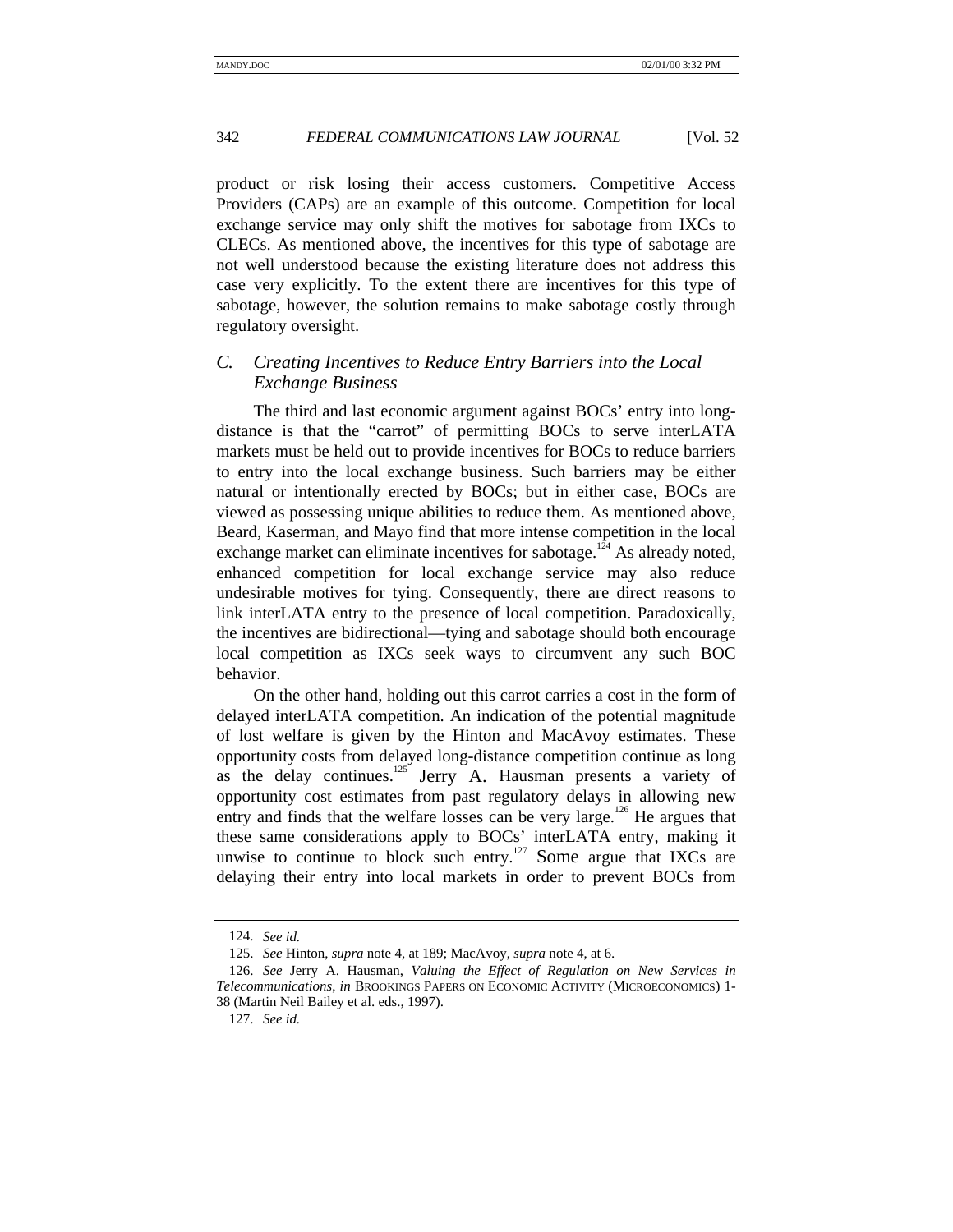meeting either the Track A or Track B requirements.<sup>128</sup> If this is true, further opportunity costs occur as a result of linking interLATA entry to local competition. Even if this strategic delay is occurring, its further costs in local exchange markets may be small because the main immediate benefit associated with enhanced competition is lower prices, and the potential for this is limited in at least some parts of local exchange markets by existing price cap regulation. Of course, if price cap regulation were bringing all the benefits of competition to the local exchange, there would be no reason to encourage competition. To the extent that local exchange competition is beneficial, any strategic delay that is occurring must be creating opportunity costs that are attributable to the policy linking longdistance competition to local competition. The Beard result confirms that price cap regulation does not in fact bring all the benefits of competition to the local exchange market because the regulation does not eliminate incentives for sabotage.<sup>129</sup>

Aside from these arguments for and against the policy of inducing BOCs to reduce entry barriers by holding out the promise of interLATA entry, creating incentives for local exchange competition is valuable for the same basic reason that allowing BOCs entry into interLATA markets is valuable: Free and open competition brings about the lowest possible prices and the mix of services that is most closely aligned with consumers' preferences. In the case of local competition, there is the nagging doubt that free and open competition may not be efficient because the market might still be a natural monopoly—served at least cost by only one supplier.<sup>130</sup> However, the Act's requirements concerning unbundling and resale recognize this possibility by creating wholesale markets for telecommunications services so that robust competition can exist at the retail level even if there is little competition at the facilities level. But in this case, facilities-based competition will not be widespread. This possibility diminishes the incentives for reducing entry barriers in markets for local exchange service, at least partly because of the FCC's interpretation of Track B, which is addressed in the next part.

# III. CONTENTIOUS ISSUES IN THE SECTION 271 ORDERS

This part discusses six issues that have been prominent in the FCC's

<sup>128.</sup> *See* Duane Ackerman, *Why Is AT&T Afraid to Compete?*, WALL ST. J., July 3, 1997, at A10.

<sup>129.</sup> *See* Beard, *supra* note 55, at 22-23.

<sup>130.</sup> This is not well established and is independent of the fact that BOCs are no longer franchise monopolies. Natural monopoly is defined by cost relative to demand, not by the presence or absence of a legal franchise.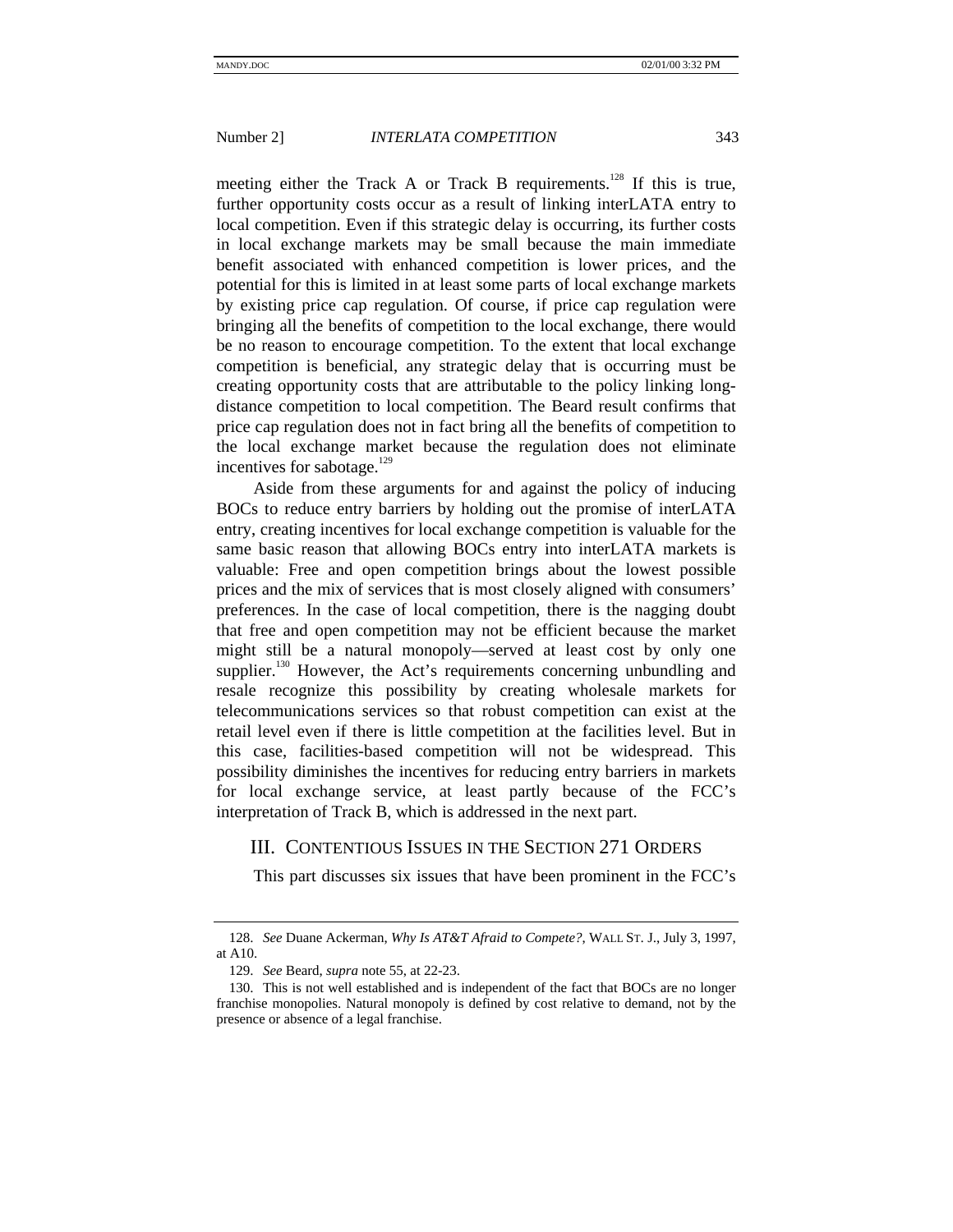six extant Orders concerning interLATA entry and in other policy arenas. The first is the interpretation of the Track A and B requirements. The second is access to the Unbundled Network Element (UNE) known as Operational Support Systems (OSS). The third is interconnection, while the fourth is access to the local transport and local switching UNEs, and the CLEC's ability to combine UNEs. The fifth is the FCC's pricing rules, while the last is the FCC's pick and choose rule.

### *A. Track A and B Requirements*

Section  $271(c)(1)(A)$  of the Act provides that a BOC meets the first condition for interLATA entry

[I]f it has entered into one or more binding agreements . . . specifying the terms and conditions under which the [BOC] is providing access and interconnection . . . for . . . one or more unaffiliated competing providers of telephone exchange service . . . to residential and business subscribers. [S]uch telephone exchange service may be offered by such competing providers either exclusively over their own . . . facilities or predominantly over their own . . . facilities in combination with . . . resale . . . .

Alternatively, section  $271(c)(1)(B)$  provides that a BOC also meets the first condition for interLATA entry if

[N]o such provider has requested the access and interconnection described in subparagraph (A) . . . and a statement of the terms and conditions that the [Bell operating] company generally offers to provide such access and interconnection has been approved or permitted to take effect by the State commission . . . .

These are the only requirements that the FCC ruled on in the 1997 *Order* affecting SBC Communications, Inc.'s application in Oklahoma (*Oklahoma Order*).133 Most of the *Oklahoma Order* is devoted to determining whether these requirements are met. $134$  Ultimately, the FCC determined that Brooks Fiber was not a "competing provider" because, even though Brooks and Southwestern Bell had entered into an agreement specifying terms and conditions for access and interconnection of both residential and business subscribers, Brooks was not at that time actually selling services to residential subscribers.<sup>135</sup> The FCC adopted the interpretation that, to be a "competing provider," a company must be "an

<sup>131. 47</sup> U.S.C. § 271 (c)(1)(A) (Supp. II 1996).

<sup>132.</sup> *Id.* § 271(c)(1)(B) (Supp. II 1996).

<sup>133.</sup> *See Oklahoma Order*, 12 F.C.C.R. 8685, para. 1, 8 Comm. Reg. (P & F) 198 (1997).

<sup>134.</sup> *See id.*

<sup>135.</sup> *See id.* at para. 17.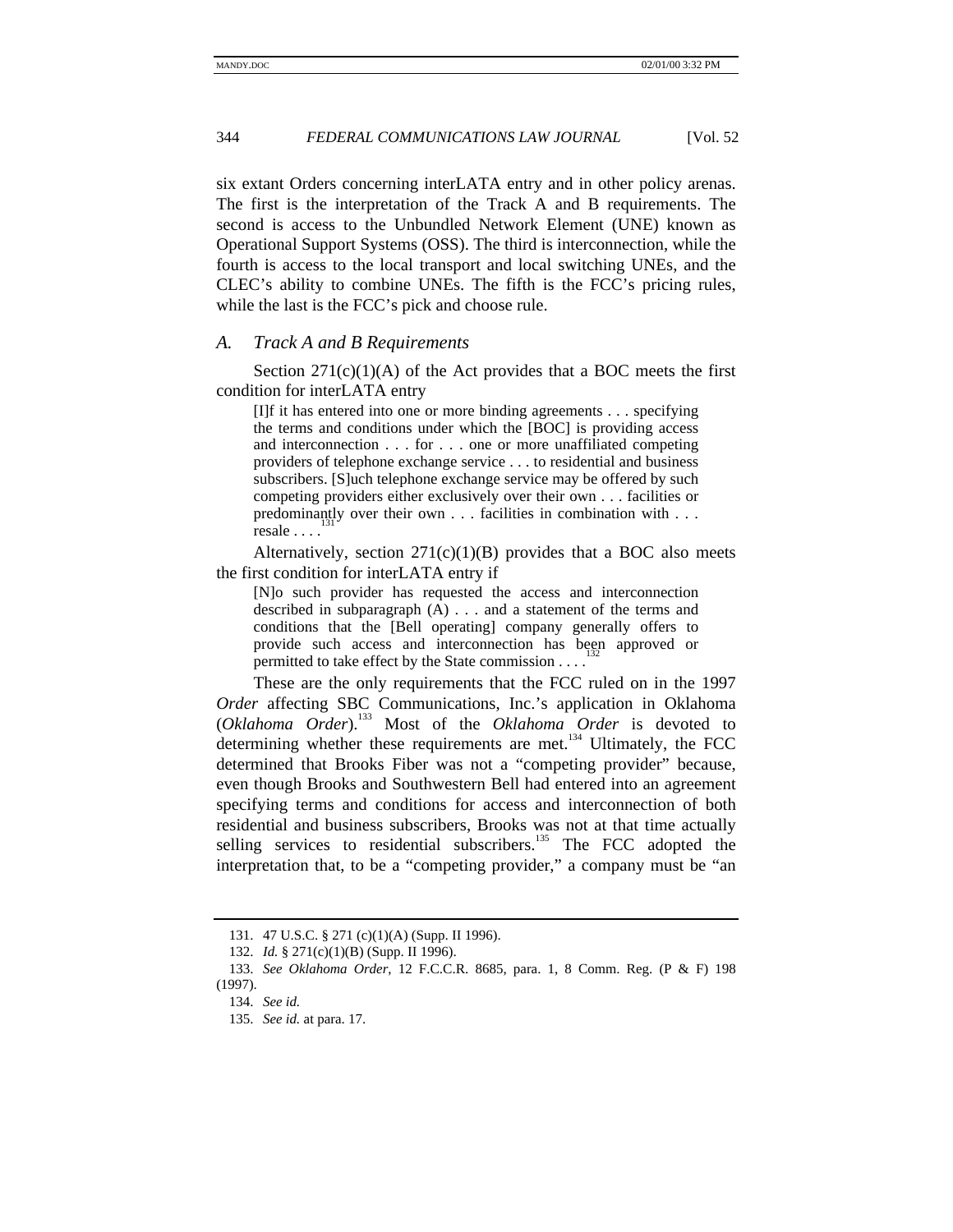actual commercial alternative" to the BOC.<sup>136</sup> In this interpretation, "competing" is the operative word. The FCC decided that a company could not be competing unless it was actually offering its services for sale.<sup>137</sup> The same type of active interpretation could be placed on the phrase "is providing," although the FCC did not do so. It could be argued that a BOC is providing access and interconnection only if the CLEC is actually buying and using the BOC's access and interconnection services. If Congress meant otherwise, the wording would be "has agreed to provide." Given the consistent use of active wording in the Track A subparagraph, the FCC's interpretation seems consistent with the Act.

The FCC then decided that a "qualifying request" for Track B *had* occurred because, even though no provider was actually selling residential local exchange service at that time, requests for access and interconnection had been made that would satisfy Track A *if implemented*.<sup>138</sup> Much discussion is devoted to supporting this interpretation of Track B, since this interpretation means that the reference "such provider" can be to either an actual or potential competitor, in contrast to the interpretation of Track A that the provider must be "an actual commercial alternative."<sup>139</sup> The FCC argues that its double meaning of provider is necessary for Track B to make sense because, to be an actual commercial alternative, a CLEC must have already requested access and interconnection. In other words, no provider that is an actual commercial alternative can request access and interconnection. Hence, if such provider in Track B is the competing provider of Track A, then it would be impossible for a request to ever be received from such provider.<sup>140</sup> Other justifications offered by the FCC (such as the strict requirement that a provider in subparagraph B be the actual commercial alternative of subparagraph A) would create incentives for BOCs to delay interconnection agreements and would read some exceptions mentioned later in subparagraph  $B$  out of the statute.<sup>141</sup>

This interpretation of the Track A and B requirements was the sole factor in the FCC's *Order* denying Southwestern Bell's application. The FCC failed to address many items of interest, including: (1) whether Brooks was at least a competing provider to business subscribers; (2) what constitutes predominantly facilities-based; (3) whether the predominantly facilities-based standard applies separately to residential and business

<sup>136.</sup> *Id.* at para. 14.

<sup>137.</sup> *See id.* at para. 17.

<sup>138.</sup> *See id.* at para. 27.

<sup>139.</sup> *Id.* at para. 14.

<sup>140.</sup> *See id.* at paras. 33-53.

<sup>141.</sup> *See id.* at para. 29.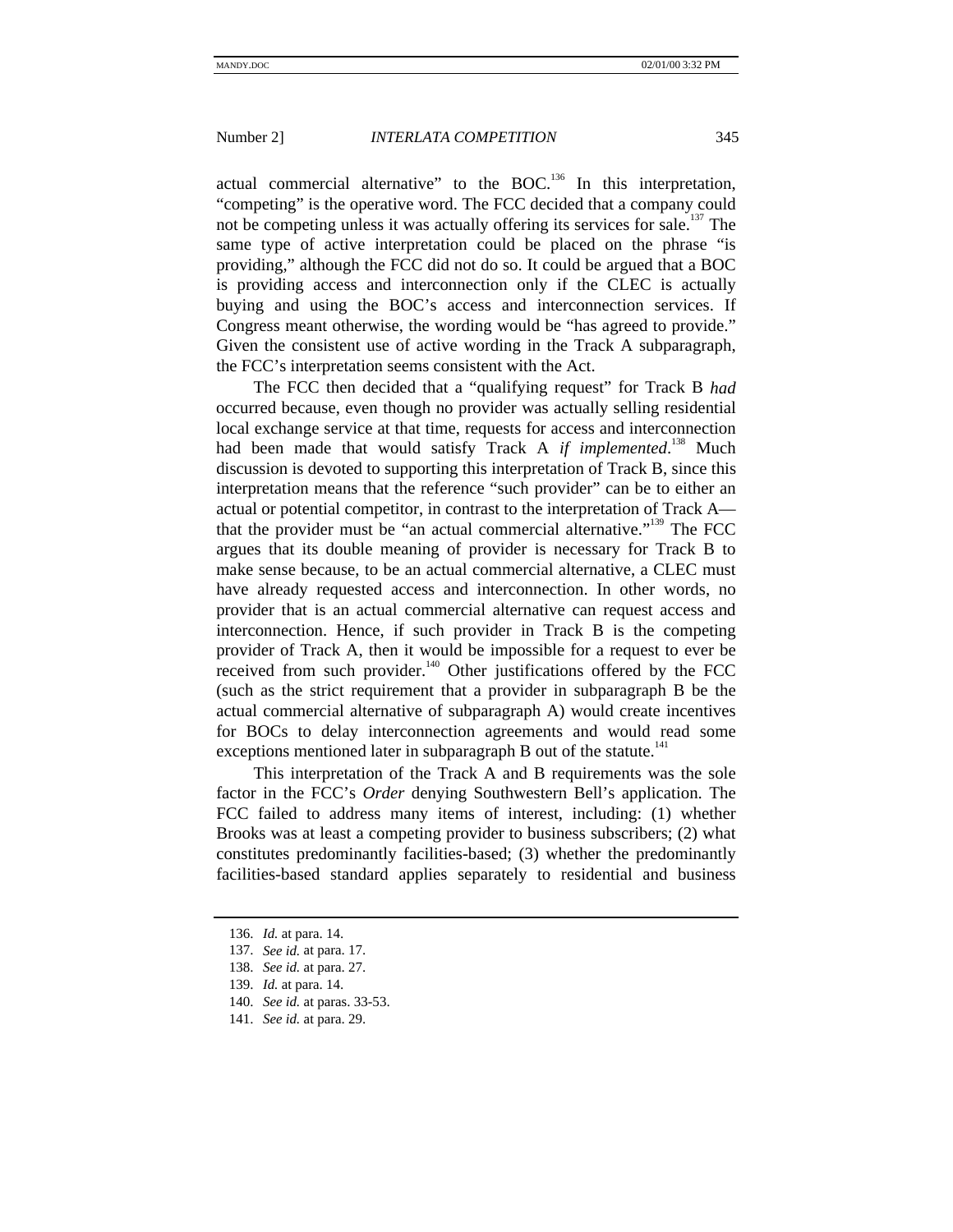subscribers or only in the aggregate; (4) whether the requirement that CLEC service be offered to both residential and business subscribers applies to individual CLECs or only in the aggregate; and (5) whether there are minimal levels of geographic and market share penetration that must be achieved before a CLEC is an actual commercial alternative. Moreover, the FCC made no evaluation of whether Southwestern Bell met the checklist, separate affiliate, and public interest requirements.

Following denial of the application, SBC contested the *Oklahoma* Order.<sup>142</sup> SBC argued that the FCC effectively closed Track B through its interpretation of the Act.<sup>143</sup> The FCC defended its position by arguing that the statute's omission of the word "competing" between "such" and "provider" differentiated the requirements of Track A from those of Track B.<sup>144</sup> The court ruled that "it is not apparent on their face whether 'such provider' in Track B is intended to mean a carrier who has *met* the requirements of Track A."<sup>145</sup> Due to this ambiguity in the wording of the legislation, the court upheld the FCC's *Order* by following the standards set in *Chevron U.S.A., Inc. v. Natural Resources Defense Council, Inc.*<sup>146</sup> The ruling concluded by stating that Congress "clearly gave the [FCC] the primary responsibility to make delicate judgments" similar to those in question.<sup>147</sup> Therefore, the FCC should be free to perform that task as long as it acts in good faith.

Bearing this in mind, the FCC's Track B interpretation still presents some difficulties in that it requires a judgment on whether implementation of agreements is proceeding.<sup>148</sup> Otherwise, a CLEC could foreclose BOC interLATA entry by simply not becoming a predominantly facilities-based actual commercial alternative for both residential and business subscribers, but *potentially* being such a provider by virtue of an agreement specifying interconnection terms for such services. There is an exception in subparagraph B specifying that no request has been received from a CLEC if the state commission determines the CLEC failed to meet an implementation schedule contained in its agreement with the BOC.<sup>149</sup> This seems to indicate that judgments about implementation are up to state

<sup>142.</sup> *See* SBC Comm., Inc. v. FCC, 138 F.3d 410 (D.C. Cir. 1998).

<sup>143.</sup> *See id.* at 417.

<sup>144.</sup> *See id.* at 416.

<sup>145.</sup> *Id.* at 418.

<sup>146. 467</sup> U.S. 837 (1984) (requiring the court to defer to the FCC's interpretation of the ambiguous test as long as it is a permissible reading).

<sup>147.</sup> *SBC Comm., Inc.*, 138 F.3d at 421.

<sup>148.</sup> *See Oklahoma Order*, 12 F.C.C.R. 8685, para. 58, 8 Comm. Reg. (P & F) 198 (1997).

<sup>149.</sup> *See* 47 U.S.C. § 271(c)(1)(B)(ii) (Supp. II 1996).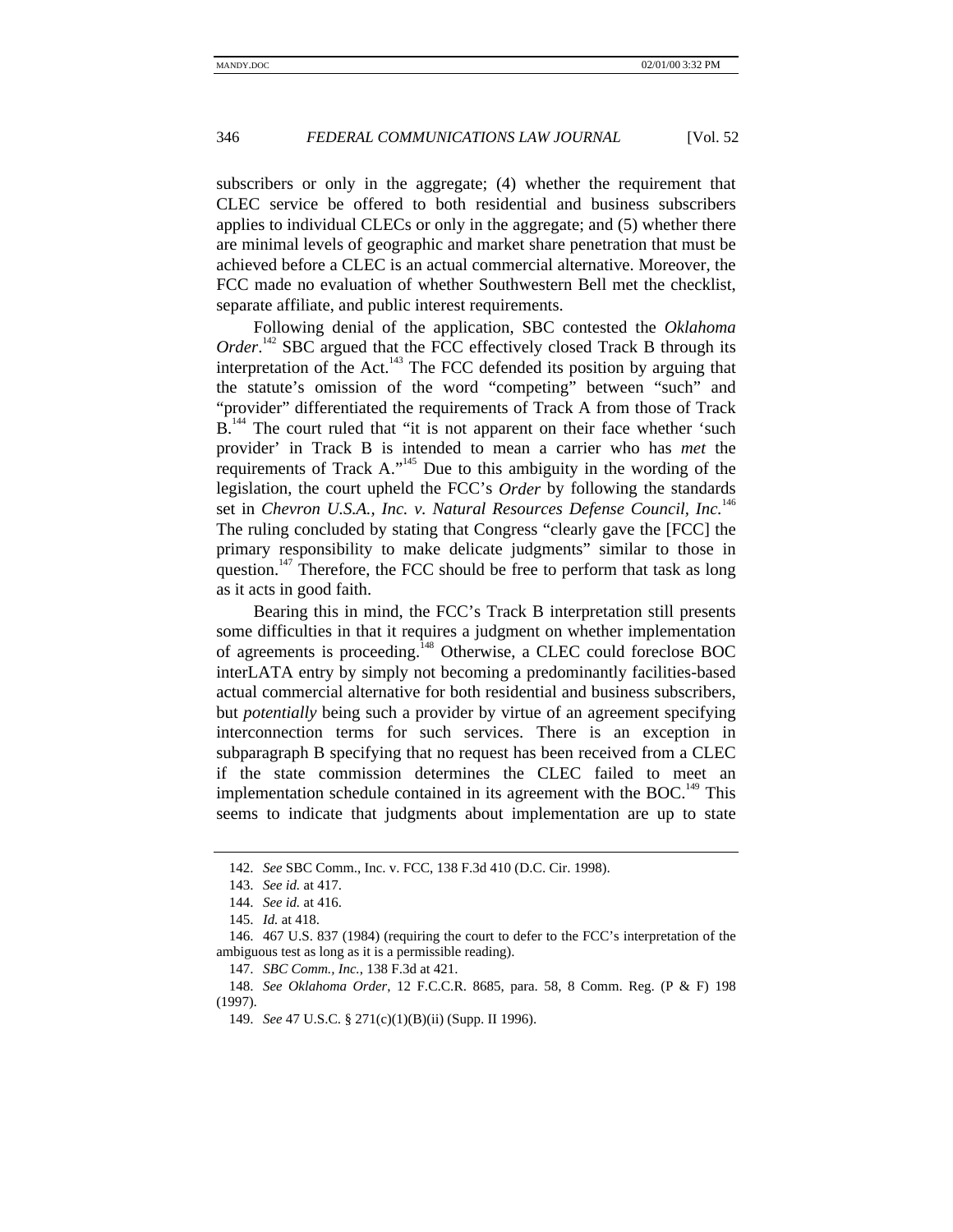commissions. This does not, however, address cases in which an agreement does not contain an implementation schedule, even though many agreements do not. Recognizing this, the FCC adopted a "reasonable steps" criterion—not contained in the Act—to judge implementation made necessary by its interpretation of Track B. However, in its first *Order*, the new commission under Chairman Kennard backed away from the reasonable steps criterion.<sup>150</sup>

Specifically, in the *Order* addressing BellSouth's application in South Carolina (*South Carolina Order*), the FCC emphasized reasonable steps between an initial and subsequent reapplication in a particular state, suggesting that a BOC may not be able to argue that an *initial* application qualifies under Track B on the basis that reasonable steps toward implementation have not occurred.151 The FCC also opined in the *South Carolina Order* that it may be more efficient to seek state commission certification that CLECs have not met implementation schedules than to judge whether reasonable steps have been taken toward implementation.<sup>152</sup> Hence, the FCC's interpretation of Track B and the reasonable steps criterion places great importance on implementation schedules, making such schedules the weapon available to BOCs to avoid being foreclosed from interLATA entry.<sup>153</sup> Unfortunately, neither BOCs nor state commissions anticipated the importance of the schedules. In fact, many agreements, including some that were arbitrated, simply do not contain implementation schedules even though the Act specifically requires that arbitrated agreements contain such schedules.<sup>154</sup>

In Ameritech's application in Michigan (*Michigan Order*), the FCC addressed some of the questions surrounding Track A compliance that it had left unanswered in the *Oklahoma Order*.<sup>155</sup> In particular, the FCC determined that: (1) Brooks, MFS, and TCG are all competing providers in the sense that they are actual commercial alternatives to the BOC; (2) Brooks is exclusively facilities-based because it uses only its own equipment and Ameritech's UNEs, which the FCC determined were a CLEC's own facilities for purposes of Track A compliance; (3) the requirement that CLEC service be offered to both residential and business subscribers applies in the aggregate; (4) there is no minimal level of

<sup>150.</sup> *See Oklahoma Order*, 12 F.C.C.R. 8685, para. 58, 8 Comm. Reg. (P & F) 198.

<sup>151.</sup> *See South Carolina Order*, 13 F.C.C.R. 539, para. 61, 10 Comm. Reg. (P & F) 870 (1998).

<sup>152.</sup> *See id.* at para. 64.

<sup>153.</sup> *See id.*

<sup>154.</sup> *See id.* at para. 64 (The South Carolina commission arbitrated this, but it does not contain an implementation schedule); 47 U.S.C. §252(c)(3) (Supp. II 1996).

<sup>155.</sup> *See Michigan Order*, 12 F.C.C.R. 20,543, 9 Comm. Reg. (P & F) 267 (1997).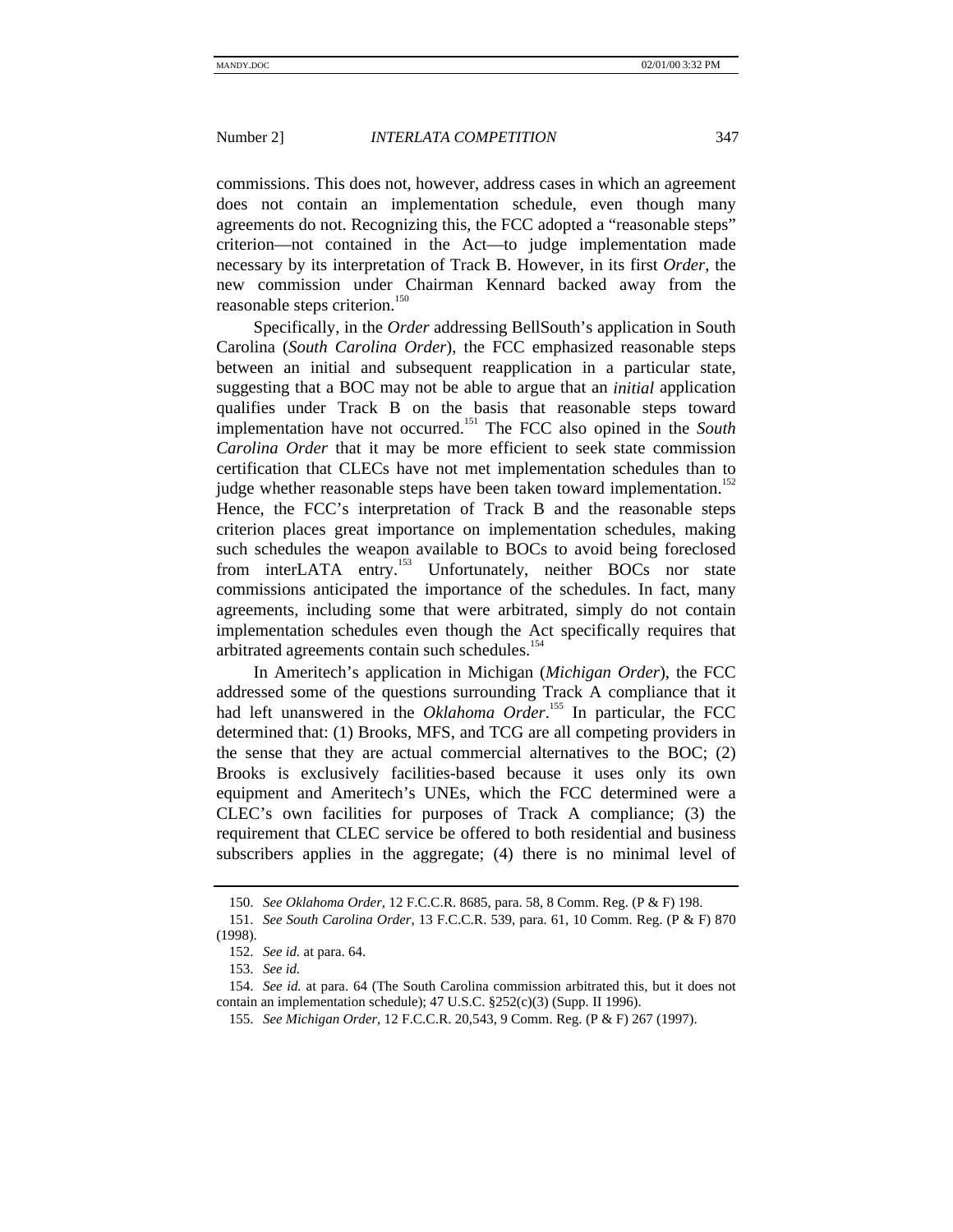geographic penetration that must be achieved before a CLEC is an actual commercial alternative; (5) there is no minimal market share that must be achieved before a CLEC is an actual commercial alternative, but a de minimis number of access lines, as possessed by Brooks, MFS, and TCG, is required; and (6) every checklist item need not be in every interconnection agreement, and BOCs need not be actually furnishing every checklist item in order to satisfy the competitive checklist.<sup>156</sup> The finding on market share is inconclusive, since no specific meaning of de minimis has been given for this context. The finding on checklist items is consistent with a reading of the Act that carefully interprets the requirement that BOCs either "fully implement" the checklist *or* "offer" every checklist item through an SGAT. Otherwise, the application may be inconsistent with section  $271(d)(3)(A)$ , which contains the "fully implement" or "offer" language.<sup>157</sup> Finally, because the FCC determined that Brooks was exclusively facilities-based in Michigan, the FCC neither provided a definition of "predominantly" nor determined whether it applies to business and residential services separately. In finding that Bell Atlantic satisfied the Track A requirements in New York, the FCC ruled "that AT&T, MCI WorldCom, and Cablevision Lightpath provide telephone exchange service either exclusively or predominantly over their own facilities to residential and to business subscribers."<sup>158</sup> However, the agency still neither defined "predominantly" nor evaluated whether it applies to business and residential services separately."

The FCC's interpretation of Track B has the potential to slow the introduction of competition into both the local exchange and interLATA markets. Since the FCC based all other denials, at least in part, on checklist noncompliance, to date, this interpretation has only explicitly resulted in a denial in Oklahoma. There may be implicit effects on both BOC and CLEC strategies toward the local exchange and interLATA markets that are ultimately more important than any explicit effects. Moreover, given the checklist issues that have arisen in other states, it seems likely that the Oklahoma application would not have passed a serious review of checklist compliance. Consider the situation in which a BOC has satisfied the checklist and structural requirements. Under the FCC's interpretation, even though all of the market-opening directives that the Act imposes on the BOC have been accomplished, interLATA entry still cannot be granted

<sup>156.</sup> *See id.* at paras. 76-78, 82, 101-102. Congress considered, and explicitly rejected, the use of a market share test for determining whether local exchange markets are open. Whether the de minimis standard for an "actual commercial alternative" is consistent with this legislative history is an open question. *Id.* at para. 27.

<sup>157. 47</sup> U.S.C. § 271(d)(3)(A) (Supp. II 1996).

<sup>158.</sup> *New York Order*, FCC 99-404, 1999 WL 1243135, para. 62 (Dec. 22, 1999).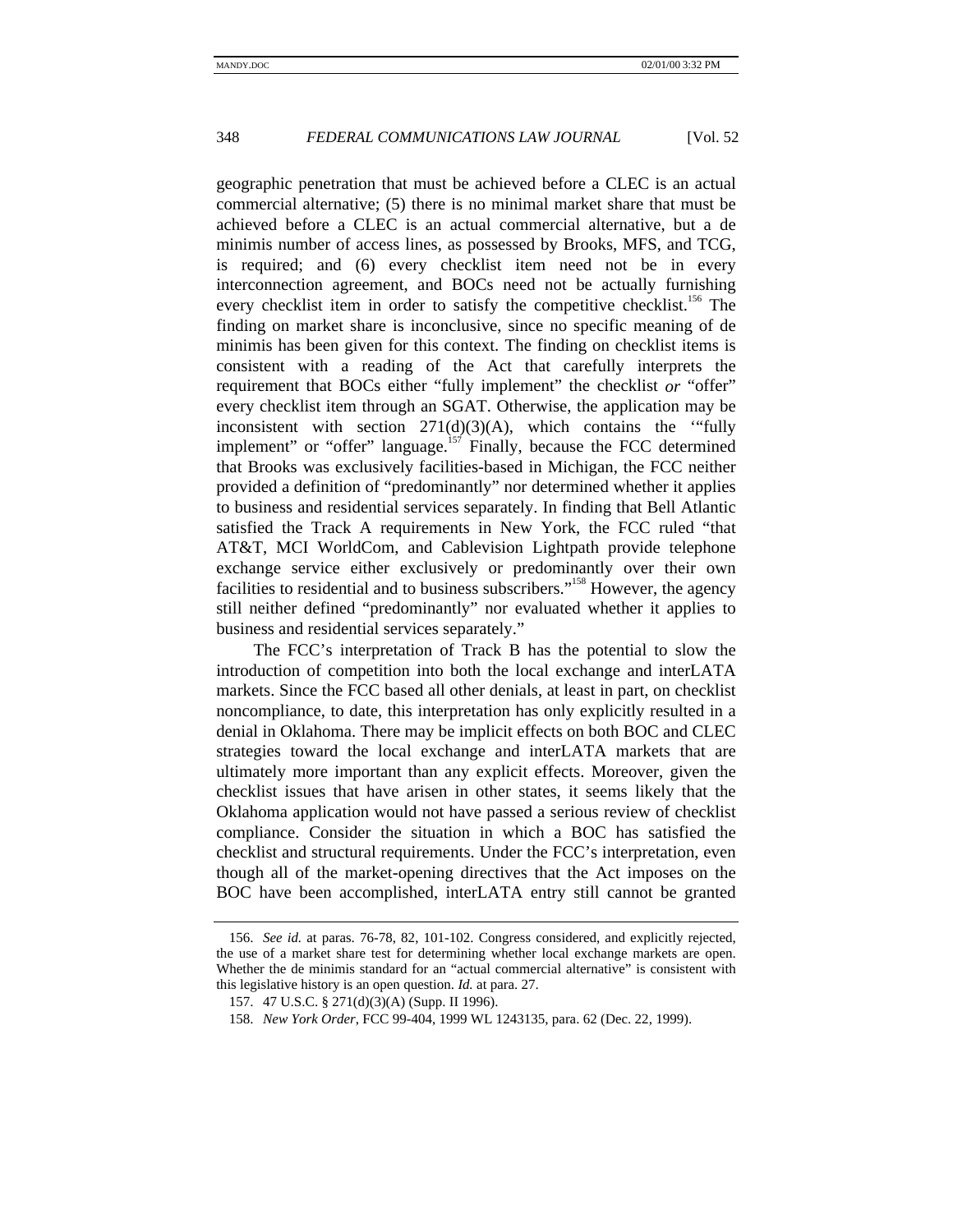unless either: (1) there are CLECs that have binding access and interconnection agreements with the BOC, which need not include implementation schedules for the CLECs; are actual commercial alternatives to the BOC, meaning that the CLECs need not be everywhere in the state but that they must have a vague de minimis number of access lines; are collectively serving both residential and business subscribers; and are predominantly facility—or UNE-based, where "predominantly" has yet to be defined in terms of either its separate or joint application to residential and business customers, or its aggregate meaning; or (2) *every* CLEC that has requested access or interconnection can be placed into one of two groups—those who have violated an implementation schedule or have negotiated in bad faith, as certified by the state commission or those for whom the BOC can demonstrate that the requested access and interconnection, when implemented, will not satisfy item one.

If the BOC cannot establish item one as a general matter, then interLATA entry *cannot be granted* if there is *even one* CLEC for whom the BOC is unable to persuade the state commission of an implementation or negotiation violation, or for whom the BOC is unable to persuade the FCC that the requested access and interconnection will ultimately fail to satisfy item one. This is unrealistic. In South Carolina, it means BellSouth needed either a failed negotiation/implementation certification from the South Carolina Commission, or a preponderance of evidence before the FCC that an agreement would not satisfy Track A even if implemented, *for each of eighty-three separate CLECs*. 159

Given the hopelessness of this task, it is an open question whether BOCs feel a real incentive to reduce entry barriers in local exchange markets. The only actions that seem clearly destined to move BOCs closer to interLATA entry are those that help satisfy item one as a general matter. Those same actions subject BOCs to competition from CLECs that may not satisfy item one if, for example, CLECs serve only high-profit business subscribers, serve residential subscribers only through resale, or maintain a low enough facilities/UNE presence that the predominant standard is not met. In principle, the BOC recourse in such circumstances is to pursue item two. This would be an exceptionally lengthy and contentious process and would be doomed to fail if there was even one CLEC for whom no firm implementation schedule was negotiated or who had just recently made a broad request for access and interconnection but for whom insufficient time had passed to address whether implementation was proceeding as promised.

<sup>159.</sup> *See South Carolina Order*, 13 F.C.C.R. 539, para. 65, 10 Comm. Reg. (P & F) 870.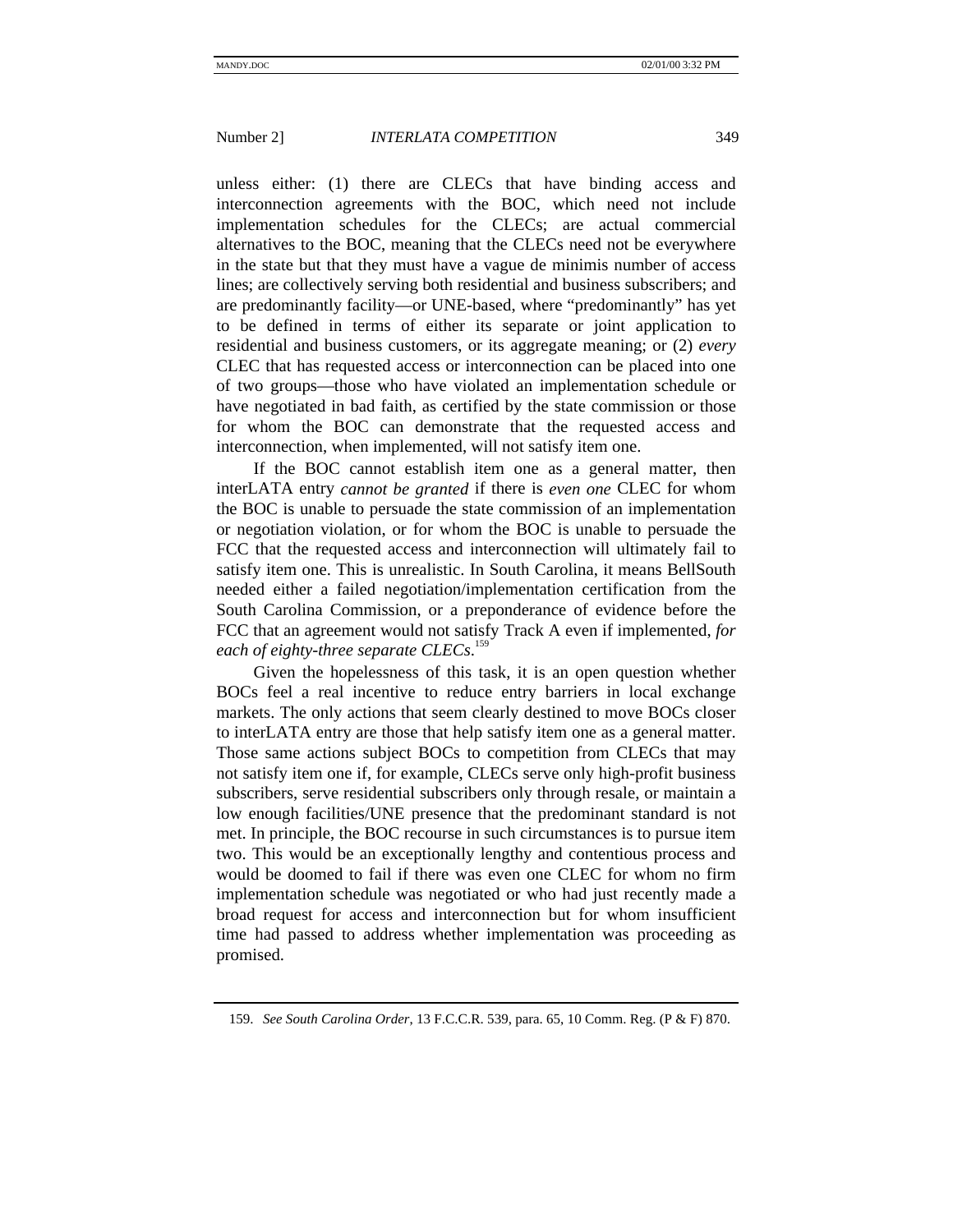It is not clear that the lengthy approach outlined in item two is necessary for a Track B application according to the Act because the exceptions contained in section  $271(c)(1)(B)$  are never described in the statute as the *only* mechanisms for Track B. The FCC characterizes them in the *Michigan Order* as the only available avenue for Track B compliance.<sup>160</sup> As in Oklahoma, failure to meet the Track B requirements was one of the reasons for the FCC denial in South Carolina (Track A requirements also were not met for essentially the same reasons given in the *Oklahoma Order*).<sup>161</sup> Notably, neither BellSouth in Louisiana nor Bell Atlantic in New York pursued Track B in its reapplication.<sup>162</sup>

### *B. Access to OSS*

In the *Michigan Order*, *South Carolina Order*, *Louisiana Order*, BellSouth's second application attempt in Louisiana (*Louisiana II Order*), and the *New York Order*, the FCC evaluated compliance with certain checklist items, even though this was not strictly necessary in South Carolina since a determination was made that neither Track A nor Track B were met.<sup>163</sup> Checklist item (ii) requires "Nondiscriminatory access to network elements in accordance with the requirements of sections  $251(c)(3)$  and  $252(d)(1)$ ," and the Act requires for approval an FCC finding that the checklist has either been "fully implemented" through interconnection agreements or "fully offered" through a  $SGAT$ .<sup>164</sup> The FCC's 1996 *Order* addressing the implementation of local competition provisions (*Local Competition Order*), in turn, defined OSS as a UNE,<sup>165</sup> thereby requiring that BOCs provide OSS access in accordance with checklist item (ii). This part of the *Local Competition Order* was upheld by the Eighth Circuit in *Iowa Utilities Board v. FCC*, but was subsequently vacated by the Supreme Court, which ruled that the FCC had not given

<sup>160.</sup> *See Michigan Order*, 12 F.C.C.R. 20,543, para. 112, 9 Comm. Reg. (P & F) 267.

<sup>161.</sup> *See Oklahoma Order*, 12 F.C.C.R. 8685, para. 20, 8 Comm. Reg. (P & F) 198 (1997).

<sup>162.</sup> *See New York Order*, FCC 99-404, 1999 WL 1243135, para. 62; *Louisiana II Order*, 13 F.C.C.R. 20,599, 13 Comm. Reg. (P & F) 1082 (1998).

<sup>163.</sup> *See New York Order*, FCC 99-404, 1999 WL 1243135, para. 62; *Louisiana II Order*, 13 F.C.C.R. 20,599, 13 Comm. Reg. (P & F) 1082; *Michigan Order*, 12 F.C.C.R. 20,543, 9 Comm. Reg. (P & F) 267; *South Carolina Order*, 13 F.C.C.R. 539, para. 65, 10 Comm. Reg. (P & F) 870; *Louisiana Order*, 13 F.C.C.R. 6245, 11 Comm. Reg. (P & F) 328 (1998).

<sup>164. 47</sup> U.S.C. § 271(c)(2)(B) (Supp. II 1996) (referencing checklist items); *see id.* § 271(d)(3)(A) (Supp. II 1996).

<sup>165.</sup> *See* Implementation of Local Competition Provisions of the Telecomms. Act of 1996, *First Report and Order*, 11 F.C.C.R. 15,499, para. 526, 4 Comm. Reg. (P & F) 1 (1996) [hereinafter *Local Competition Order*]; 47 C.F.R. § 51.319 (1998).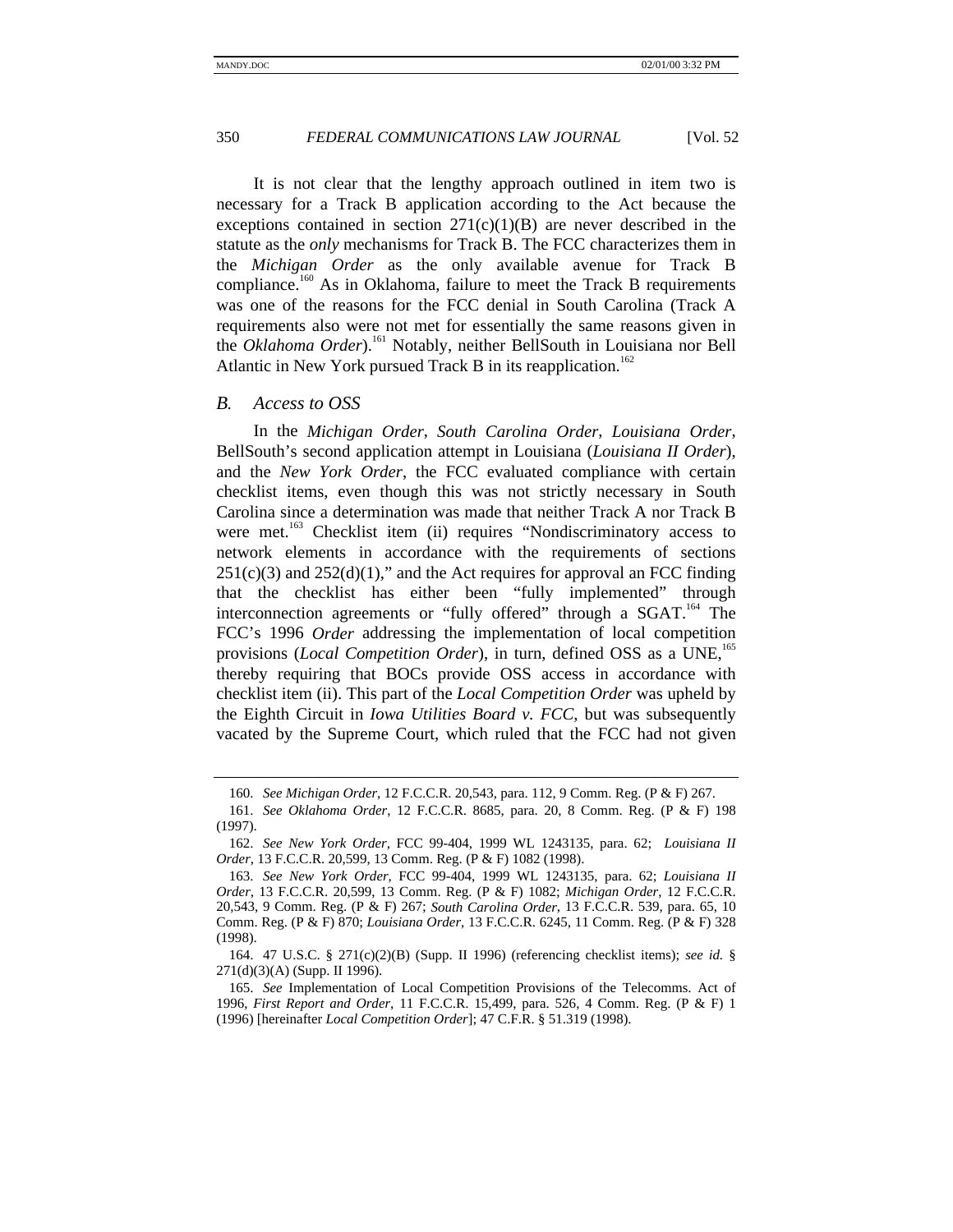substance to the statutory requirements that the agency consider whether access to a UNE that is *proprietary* is *necessary* and whether lack of access would *impair* CLECs.<sup>166</sup> The FCC's position that OSS is indeed a UNE that meets the Act's "necessary" and "impairment" standards was subsequently restated in the *UNE Order*. 167 The FCC has defined OSS as the various systems used for "pre-ordering [sic], ordering, provisioning, maintenance and repair, and billing of [UNEs] and resold services."<sup>168</sup>

In all three states the BOC made certain computer systems available to CLECs. However, these systems typically required that customer information keyed in as part of a customer inquiry (i.e., preordering) be rekeyed to place an actual order. This could lead to transcription errors, extra personnel time, and phone numbers or dates for service activation being different from what a CLEC told its customer during their initial inquiry. Moreover, the systems did not always relay problems with an order back to the CLEC as quickly as similar problems would be identified for the BOC. In fact, in some cases, they relied on manual handling and faxing of documents. In contrast, most of these activities are supported with a seamless electronic system for BOCs' own customers.

Similarly, the FCC argued that the OSS made available for ordering UNEs, maintenance and repair functions, and billing were inadequate or their adequacy was insufficiently documented.<sup>169</sup> As discussed in Part III.D, BellSouth did not provide a method for ordering combinations of UNEs and did not document that the level of manual intervention was appropriate.<sup>170</sup> BellSouth only offered manual ordering methods for complicated orders.<sup>171</sup> Likewise, certain maintenance and repair problems could not be handled electronically in Louisiana, and some usage measurement data that are needed for customer billing were not being provided to CLECs.<sup>172</sup>

The FCC concluded that this constitutes discriminatory access to the

<sup>166.</sup> *See* 47 U.S.C. § 251(d) (Supp. II 1996); Iowa Utils. Bd. v. FCC, 120 F.3d 753 (8th Cir. 1997), *aff'd in part* and *rev'd in part*, 525 U.S. 366 (1999); AT&T Corp. v. Iowa Utils. Bd., 119 S. Ct. 1022 (1999) (vacating "Rule 319" of 47 U.S.C. § 52 because the FCC failed to adequately interpret the Act's "necessary" and "impairment" standards); *see also infra* Part III.D.

<sup>167.</sup> *See* Implementation of the Local Competition Provisions of the Telecomms. Act of 1996, *Third Report and Order and Fourth Further Notice of Proposed Rulemaking*, FCC 99-238, 1999 WL 1008985, paras. 424, 433 (1999) [hereinafter *UNE Order*].

<sup>168.</sup> *Local Competition Order*, 11 F.C.C.R. 15,499, para. 525, 4 Comm. Reg. (P & F) 1.

<sup>169.</sup> *See Louisiana II Order*, 13 F.C.C.R. 20,599, paras. 136-44, 149, 154-55, 157, 160, 13 Comm. Reg. (P & F) 1082 (1998).

<sup>170.</sup> *See id.* at paras. 138, 141.

<sup>171.</sup> *See id.*

<sup>172.</sup> *See id.* at paras. 149-57, 159-60.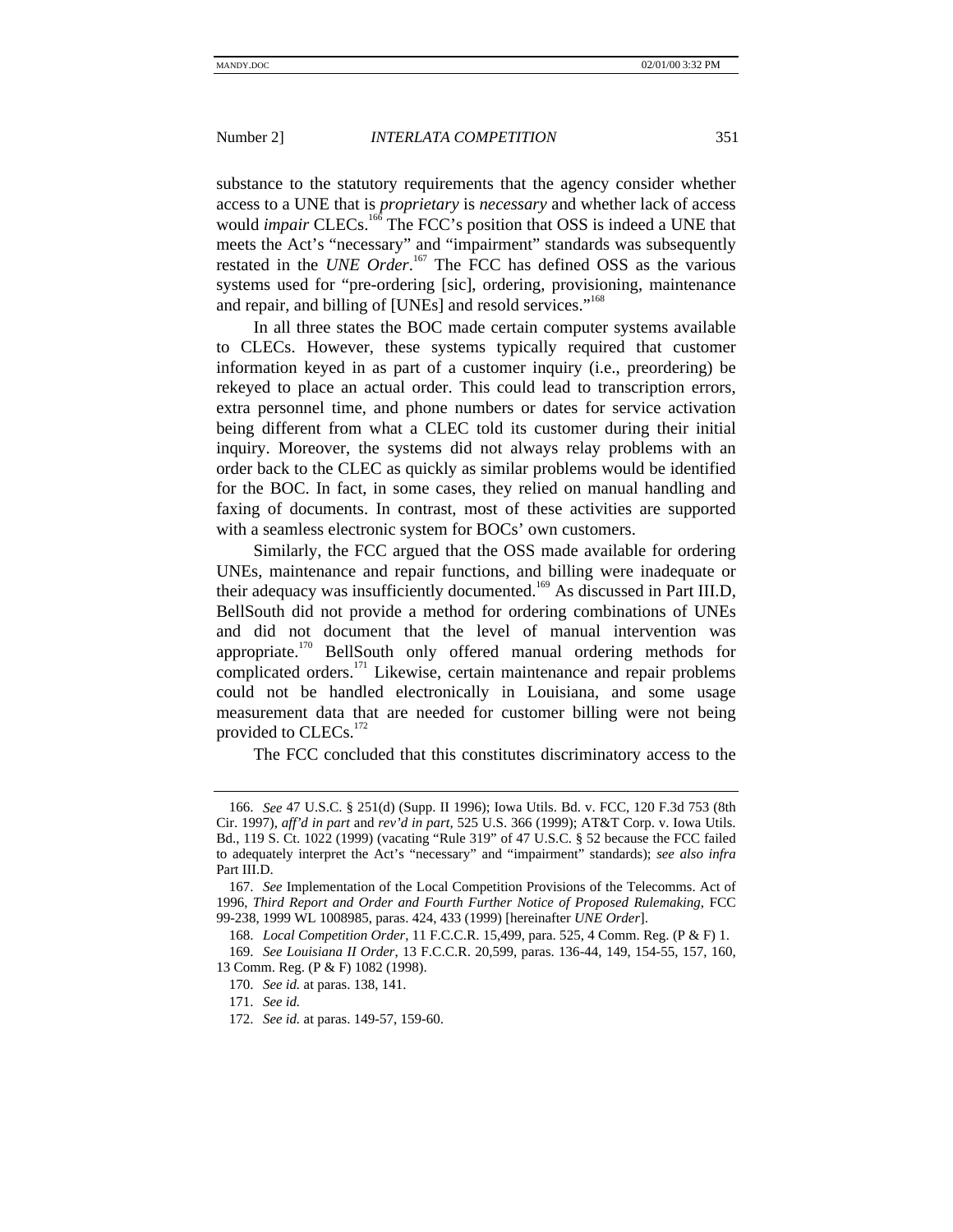OSS UNE and used this as a basis for denial in all four Orders.<sup>173</sup> Although both Ameritech and BellSouth argued that their systems provide access to basic OSS functionality, neither was able to establish that the access was truly nondiscriminatory. Hence, the FCC decision appears consistent with the Act and also with the objective of reducing barriers to entry into the local exchange market.

The importance attached to OSS is clearly displayed in the *New York Order*, where the FCC devotes 88 of 226 pages to an extremely detailed analysis of whether Bell Atlantic's OSS meets the statutory requirements.<sup>174</sup> Overall, the FCC found that Bell Atlantic met the statutory requirement for OSS because of its service delivery evidenced by numerous performance measures, the involvement of the New York Public Service Commission, and the independent third party review of KPMG.<sup>175</sup> In particular, the FCC describes the tests performed by KPMG as "broad in scope," "independent and blind, and "persuasive evidence."<sup>176</sup>

# *C. Interconnection*

Checklist item (i) requires "[i]nterconnection in accordance with the requirements of sections  $251(c)(2)$  and  $252(d)(1)$ ," and section  $251(c)(2)$  of the Act requires interconnection "that is at least equal in quality to that provided by the local exchange carrier to itself." <sup>177</sup> In the *Michigan Order*, the FCC discusses an interconnection dispute between Ameritech and its rivals over "trunk blocking," which is essentially the failure to carry a signal over a trunk between end offices and/or tandem switches.<sup>178</sup> The allegation is that the percentage of calls that Ameritech's trunks failed to carry was higher for rivals than for Ameritech.<sup>179</sup> Ameritech disputed this and offered explanations, but ultimately the FCC decided that interconnection could not be equal in quality if trunk blocking rates were substantially different and used this as a basis for denial in Michigan.<sup>180</sup> This is a sensible interpretation that seems consistent with the Act and with

<sup>173.</sup> *See Louisiana Order*, 13 F.C.C.R. 6245, para. 22, 11 Comm. Reg. (P & F) 328 (1998); *Louisiana II Order*, 13 F.C.C.R. 20,599, para. 91, 13 Comm. Reg. (P & F) 1082; *Michigan Order*, 12 F.C.C.R. 20,543, para. 204, 9 Comm. Reg. (P & F) 267 (1997); *South Carolina Order*, 13 F.C.C.R. 539, para. 87, 10 Comm. Reg. (P & F) 870 (1998).

<sup>174.</sup> *See New York Order*, FCC 99-404, 1999 WL 1243135, paras. 82-228 (Dec. 22, 1999).

<sup>175.</sup> *See id.*

<sup>176.</sup> *See id.* at paras. 97, 99-100.

<sup>177. 47</sup> U.S.C. § 251(c)(2) (Supp. II 1996).

<sup>178.</sup> *See Michigan Order*, 12 F.C.C.R. 20,543, paras. 222-55, 9 Comm. Reg. (P & F) 267.

<sup>179.</sup> *See id.* at para. 240.

<sup>180.</sup> *See id.* at para. 224.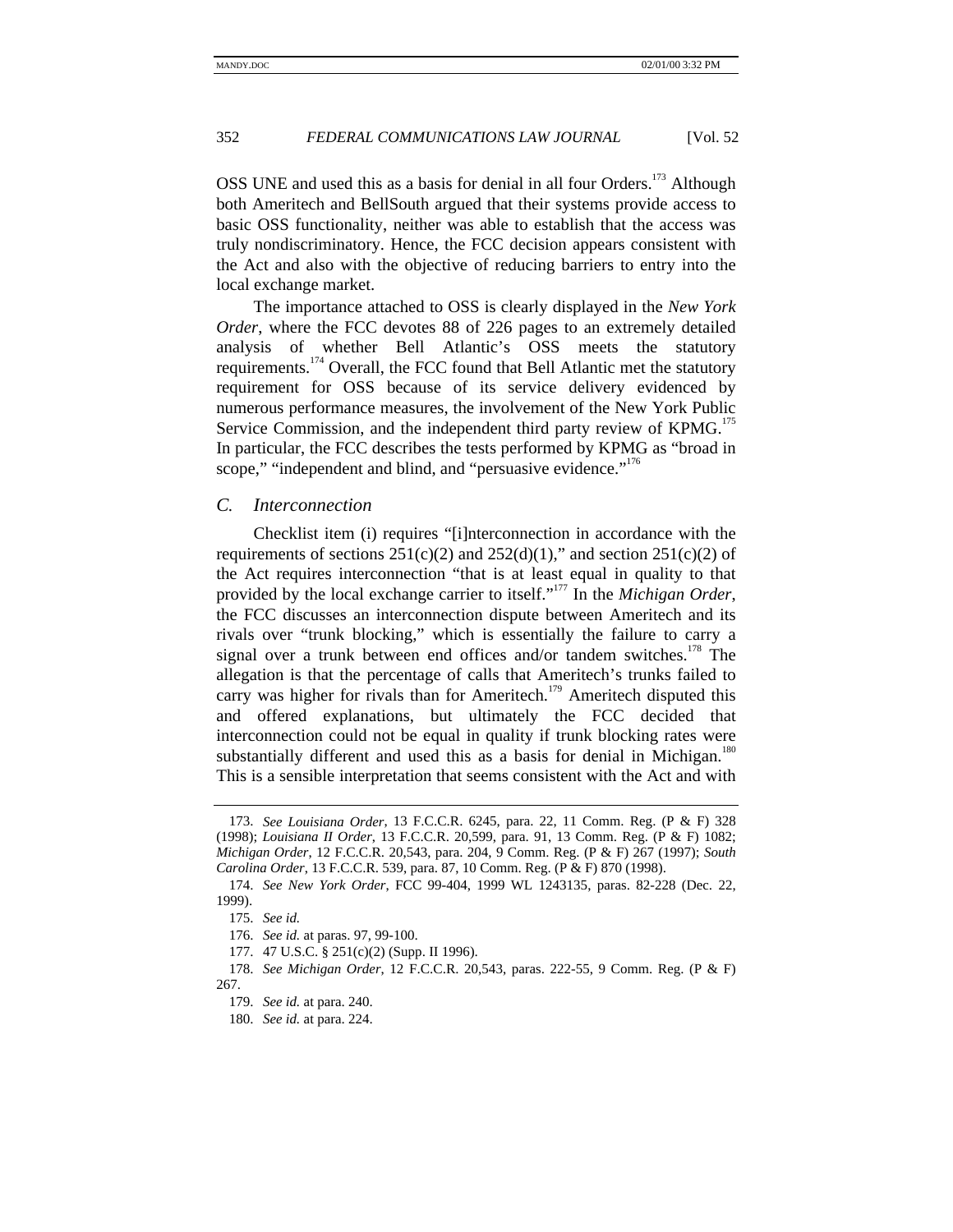reducing entry barriers, since trunk blocking can result in customers' calls not getting through, which is a direct indicator of quality to consumers.

In Louisiana, the FCC found that BellSouth had committed to a binding obligation to provide trunks equal in quality, but that comparative data on actual blocking rates suggested BellSouth was not fulfilling this obligation.<sup>181</sup> As discussed below, BellSouth's collocation arrangements were problematic as well because the Louisiana SGAT did not bind BellSouth to specific installation intervals for interconnection of collocated equipment and did not state all relevant prices, although some progress on the reporting of installation intervals occurred between the *Louisiana* and *Louisiana II* applications.<sup>182</sup>

Chairman Kennard's letter on interconnection (*FCC Summary*) issued in response to Senators John McCain and Sam Brownback reiterates that "the equal in quality obligation . . . includes . . . quality as perceived by the requesting telecommunications carrier."<sup>183</sup> Arguably, this is a stronger interpretation than the requirement in the *Michigan Order* of equal trunk blocking rates because it allows CLECs to define what constitutes equal quality rather than simply requiring that the BOC provide "interconnection equivalent to the interconnection it provides itself."<sup>184</sup> Conversely, requiring equal quality only at the consumer level could create a situation in which the interconnection is awkward and costly for the CLEC even though these problems are unobservable to consumers. Rather than addressing this possibility through the equal in quality requirement, it might be preferable to rely on section  $251(c)(2)$  of the Act, which requires that interconnection be provided "on rates, terms, and conditions that are just, reasonable, and nondiscriminatory."<sup>185</sup> This would avoid giving undue weight to either consumers' or CLECs' definition of "equal quality."

In the *New York Order*, the FCC found that Bell Atlantic's interconnection satisfied the statutory requirements precisely because Bell Atlantic's performance measures, agreements, and collocation offerings demonstrated that Bell Atlantic had overcome the problems encountered in Michigan and Louisiana.<sup>186</sup> In particular, the FCC carefully evaluated

<sup>181.</sup> *See Louisiana II Order*, 13 F.C.C.R. 20,599, para. 77, 13 Comm. Reg. (P & F) 1082.

<sup>182.</sup> *See id.* at paras. 65, 72-73, 77.

<sup>183.</sup> Letter from William Kennard, Chairman, FCC, to John McCain & Sam Brownback, U.S. Senators attachment i-2 (July 16, 1998) [hereinafter *FCC Summary*] (on file with the *Federal Communications Law Journal*).

<sup>184.</sup> *Michigan Order*, 12 F.C.C.R. 20,543, para. 243, 9 Comm. Reg. (P & F) 267.

<sup>185. 47</sup> U.S.C. § 251(c)(2) (Supp. II 1996).

<sup>186.</sup> *See New York Order*, FCC 99-404, 1999 WL 1243135, paras. 63-78 (Dec. 22, 1999).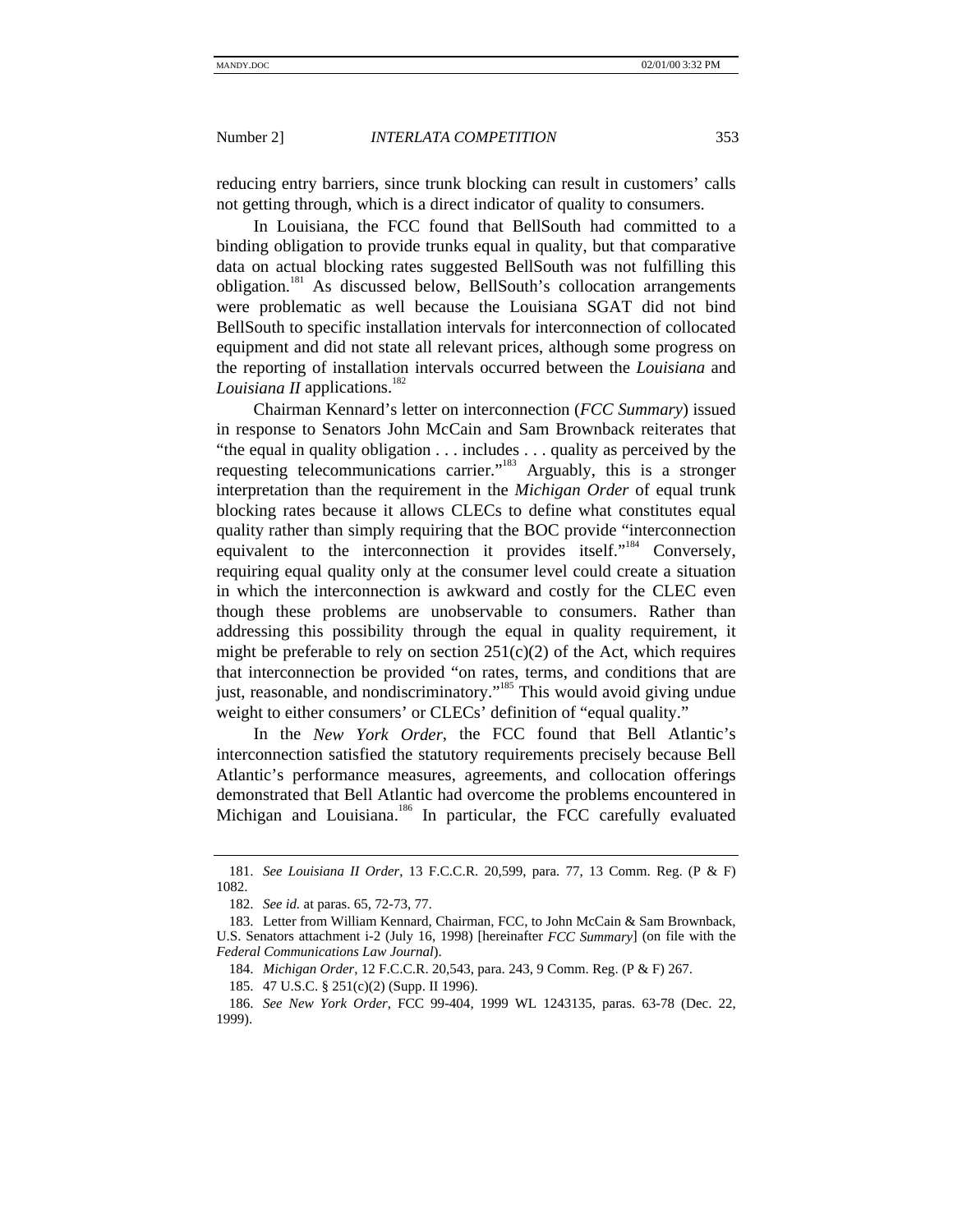whether Bell Atlantic was providing equal-in-quality interconnection that meets the same technical standards as its own trunking and that is available at any technically feasible point.<sup>187</sup>

# *D. Unbundled Local Transport and Local Switching: Combinations of UNEs*

Although not used as a basis for denial, the FCC expressed concern in the *Michigan Order* over checklist item (v), which requires BOCs' provision of "[l]ocal transport from the trunk side of a wireline local exchange carrier switch unbundled from switching or other services," and checklist item (vi), which requires BOC provision of "[l]ocal switching unbundled from transport, local loop transmission, or other services."<sup>188</sup>

Dedicated local transport has been relatively uncontroversial. Rather, most of the debate has centered on shared local transport. The FCC defined "shared local transport" as a UNE in the part of the *Local Competition Order* not vacated by the Eighth Circuit. The FCC reaffirmed its status as a UNE following the Supreme Court decision to vacate rule 319.<sup>189</sup> There is no debate over whether Ameritech refused to share local transport as a UNE with CLECs. Ameritech's shared local transport offerings allowed CLECs to share a trunk or part of a trunk with each other, but otherwise treated shared local transport as a resale item. That is, there was no provision for a CLEC to share a trunk with Ameritech as a UNE.<sup>190</sup> Hence, the only possible debate in the Michigan proceeding concerned whether the shared local transport identified in the *Local Competition Order* included sharing with the BOC, or whether the BOC could merely arrange for CLECs to share with each other. The FCC's final rules required the BOC to "[p]rovide . . . use of the features, functions, and capabilities of interoffice transmission facilities shared by more than one customer or carrier,"<sup>191</sup> which included no exception for sharing with the BOC.

Sharing of trunks at very disaggregated levels certainly provides more flexibility to the CLEC and thereby reduces entry barriers. According to

<sup>187.</sup> *See id.* at paras. 67.

<sup>188.</sup> *Michigan Order*, 12 F.C.C.R. 20,543, paras. 298, 319, 9 Comm. Reg. (P & F) 267 (footnotes omitted).

<sup>189.</sup> *See* Iowa Utils. Bd. v. FCC, 120 F.3d 753 (8th Cir. 1997), *aff'd in part* and *rev'd in part*, 525 U.S. 366 (1999); AT&T Corp. v. Iowa Utils. Bd., 119 S. Ct. 1022 (1999) (vacating "Rule 319" of 47 U.S.C. § 52 because the FCC failed to adequately interpret the Act's "necessary" and "impairment" standards); *see also infra* Part III.D.; *see also UNE Order*, FCC 99-238, 1999 WL 1008985, paras. 321, 369 (1999).

<sup>190.</sup> *See Michigan Order*, 12 F.C.C.R. 20,543, paras. 311-18, 9 Comm. Reg. (P & F) 267.

<sup>191. 47</sup> C.F.R. § 51.319(d)(2)(i) (1998).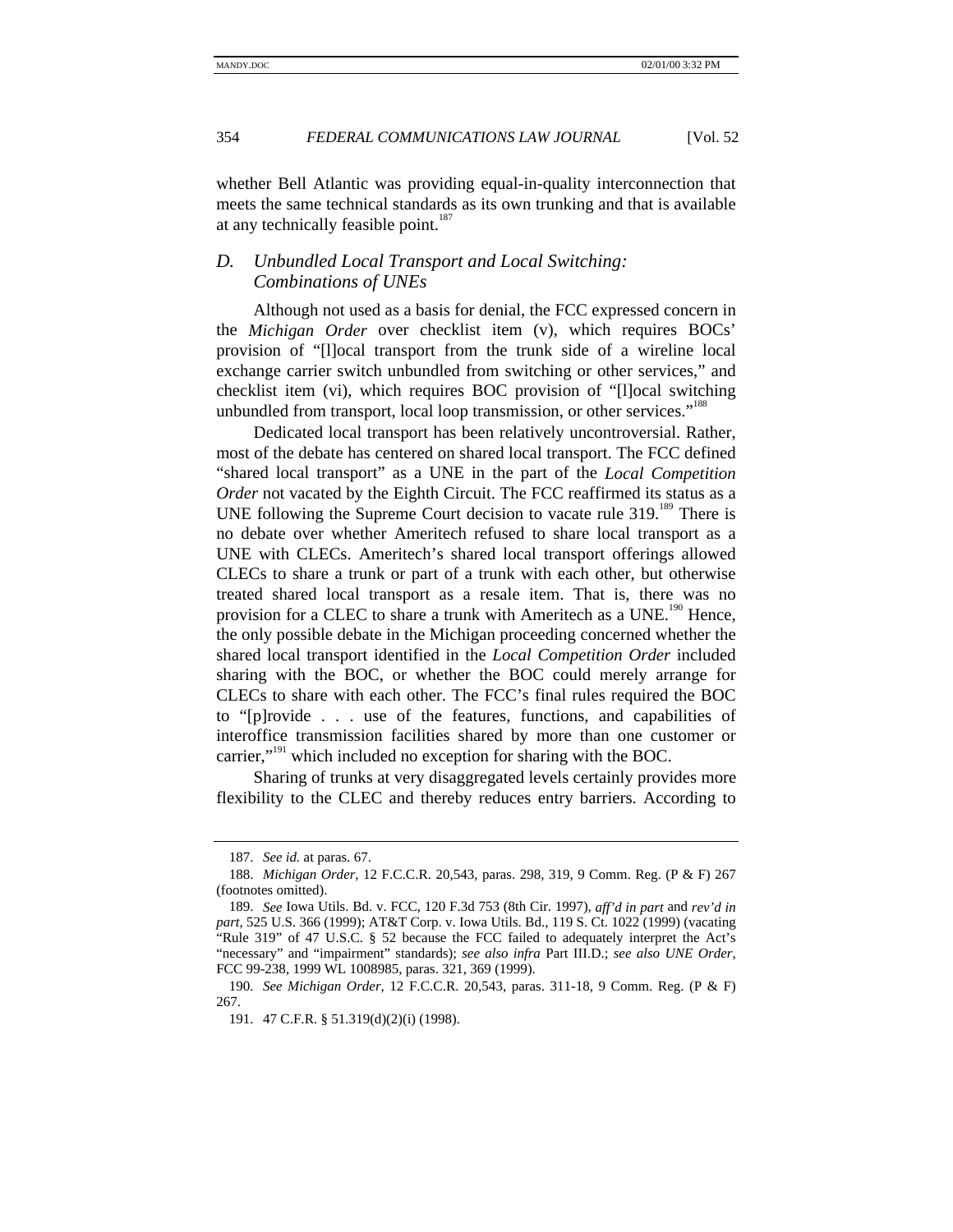section 252(d)(2), in deciding which elements must be unbundled, the Act only requires that the FCC consider "whether access to such network elements as are proprietary in nature is necessary; and [whether] the failure to provide access to such network elements would impair the ability of the telecommunications carrier seeking access to provide the services that it seeks to offer."<sup>192</sup> In the *Local Competition Order*, the FCC interpreted the necessary and impairment standards broadly.<sup>193</sup> Although the Eighth Circuit upheld this interpretation,<sup>194</sup> the Supreme Court determined that "the Act" requires the FCC to apply *some* limiting standard, rationally related to the goals of the Act, which it has simply failed to do."<sup>195</sup> This was the basis for the Court's decision to vacate rule 319. A new set of unbundling requirements that interprets the necessary and impairment standards resulted in continuing requirements that BOCs share local transport.<sup>196</sup> Rather than contesting the necessity of shared local transport or the lack of impairment in refusing to share local transport, however, Ameritech argued that local transport shared with the BOC could not be regarded as a UNE because it is not a physically distinct element. The FCC rejected this argument in the *Michigan Order*, and simultaneously issued a third order on the implementation of local competition provisions (*Third Reconsideration Order*), which unequivocally states the agency's position that "[t]he term 'carrier' includes both an incumbent LEC as well as a requesting telecommunications carrier. We, therefore, conclude that 'shared transport,' as required by the *Local Competition Order* encompasses a facility that is shared by multiple carriers, including the incumbent LEC."<sup>197</sup> The Supreme Court also rejected the assertion that a UNE must be physically distinct, concluding that "it is impossible to credit the incumbents' argument that a 'network element' must be part of the physical facilities and equipment used to provide local phone service."<sup>198</sup> Despite this, Ameritech continued to argue in the *UNE Order* that shared transport is not a UNE because it cannot be utilized without local switching.<sup>199</sup> As before, the FCC rejected this argument.<sup>200</sup>

<sup>192. 47</sup> U.S.C. § 251 (d)(2) (Supp. II 1996).

<sup>193.</sup> *See Local Competition Order*, 11 F.C.C.R. 15,499, para. 282-85, 4 Comm. Reg. (P & F) 1 (1996).

<sup>194.</sup> *See Iowa Utils. Bd.*, 120 F.3d at 810.

<sup>195.</sup> AT&T Corp. v. Iowa Utils. Bd., 119 S. Ct. 721, 734-35 (1999) (emphasis added).

<sup>196.</sup> *See UNE Order*, FCC 99-238, 1999 WL 1008985, paras. 321, 369 (1999).

<sup>197.</sup> Implementation of the Local Competition Provisions of the Telecomms. Act of 1996, *Third Order on Reconsideration and Further Notice of Proposed Rulemaking*, 12 F.C.C.R. 12,460, para. 22, 8 Comm. Reg. (P & F) 1206 (1997) [hereinafter *Third Reconsideration Order*].

<sup>198.</sup> *AT&T Corp.*, 119 S. Ct. at 734.

<sup>199.</sup> *See UNE Order*, FCC 99-238, 1999 WL 1008985, para. 371.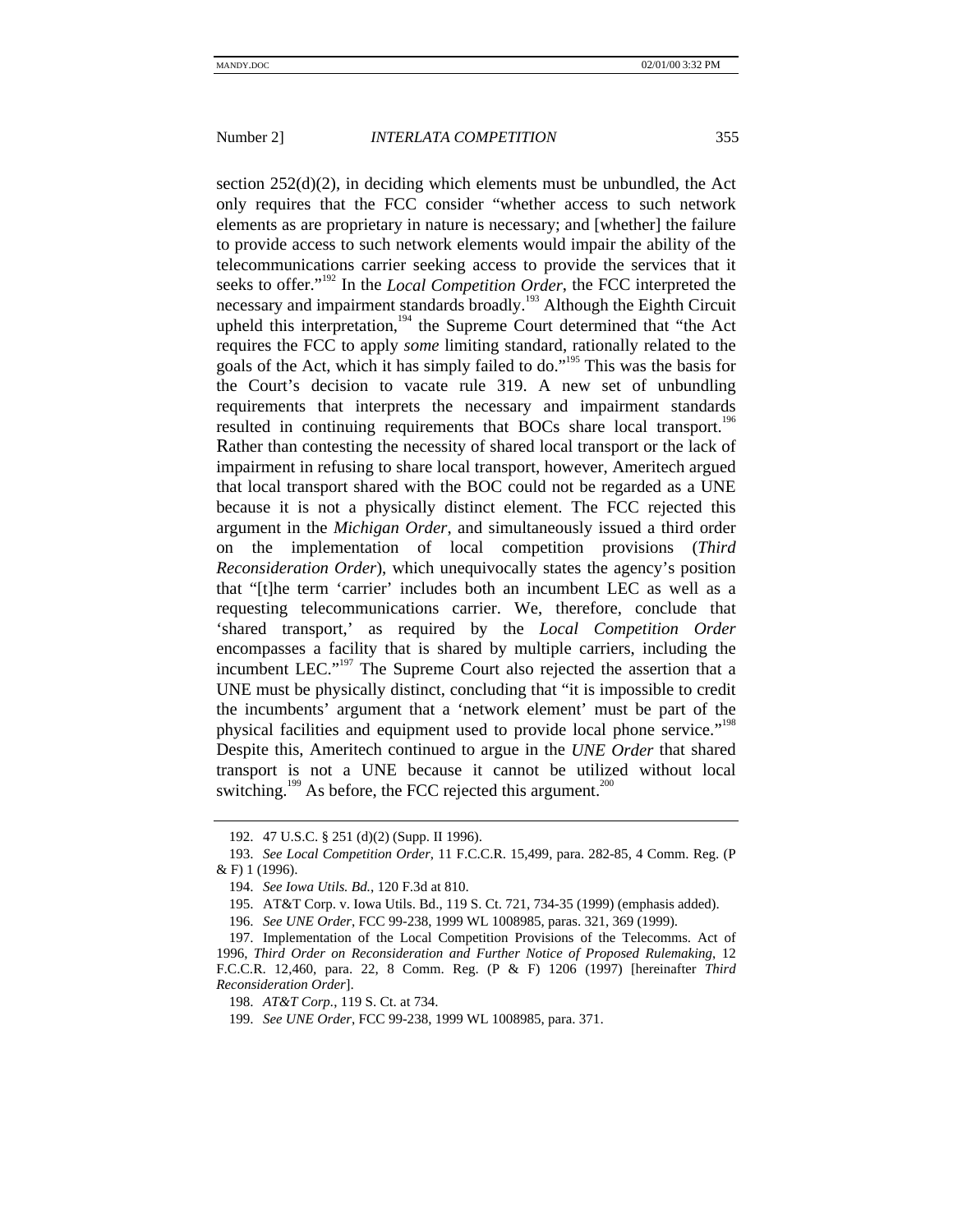Several concerns were expressed over Ameritech's local switching. The first was Ameritech's requirement that a CLEC purchase an entire trunk-side port with the local switching UNE, rather than allowing only the part of a shared trunk-side port that the CLEC needs to be purchased as a separate UNE.<sup>201</sup> In the part of the *Local Competition Order* not vacated by the Eighth Circuit but ultimately vacated by the Supreme Court, the FCC defined trunk-side ports as a  $\overrightarrow{UNE}$ .<sup>202</sup> Hence, this issue is the same as the local transport issue: At what level of disaggregation must BOCs make their trunk ports and trunks available as UNEs? Although trunk ports are not specifically discussed in the *Third Reconsideration Order*, the basic thrust seems clear. The July 1998 *FCC Summary* on unbundled local switching requires BOCs to provide "trunk ports on a shared basis . . . as necessary to provide nondiscriminatory access to shared transport facilities."<sup>203</sup> It only makes sense to share local transport if the port connecting that local transport to the switch is shared as well. The FCC ultimately made this logic plain in the *UNE Order*, stating that the "lack of unbundled access to incumbent's shared transport would impair the requesting carrier's ability to use *unbundled switching*." 204 Some of this disagreement between the FCC and Ameritech can be explained by the fact that the FCC released the *Michigan Order* and the *Third Reconsideration Order* almost simultaneously.<sup>205</sup> However, referring to the *Local Competition Order*, the FCC is persuasive in pointing out that "a fair reading of our [*Order*] and rules does not support the claim advanced by Ameritech that a shared network element necessarily is shared only among competitive carriers and is separate from the facility used by the incumbent LEC for its own traffic."<sup>206</sup> The Supreme Court trumped this entire debate by vacating rule 319 in *AT&T Corp. v. Iowa Utilities Board*, and the debate

203. *FCC Summary*, *supra* 183, at attachment vi-2.

<sup>200.</sup> *See id.* at para. 372.

<sup>201.</sup> *See Michigan Order*, 12 F.C.C.R. 20,543, para. 324, 9 Comm. Reg. (P & F) 267 (1997).

<sup>202.</sup> *See* Implementation of Local Competition Provisions of the Telecomms. Act of 1996, *First Report and Order*, 11 F.C.C.R. 15,499, para. 526, 4 Comm. Reg. (P & F) 1 (1996) [hereinafter *Local Competition Order*]; 47 C.F.R. §51.319 (1998); Iowa Utils. Bd. v. FCC, 120 F.3d 753 (8th Cir. 1997), *aff'd in part* and *rev'd in part*, 525 U.S. 366 (1999); AT&T Corp. v. Iowa Utils. Bd., 119 S. Ct. 1022 (1999) (vacating "Rule 319" of 47 U.S.C. § 52 because the FCC failed to adequately interpret the Act's "necessary" and "impairment" standards); *see also infra* Part III.D.

<sup>204.</sup> *See UNE Order*, FCC 99-238, 1999 WL 1008985, para. 369 (1999) (footnote omitted) (emphasis added).

<sup>205.</sup> The FCC released the *Third Reconsideration Order* on August 18, 1997 followed by the *Michigan Order* on August 19, 1997.

<sup>206.</sup> *Third Reconsideration Order*, 12 F.C.C.R. 12,460, para. 22, 8 Comm. Reg. (P & F) 1206 (1997).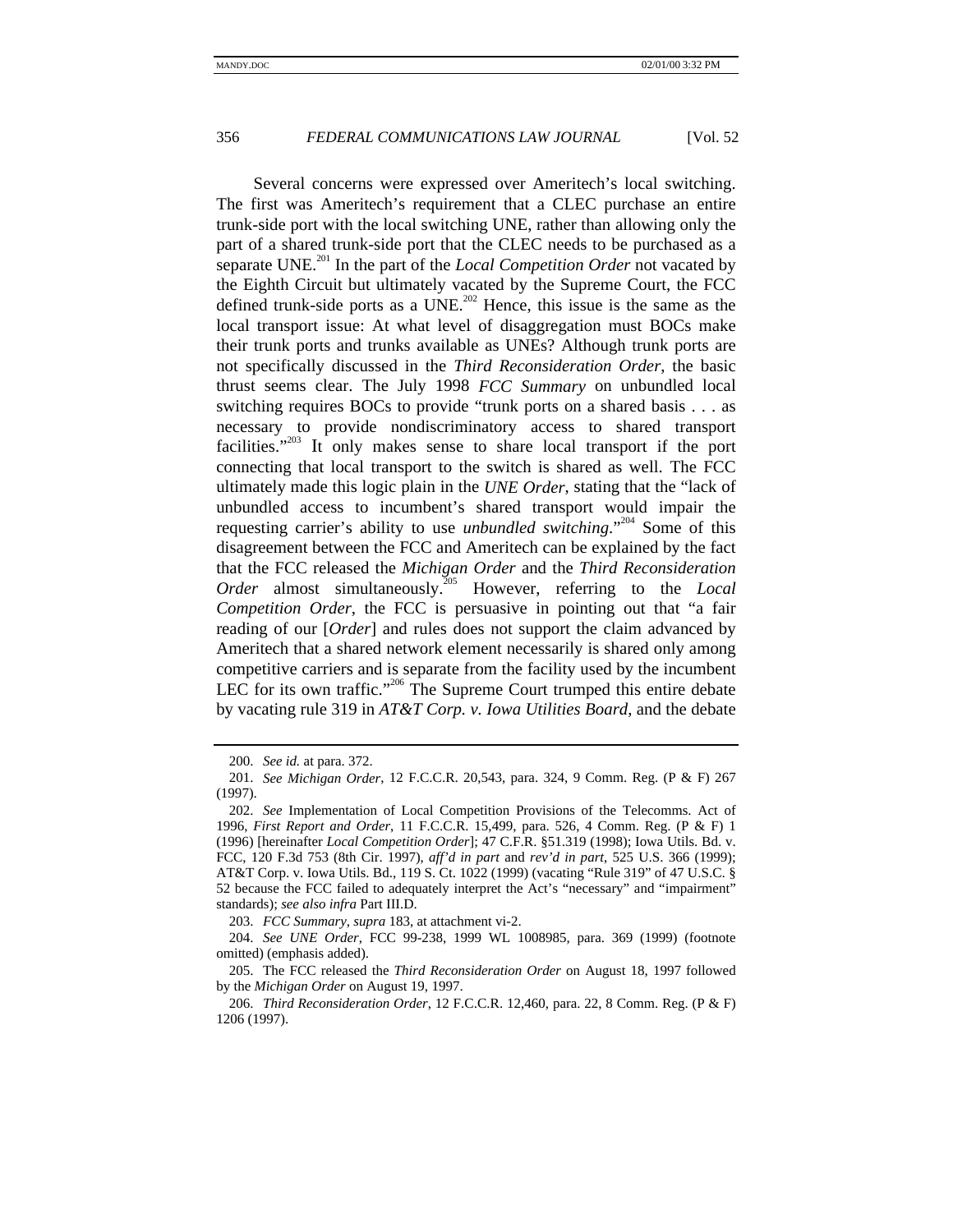is now at least temporarily resolved by the *UNE Order*. 207

A second concern expressed over local switching was Ameritech's refusal to supply all of the features of the switch as part of the switching UNE, and particularly, Ameritech's failure to provide the routing table (the information on which long-distance route is used for long-distance calls that originate on a particular loop).<sup>208</sup> The FCC's concern here is consistent with the concept of reducing entry barriers and was reiterated in the *Third Reconsideration Order*, where the agency "conclude[d] that the *Local Competition Order* was not ambiguous as to an incumbent LEC's obligation to offer access to the routing table resident in the local switch to requesting carriers that purchase access to the unbundled local switch."<sup>209</sup> Although Ameritech gained an admission in the FCC's UNE Order that "the routing aspect of the local switching element may be proprietary," the FCC argued that the routing table may meet the Act's necessary standard and, even if it does not, it meets the impair standard, is not a basis on which Ameritech competes or differentiates its product, and finally that withholding it would jeopardize the goals of the Act.<sup>210</sup> Thus, like the trunk port issue, the routing table issue is now at least temporarily resolved.

Part of the concerns over local transport and switching involved Ameritech's treatment of end-to-end service as a resale item, which entitled Ameritech to retain access charges, even if the service was provided over combined UNEs (unless the CLEC satisfied Ameritech's requirement that the service be provided over a dedicated trunk and dedicated trunk port). This view provides the basis for Ameritech's refusal to provide shared local trunking and shared trunk ports<sup>211</sup> and is at odds with section  $251(c)(3)$  of the Act, which requires that "[a]n incumbent local exchange carrier shall provide such unbundled network elements in a manner that allows requesting carriers to combine such elements in order to provide . . . [a] telecommunications service."<sup>212</sup> In the *Local Competition Order*, the FCC issued rules requiring that CLECs be permitted to combine UNEs to provide end-to-end services,<sup>213</sup> and these rules were upheld by both the Eighth Circuit and the Supreme Court.214 Also, the *Access Reform Order*

<sup>207.</sup> *See UNE Order*, FCC 99-238, 1999 WL 1008985 (1999).

<sup>208.</sup> *See* NEWTON'S TELECOM DICTIONARY 979 (9th ed. 1995).

<sup>209.</sup> *Third Reconsideration Order*, 12 F.C.C.R. 12,460, para. 23, 8 Comm. Reg. (P & F) 1206.

<sup>210.</sup> *UNE Order*, FCC 99-238, 1999 WL 1008985, paras. 247-52.

<sup>211.</sup> *See Michigan Order*, 12 F.C.C.R. 20,543, para. 324, 9 Comm. Reg. (P & F) 267 (1997).

<sup>212. 47</sup> U.S.C. § 251(c)(3) (1994 & Supp. III 1997).

<sup>213.</sup> *See* 47 C.F.R. § 51.315(a) (1998).

<sup>214.</sup> The Eighth Circuit rejected the rules that require BOCs to combine UNEs on behalf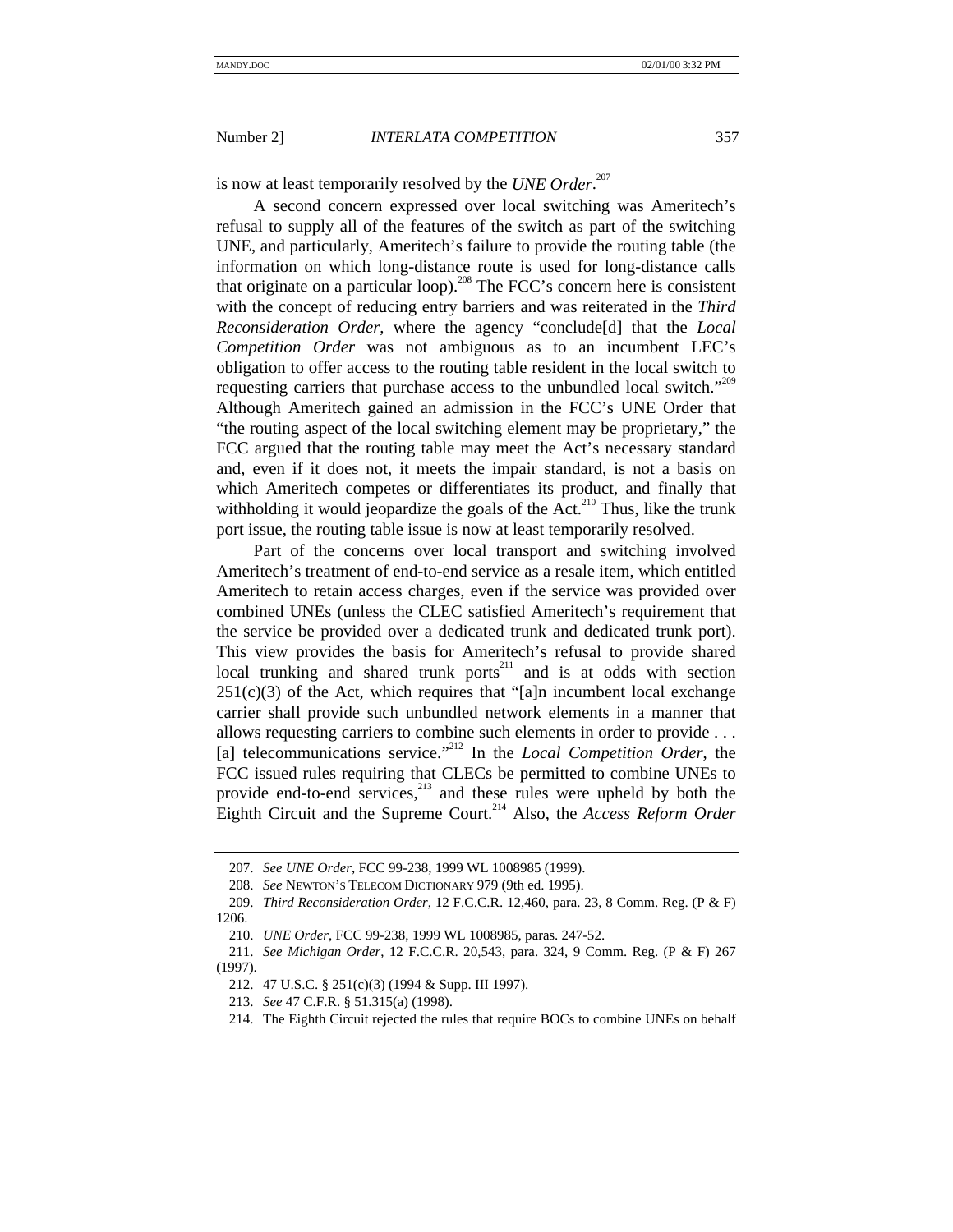clearly eliminates access charges in this case.<sup>215</sup> Since the FCC's reinterpretation of the necessary and impairment standards continues to regard shared local trunking and shared trunk ports as UNEs, Ameritech's treatment of end-to-end service as resale is untenable.<sup>216</sup>

This issue arose in South Carolina and Louisiana as well because BellSouth's SGATs promised neither access to UNEs for purposes of combining them nor enough specificity on collocation arrangements to enable a determination that CLECs would be able to combine.<sup>217</sup> For example, charges for physical collocation space preparation in a BellSouth central office were unspecified in BellSouth's SGATs. The SGATs also did not provide combining charges in the event that BellSouth combines UNEs on behalf of a CLEC. BellSouth indicated that, like Ameritech, it would regard end-to-end service as resale and retain the access charges, $2^{18}$  in which case there is little need to address combination arrangements. In the *Louisiana II Order*, the FCC concluded that BellSouth's collocation offering provided inadequate interconnection arrangements, and explicitly used this as a basis for denial.<sup>219</sup> In particular, the FCC argued that, since the Act requires access to UNEs at all technically feasible points, collocation cannot serve as the only method of combining UNEs. However, the FCC characterized this as a failure to provide access to UNEs. BellSouth achieved FCC acceptance of its shared local transport and local switching offerings in the *Louisiana II Order*. The problems were with access, the OSS used to achieve this access, and whether the BOC must provide vertical features present in the switch as UNEs when the BOC does not offer those features at retail.<sup>220</sup> On this last point, the FCC not only concluded that such features must be provided to CLECs, but further that "a requesting carrier that takes an unbundled local switch *must* pay for all of the vertical features included in the switch, even if it is unable to sell those vertical features to end user customers."<sup>221</sup>

of CLECs. *See* Iowa Utils. Bd. v. FCC, 120 F.3d 753 (8th Cir. 1997). The Eight Circuit did not reject the rule requiring that CLECs be permitted to combine UNEs. The Supreme Court left intact the rule requiring that BOCs not separate requested, already combined UNEs. *See Iowa Utils. Bd.*, 120 F.3d at 736.

<sup>215.</sup> *See Access Reform Order*, 12 F.C.C.R. 15,982, para. 337, 7 Comm. Reg. (P & F) 1209 (1997).

<sup>216.</sup> *See UNE Order*, FCC 99-238, 1999 WL 1008985, paras. 321, 369 (1999).

<sup>217.</sup> *See South Carolina Order*, 13 F.C.C.R. 539, paras. 185, 197-209, 10 Comm. Reg. (P & F) 870 (1998).

<sup>218.</sup> *See id.* at para. 210.

<sup>219.</sup> *See Louisiana II Order*, 13 F.C.C.R. 20,599, paras. 161-65, 13 Comm. Reg. (P & F) 1082 (1998).

<sup>220.</sup> *See id.* at paras. 202-05, 210, 216-22.

<sup>221.</sup> *Third Reconsideration Order*, 12 F.C.C.R. 12,460, para. 47, 8 Comm. Reg. (P & F)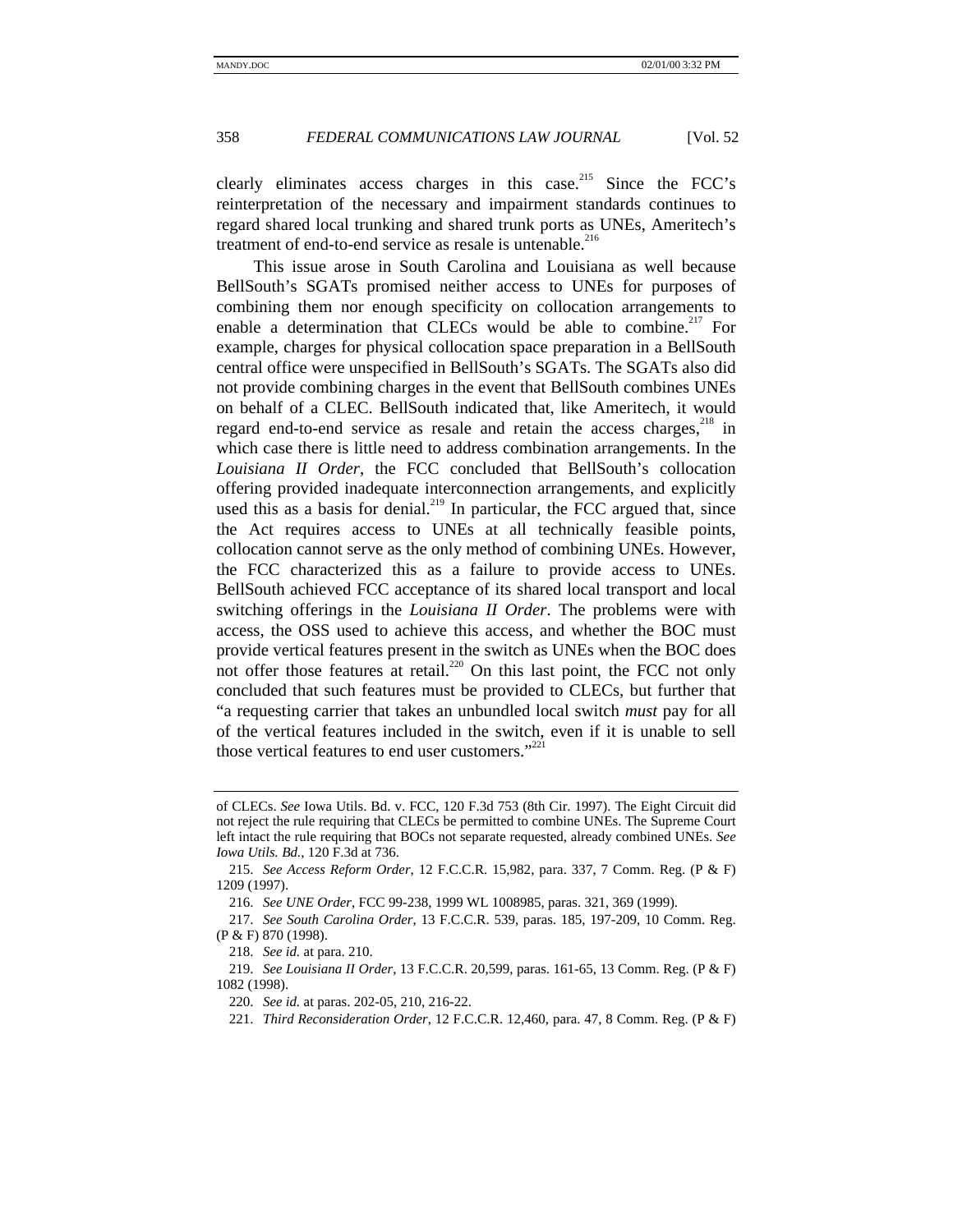These positions taken by Ameritech and BellSouth are inconsistent with the Act as interpreted by the Eighth Circuit and, probably, also as interpreted by the Supreme Court. The *Third Reconsideration Order*, the July 1998 *FCC Summary* on unbundled local transport, and the *UNE Order* all indicate there are unresolved issues concerning transport specifically between a BOC switch and a nonBOC switch when the CLEC does not provide local exchange service, so the FCC has issued a *Fourth Further Notice of Proposed Rulemaking*. 222 Otherwise, the new necessary and impairment standards will require BOCs to make shared local transport and switching accessible with sufficient specificity, including all relevant charges, to assure that combinations and the attendant accounting for access charges are possible, even if combinations are used to provide endto-end service. $223$ 

In contrast, the *New York Order* notes that Bell Atlantic offered multiple collocation options that can be used to combine UNEs. Further, the actual commercial usage as well as the testing performed by KPMG evidence nondiscriminatory access, despite some disputes concerning access and certain restrictions imposed by Bell Atlantic, are unresolved pending the outcome of the *Fourth Further Notice of Proposed* Rulemaking.<sup>224</sup> With the OSS and UNE combination issues resolved, Bell Atlantic's unbundled local transport and local switching were remarkably uncontroversial.<sup>225</sup>

# *E. TELRIC Pricing*

In the *Local Competition Order*, the FCC presented its theory of pricing for interconnection and UNEs.<sup>226</sup> The central idea is that prices should be based on forward-looking economic cost because, according to the FCC, such prices will encourage efficient entry while discouraging inefficient entry. The operational version of this concept is Total Element Long Run Incremental Cost (TELRIC), a real-world proxy for theoretical long-run marginal cost.

In *Iowa Utilities Board v. FCC*, the Iowa Utilities Board challenged these pricing rules on jurisdictional grounds, arguing that Congress left the specific determination of prices to the states and only granted the FCC

<sup>1206 (1997) (</sup>emphasis added).

<sup>222.</sup> *See UNE Order*, FCC 99-238, 1999 WL 1008985, para. 494 (1999).

<sup>223.</sup> *See id.* at paras. 321, 369.

<sup>224.</sup> *See New York Order*, FCC 99-404, 1999 WL 1243135, paras. 231-32, 235-36, 240 (Dec. 22, 1999).

<sup>225.</sup> *See id.* at paras. 338-39, 346.

<sup>226.</sup> *See Local Competition Order*, 11 F.C.C.R. 15,499, paras. 618-862, 4 Comm. Reg. (P & F) 1 (1996).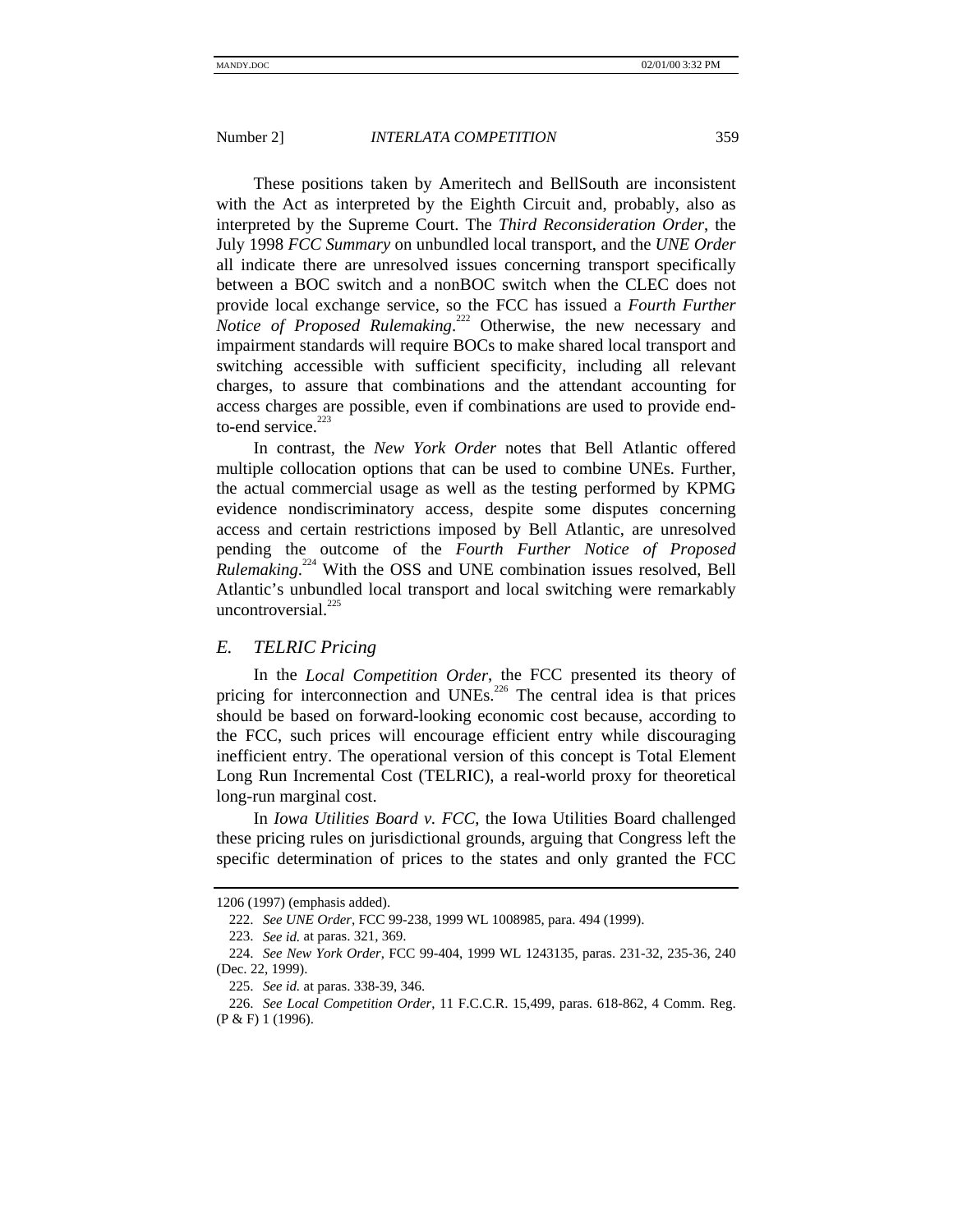authority to decide whether individual state determinations are consistent with statutory standards.<sup>227</sup> In particular, section 252(d)(1)(A) of the Act only requires that interconnection and UNE prices be "based on the cost (determined without reference to a rate-of-return or other rate-based proceeding) of providing the interconnection or network element (whichever is applicable), and . . . [be] nondiscriminatory."<sup>228</sup> On July 18, 1997, the Eighth Circuit agreed that the FCC had exceeded its authority and vacated the TELRIC pricing rules.

This ruling provides the backdrop for the *Michigan Order*, which was issued only thirty-two days later. No part of the formal determination in the *Michigan Order* relies on an evaluation of interconnection and UNE prices. But the FCC included advisory opinions which, while acknowledging that the Eighth Circuit's ruling made it impossible for the agency to insist on TELRIC prices in a review of section 252(d) compliance, nevertheless indicated that the agency intended to use TELRIC principles in determining whether a BOC is in compliance with the checklist and in making a public interest determination.<sup>229</sup> This prompted the Iowa Utilities Board to file another complaint asking the Eighth Circuit Court to enforce its earlier decision.<sup>230</sup> Before the court decided this second complaint, new commissioners were appointed to the FCC and they rendered the *Order* on BellSouth's South Carolina Application.

The *South Carolina Order* contains no reference to TELRIC and bases its denial only on the failure to satisfy either Track A or Track B and the failure to satisfy the checklist due to problems with OSS, inadequate access and specificity regarding UNEs—particularly with regard to combining of UNEs—and refusal to offer resale of certain services. The separate statements of Commissioners Ness and Powell, however, indicate division among the new commissioners over the TELRIC issue. Commissioner Ness, while acknowledging that the "pricing provisions of our *Interconnection Order* have been voided," continues that she does "not read the [Eighth] Circuit's rulings as curtailing the FCC's role in determinations on Bell company applications to offer long-distance services," and that she "can find no statutory basis for treating the determinations of state commissions—whether on pricing or on any other checklist items—as dispositive for [s]ection 271 purposes.<sup> $231$ </sup> In contrast,

<sup>227.</sup> *See* Iowa Utils. Bd. v. FCC, 120 F.3d 753, 792 (8th Cir. 1997).

<sup>228. 47</sup> U.S.C. § 252(d)(1)(A) (1994 & Supp. III 1997).

<sup>229.</sup> *See Michigan Order*, 12 F.C.C.R. 20,543, paras. 288-90, 9 Comm. Reg. (P & F) 267 (1997).

<sup>230.</sup> *See* Iowa Utils. Bd. v. FCC, 135 F.3d 535 (8th Cir. 1998).

<sup>231.</sup> *South Carolina Order*, 13 F.C.C.R. 539, 679, 10 Comm. Reg. (P & F) 870, 949 (1998) (Separate Statement of Commissioner Susan Ness).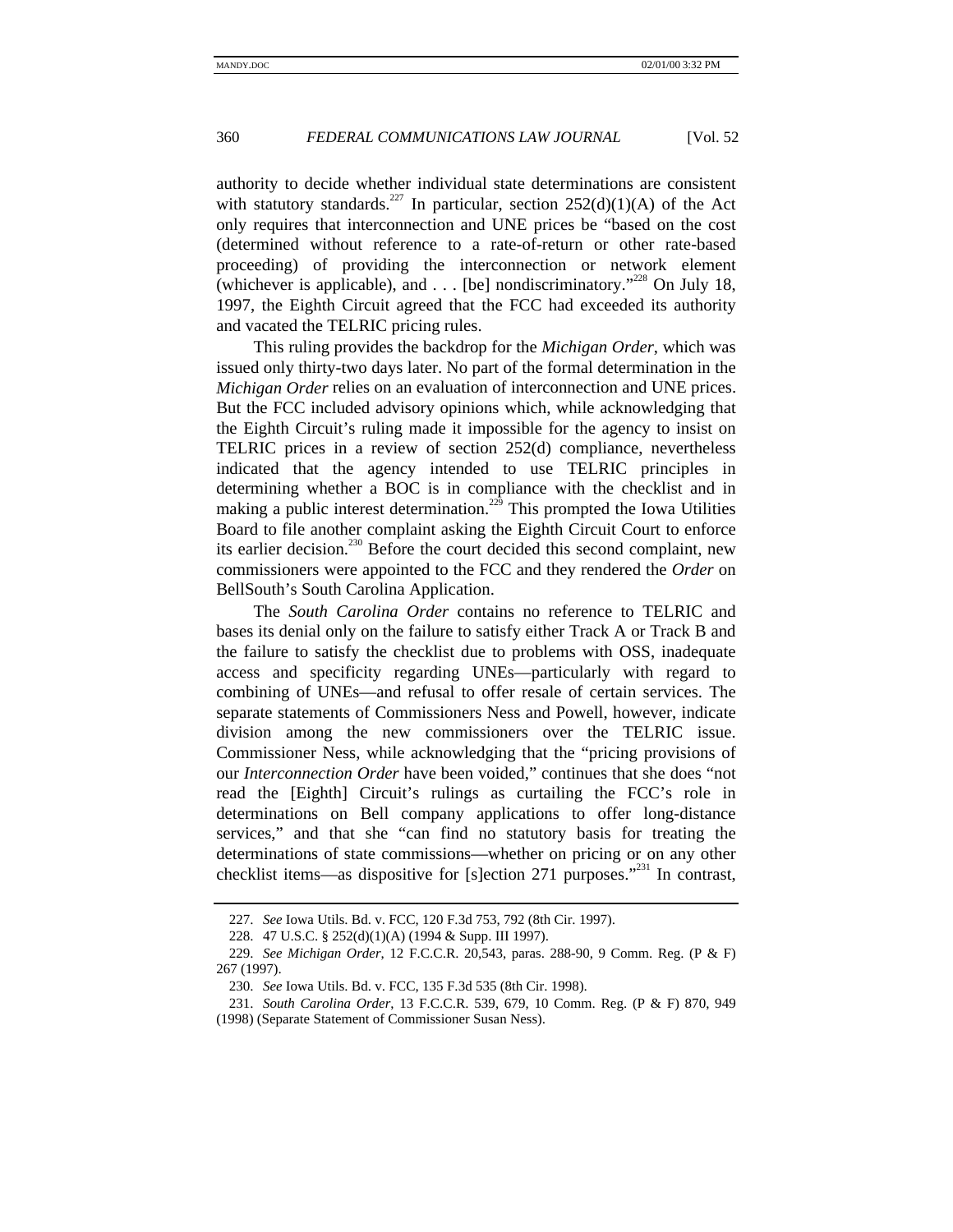Commissioner Powell states that he "respect[s] the genuinely held view of some that the statute confers independent jurisdiction on the Commission to establish pricing rules. I merely note that such an interpretation is not universally shared among the Commissioners."<sup>232</sup>

Twenty-nine days later the Eighth Circuit issued its second ruling again in favor of the Iowa Utilities Board—ordering the FCC to cease and desist from applying its pricing rules in both its checklist review and its public interest determination.<sup>233</sup> The court was clearly angered by the FCC's continuing pursuit of TELRIC and chastised the agency for violating "this central tenet of our decision" and making "clear its intention to disregard those portions of our decision."<sup>234</sup> The court went on to accuse the FCC of "intimidat[ing]" and "coerc[ing] state commissions," using "indirect[ion]" to pursue its policy goals, lacking "even the scent of merit" in reasserting its local pricing authority, and attempting to "evade ordinary appellate review" in "an attempt to forum-shop."<sup>235</sup>

In response, the FCC made no mention of TELRIC in its *Louisiana Order* and, notably, explicitly avoided pricing issues in the *FCC Summary*. The agency also strictly honored the *Iowa Utilities Board v. FCC* decision in the *Louisiana II Order*, declaring that "our [pricing] inquiry is complete" after doing nothing more than confirming that "the Louisiana Commission advises us that BellSouth's prices conform with its rules."<sup>236</sup> This capitulation appears half-hearted, however, as the agency's evaluation of the unbundled local switching UNE quotes the Department of Justice, which continues "to question whether competitors wishing to offer services that use BellSouth's unbundled switching and vertical features are being competitively disadvantaged by unreasonably high prices for those unbundled elements."<sup>237</sup> While no formal determination was based on this observation, the quote clearly misses the point that, according to the Eighth Circuit Court, the FCC had no statutory basis to consider whether UNE prices were unreasonably high once the agency determined that the prices indeed conformed to the Louisiana Commission's rules, no matter what the Department of Justice opined.

On January 25, 1999, the Supreme Court decided the challenge to *Iowa Utilities Board* by largely reversing the Eighth Circuit. In particular,

<sup>232.</sup> *Id.* at 685 (Separate Statement of Commissioner Michael K. Powell).

<sup>233.</sup> *See Iowa Utils. Bd.*, 135 F.3d at 543.

<sup>234.</sup> *Id.* at 537-38 (citation omitted).

<sup>235.</sup> *Id.* at 539, 541-42.

<sup>236.</sup> *Louisiana II Order*, 13 F.C.C.R. 20,599, para. 60, 13 Comm. Reg. (P & F) 1082 (1998).

<sup>237.</sup> *Id.* at para. 210 n.677.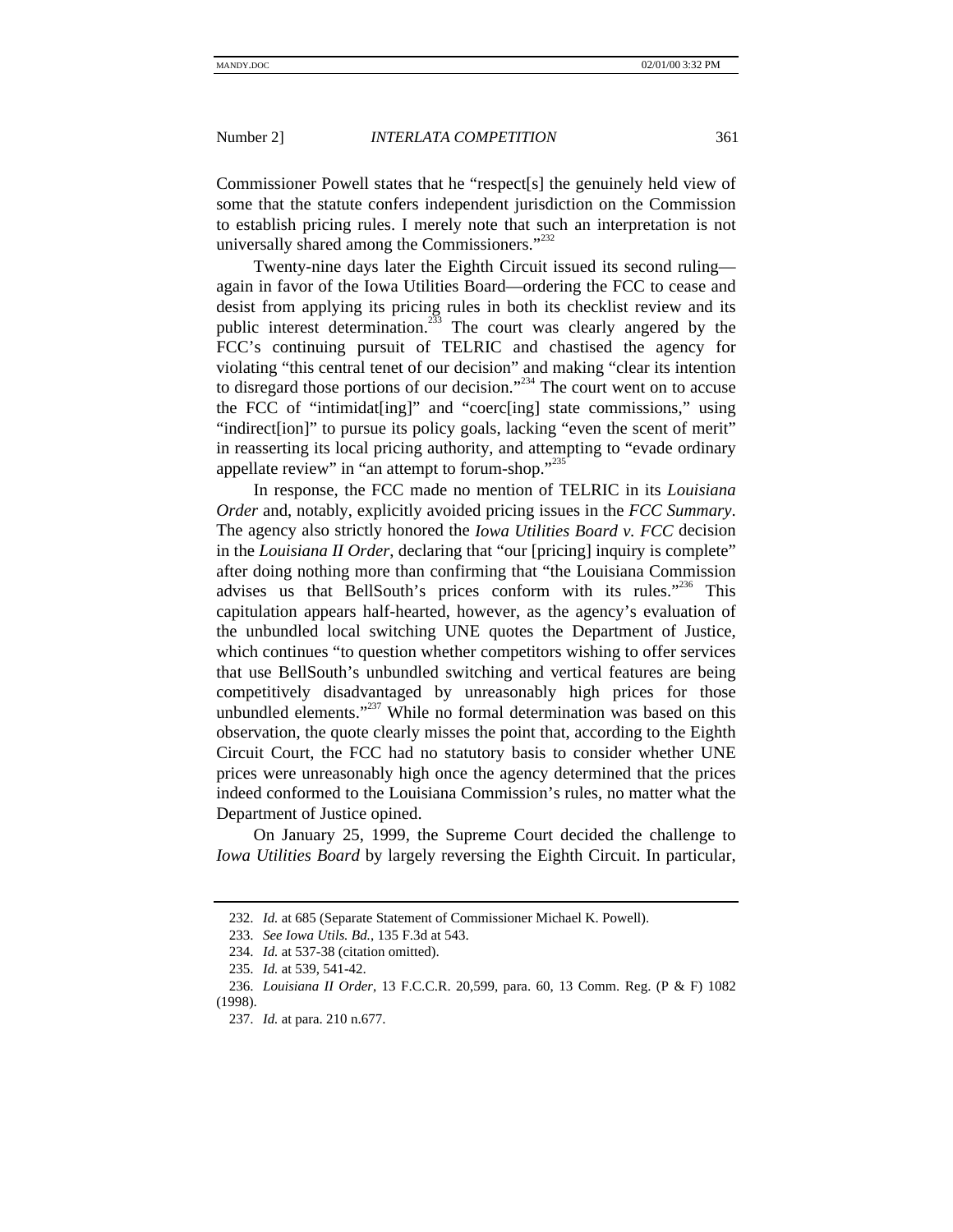the Court found that the FCC's TELRIC pricing rules do not exceed the agency's jurisdiction. This opinion was based on the Court's conclusion that the FCC "has explicitly been given rulemaking authority"<sup>238</sup> over pricing methodology because Congress inserted the 1996 Act into the Communications Act of 1934, which states that the FCC "may prescribe such rules and regulations as may be necessary in the public interest to carry out the provisions of this chapter."<sup>239</sup> Justice Scalia, writing for the majority, opined that 47 U.S.C. § 152(b) did not affect their view.<sup>24</sup>

Under the Court's interpretation, the key language here is *apply* and *give jurisdiction*. Essentially, the Court's view is unaffected by this section because much of the 1996 Act does *apply* to intrastate service and some of the 1996 Act *gives jurisdiction* to the FCC over intrastate service. Therefore, the Court concluded that Congress must have intended to cross the jurisdictional fence, and the only remaining question is how far. This is where Justice Thomas, writing for the minority, disagrees with the majority opinion: "In my view, the majority's interpretation of [section] 201(b) necessarily implies that Congress *sub silentio* rendered [section]  $2(b)^{24}$  a nullity by extending federal law to cover intrastate communications."<sup>242</sup> Justice Thomas concluded that "the majority . . . must also point to 'unambiguous' and 'straightforward' evidence that Congress intended to eliminate [section]  $2(b)$ 's 'substantive jurisdictional limitation'<sup>243</sup> and that "Congress neither eliminated section 2(b) altogether nor added [sections] 251 and 252 [containing the provisions on interconnection, unbundling, and pricing] to the list of provisions exempted from its jurisdictional fence." $344$ 

The Supreme Court remanded the case back to the Eighth Circuit, which heard oral arguments on September 17, 1999. These arguments address whether TELRIC pricing satisfies the statutory standards for interconnection and UNE prices.<sup>245</sup> Hence, whether the TELRIC prices being used in many states, based on the FCC's earlier advice, are consistent with the Act is yet to be determined. Despite this, in the *New York Order*

<sup>238.</sup> AT&T Corp. v. Iowa Utils. Bd., 119 S. Ct. 721, 731 n.7 (1999).

<sup>239. 47</sup> U. S. C. § 201(b) (1994).

<sup>240.</sup> *See AT&T Corp.*, 119 S. Ct. at 730.

<sup>241.</sup> This refers to the Communications Act of 1934.

<sup>242.</sup> *AT&T Corp.*, 119 S. Ct. at 744 (Thomas, J., dissenting).

<sup>243.</sup> *Id.* at 744.

<sup>244.</sup> *Id.*

<sup>245.</sup> Oral arguments heard before the U.S. Court of Appeals for the Eighth Circuit, in Iowa Utilities Board v. FCC, September 17, 1999, as transcribed for the law firm of Kellog, Huber, Hansen, Todd, & Evans PLLC, Washington, D.C. *See 1999 Filings* (visited Jan. 31, 2000) <http://ls.wustl.edu/8th.cir/FCC/fcc.html>.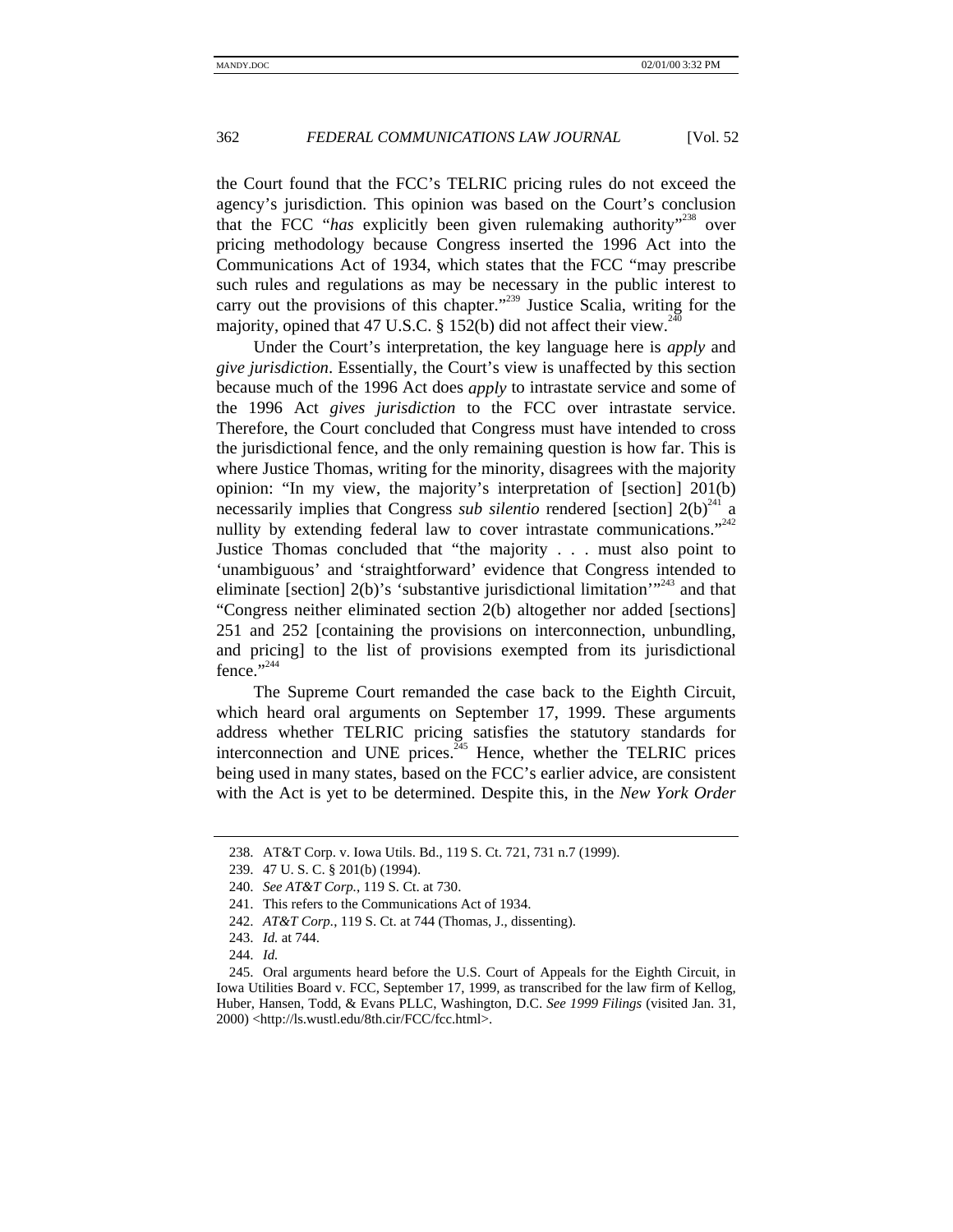the FCC interprets the Supreme Court's decision as granting permission to impose TELRIC prices, stating that "a BOC *must* show that its prices for interconnection and unbundled network elements are based on forwardlooking, long-run incremental costs" (i.e., TELRIC).<sup>246</sup> The FCC shows substantial deference, however, to the New York Public Service Commissions pricing determinations and essentially relies on them for checklist compliance. $247$ 

To some degree, the Act's ambiguity and the attendant legal maneuvering simply reflect disagreement over the basic economics of TELRIC pricing. The economic motivation for TELRIC prices is that, theoretically, prices equal long-run marginal cost in competitive markets in long-run equilibrium. Hence, any firm that can achieve the theoretical long-run level of cost efficiency can participate in a market in which its input prices are set at TELRIC levels, while any firm that cannot achieve this efficiency will not survive in such a market. In this way, it is argued, TELRIC prices mimic the outcome of competitive markets, only allowing efficient firms to survive.

There are two main objections to this argument. The first is that BOC costs may not be at this theoretical minimal level because the regulated environment in which many of those costs were incurred forced or encouraged the BOC to depart from the theoretical minimum. This is the stranded or embedded cost argument. The second is that the long-run is very long indeed for industries with large sunk costs, and if technology is advancing more rapidly than this, then even a perfectly competitive industry will not price at this very low level because under these conditions such prices never recover sunk costs. This argument is advanced by Hausman, who also argues that the failure to recover sunk costs diminishes incentives for both incumbents and entrants to invest in telecommunications infrastructure.<sup>248</sup> In other words, the TELRIC focus on a static long-run equilibrium is inappropriate for an industry in which the dynamics consist of technological improvements occurring faster than the industry can reach a static long-run equilibrium. This is the anticipatory retardation argument advanced by Alfred Kahn.<sup>249</sup> The debate over which view is correct for the telecommunications industry is unresolved.

<sup>246.</sup> *New York Order*, FCC 99-404, 1999 WL 1243135, para. 237 (Dec. 22, 1999) (emphasis added).

<sup>247.</sup> *See id.* at 238, 240, 259.

<sup>248.</sup> *See* Hausman, *supra* note 126, at 1-38.

<sup>249.</sup> *See* Southwestern Bell Tel. Co.'s Direct Testimony of Alfred E. Kahn at 5 (Tex. Pub. Util. Comm'n Sept. 15, 1997) (Nos. 16189, 16196, 16226, 16285, 16290, 16455, 17579, 17587, 17781).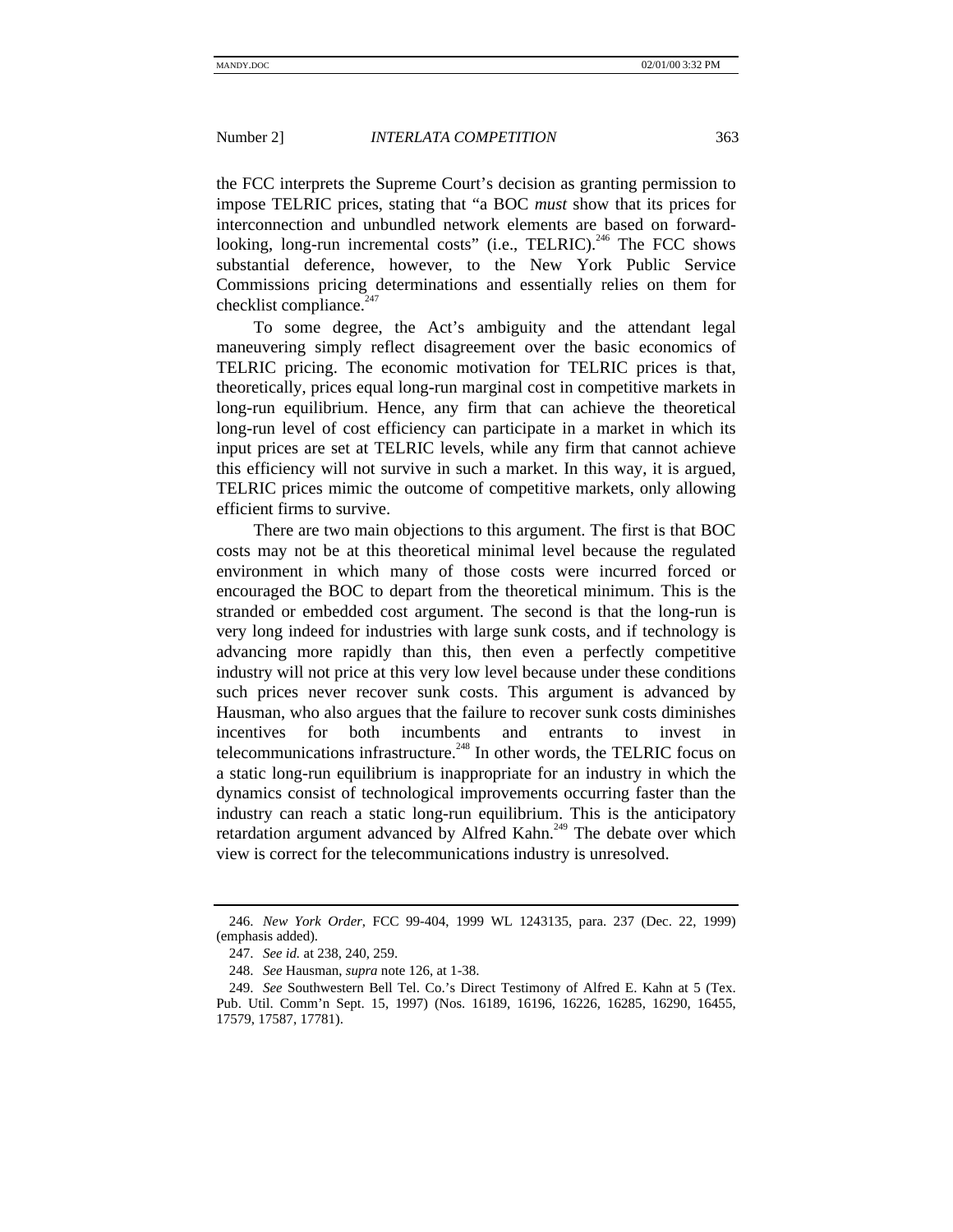### *F. Pick and Choose*

Section 252(i) of the Act requires that "[a] local exchange carrier . . . make available any interconnection, service, or network element provided under an agreement approved under this section to which it is a party to any other requesting telecommunications carrier upon the same terms and conditions as those provided in the agreement." <sup>250</sup> In the *Local Competition Order*, the FCC interpreted this section to mean that BOCs had to allow CLECs to obtain any individual interconnection, service, or UNE at the terms specified in an existing agreement, even if the CLEC did not want other parts of the agreement.<sup>2</sup>

This rule became known as pick and choose and was challenged along with the entire *Local Competition Order* in *Iowa Utilities Board v. FCC*.<sup>252</sup> Like TELRIC pricing, the Eighth Circuit vacated this rule and ruled that BOCs need only make existing agreements available to CLECs *in their entirety* in order to be providing interconnection, services, and UNEs upon the same terms and conditions.<sup>253</sup> But also like TELRIC pricing, the FCC subsequently issued guidance that the availability of pick and choose is demonstrative of efforts to open local markets and may be considered as part of its public interest determination in future applications.<sup>254</sup> In the complaint requesting that the Eighth Circuit enforce its earlier ruling, the Iowa Utilities Board did not request, and the court, therefore, did not consider whether the FCC's guidance on pick and choose violated the first *Iowa Utilities Board* decision. The Supreme Court, however, heard arguments on pick and choose in *AT&T Corp. v. FCC*, as part of the broad challenge to the *Iowa Utilities Board* decision.<sup>255</sup> Like TELRIC, the Court overturned the Eighth Circuit on pick and choose, thereby reinstating the FCC's rule.<sup>256</sup> The Court held that the "FCC's interpretation is not only reasonable, it is the most readily apparent," because it "tracks the pertinent statutory language almost exactly."<sup>257</sup>

Reinstatement of pick and choose is due to the Supreme Court's view that the FCC gave a reasonable reading of the statute. This view does not address whether pick and choose is sound policy. Indeed, the proposition

<sup>250</sup>*.* 47 U.S.C. § 252(i) (1994 & Supp. III 1997).

<sup>251.</sup> *See Local Competition Order*, 11 F.C.C.R. 15,499, para. 1310, 4 Comm. Reg. (P & F) 1 (1996).

<sup>252.</sup> *See* Iowa Utils. Bd. v. FCC, 120 F.3d 753, 800-01 (8th Cir. 1998).

<sup>253.</sup> *See id.* at 801.

<sup>254.</sup> *See Michigan Order*, 12 F.C.C.R. 20,543, para. 392, 9 Comm. Reg. (P & F) 267 (1997).

<sup>255.</sup> *See* AT&T Corp. v. Iowa Utils. Bd., 119 S. Ct. 721 (1999).

<sup>256.</sup> *See id.*

<sup>257.</sup> *Id.* at 738.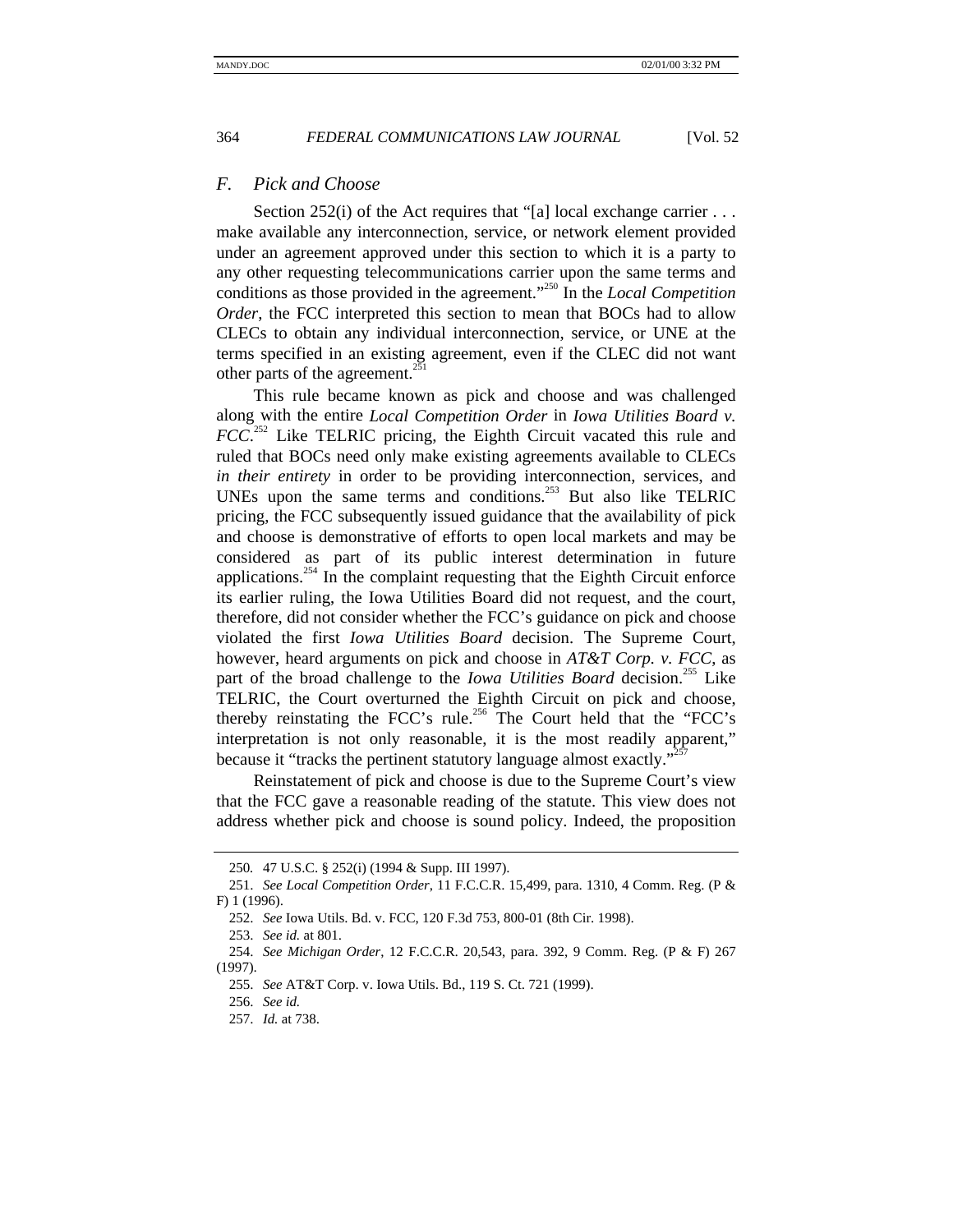that "[a] carrier who wants one term from an existing agreement . . . should be required to accept all the terms in the agreement" was characterized by the Supreme Court as seeming "eminently fair."<sup>258</sup> The economics of pick and choose is superficially equivocal as well. The rule undoubtedly decreases entry barriers at a given point in time by making more options immediately available to every CLEC. But the rule must also have a chilling effect on negotiations, reducing the chance for the parties to compromise. Since agreements between businesses operating in competitive markets routinely have at least some customized terms and conditions, available evidence suggests that private agreements have an economic function in competitive markets.<sup>259</sup> Moreover, economic theory broadly suggests that the ability to construct complete contracts enhances welfare.<sup>260</sup> Thus, when properly viewed over time, the pick and choose rule appears to be anticompetitive. Since the Supreme Court has chosen to defer to the FCC's interpretations of an ambiguous statute, the agency's chosen interpretation is unfortunate indeed.

# IV. LESS PROMINENT ISSUES IN THE SECTION 271 ORDERS

Aside from the six contentious issues reviewed in the previous section, numerous other issues are discussed in the six extant section 271 Orders.<sup>261</sup> Three of these are checklist items (vii) nondiscriminatory access to 911 and E911 services, (ix) nondiscriminatory access to telephone numbers, and (iv) availability of resale. Prior to the *New York Order*, the FCC considered two of the structural requirements and the nondiscrimination requirements involved in the third broad condition for BOC entry as well. Finally, this Part discusses four other issues that the FCC has mentioned as part of its general guidance to future applicants regarding the public interest determination that is the fourth broad condition for BOC entry.

### *A. Further Checklist Items*

In both the *Michigan* and *South Carolina Orders*, the FCC discusses

<sup>258.</sup> *Id.*

<sup>259.</sup> *See* PAUL MILGROM & JOHN ROBERTS, ECONOMICS, ORGANIZATION, AND MANAGEMENT 24, 127-29 (1992).

<sup>260.</sup> *See id.*

<sup>261.</sup> *See New York Order*, FCC 99-404, 1999 WL 1243135 (Dec. 22, 1999); *Oklahoma Order*, 12 F.C.C.R. 8685, 8 Comm. Reg. (P & F) 198 (1997); *Louisiana Order*, 13 F.C.C.R. 6245, 11 Comm. Reg. (P & F) 328 (1998); *Louisiana II Order*, 13 F.C.C.R. 20,599, 13 Comm. Reg. (P & F) 1082 (1998); *Michigan Order*, 12 F.C.C.R. 20,543, 9 Comm. Reg. (P & F) 267 (1997); *South Carolina Order*, 13 F.C.C.R. 539, 10 Comm. Reg. (P & F) 870 (1998).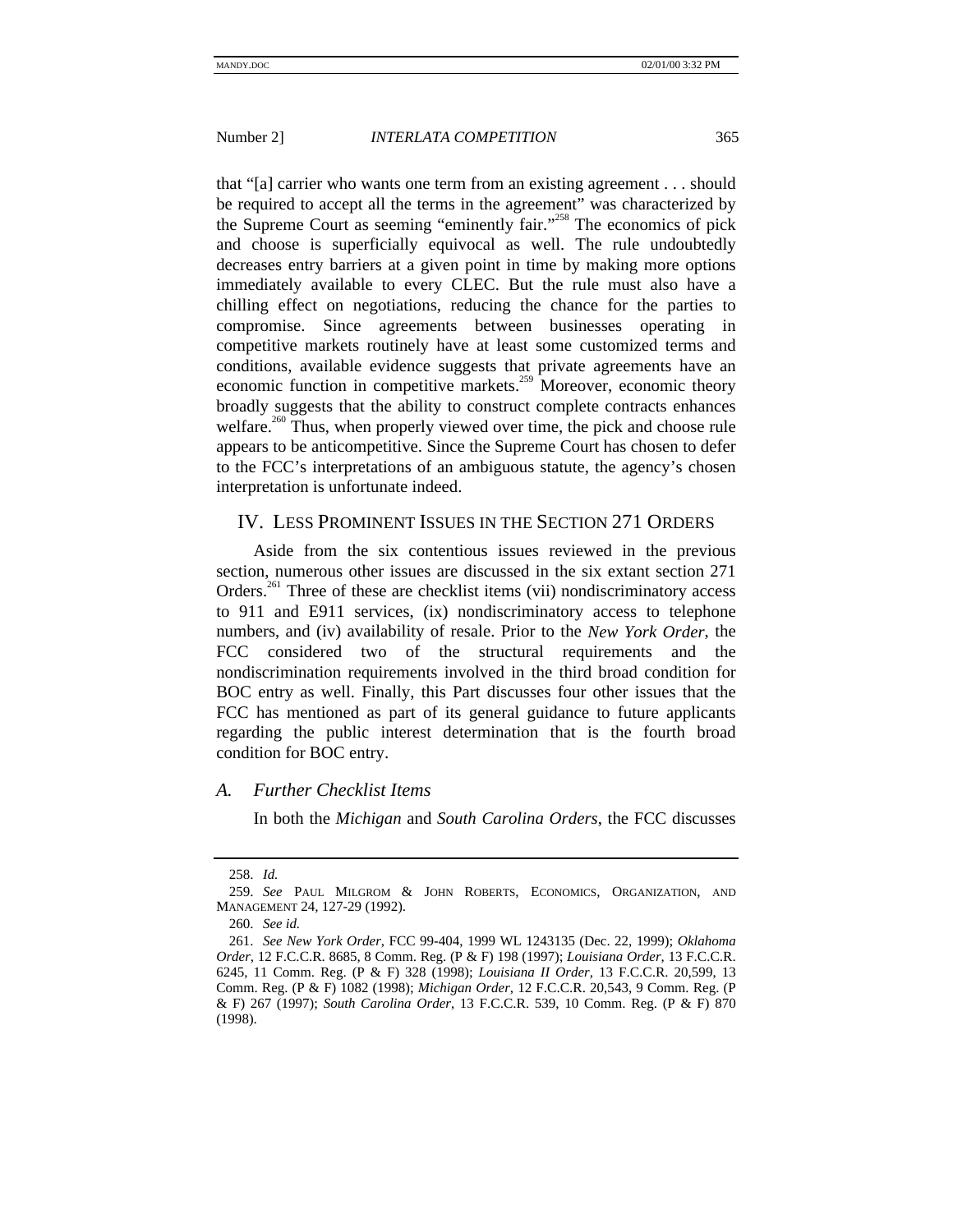reliability of 911 and E911 databases for CLEC customers.<sup>262</sup> The FCC found a lack of parity between Ameritech and its rivals in Michigan and cited this as a reason for denial.<sup>263</sup> Although there is some dispute in the record surrounding the *South Carolina Order*, the FCC ultimately determined that BellSouth satisfied this checklist item in South Carolina and also in the *Louisiana II* proceeding.<sup>264</sup> Apparently, for some CLEC customers in Michigan, Ameritech's records were incomplete or were improperly entered into databases, resulting in the name and/or address of the CLEC appearing in the E911 database rather than the proper customer information. Three instances are cited in the *Michigan Order* in which emergency personnel were directed to an incorrect location as a result of such database errors.<sup>265</sup> Further study of the databases revealed that the incidence of E911 database errors was substantially higher among CLEC customers than among Ameritech customers, and Ameritech was unable to demonstrate that these errors were ultimately attributable to mistakes made by CLECs.<sup>266</sup> There was also an instance of trunks that were used for E911 traffic being deactivated.<sup>267</sup> There is little debate that the lack of parity displayed by these circumstances is inconsistent with the statutory requirement of nondiscriminatory access to E911 services. Rather, most of the debate revolved around whether Ameritech had remedied the problems. The FCC determined in the *Michigan Order* that the problems had not been remedied by the time of application.

BellSouth had a policy in South Carolina of restricting the quantity of telephone numbers a CLEC could reserve in advance without placing a similar restriction on itself.<sup>268</sup> This restriction was discussed as a possible violation of the checklist requirement that access to OSS be nondiscriminatory but can also be viewed as a violation of the checklist item that access to telephone numbers be nondiscriminatory.<sup>269</sup> Although no formal finding was made, BellSouth agreed to drop the restriction.<sup>2</sup> BellSouth's OSS access required CLECs to rekey actual orders for service

<sup>262.</sup> *See Michigan Order*, 12 F.C.C.R. 20,543, paras. 32-33, 9 Comm. Reg. (P & F) 267; *South Carolina Order*, 13 F.C.C.R. 539, paras. 228-29, 10 Comm. Reg. (P & F) 870.

<sup>263.</sup> *See Michigan Order*, 12 F.C.C.R. 20,543, para. 265, 9 Comm. Reg. (P & F) 267. 264. *See South Carolina Order*, 13 F.C.C.R. 539, para. 230, 10 Comm. Reg. (P & F)

<sup>870;</sup> *Louisiana II Order*, 13 F.C.C.R. 20,599, para. 236, 13 Comm. Reg. (P & F) 1082.

<sup>265.</sup> *See Michigan Order*, 12 F.C.C.R. 20,543, para. 260, 9 Comm. Reg. (P & F) 267.

<sup>266.</sup> *See id.* at para. 267.

<sup>267.</sup> *See id.* at para. 273.

<sup>268.</sup> *See South Carolina Order*, 13 F.C.C.R. 539, para. 177, 10 Comm. Reg. (P & F) 870.

<sup>269.</sup> *See id.* at para. 178.

<sup>270.</sup> *See id.* at paras. 177-79.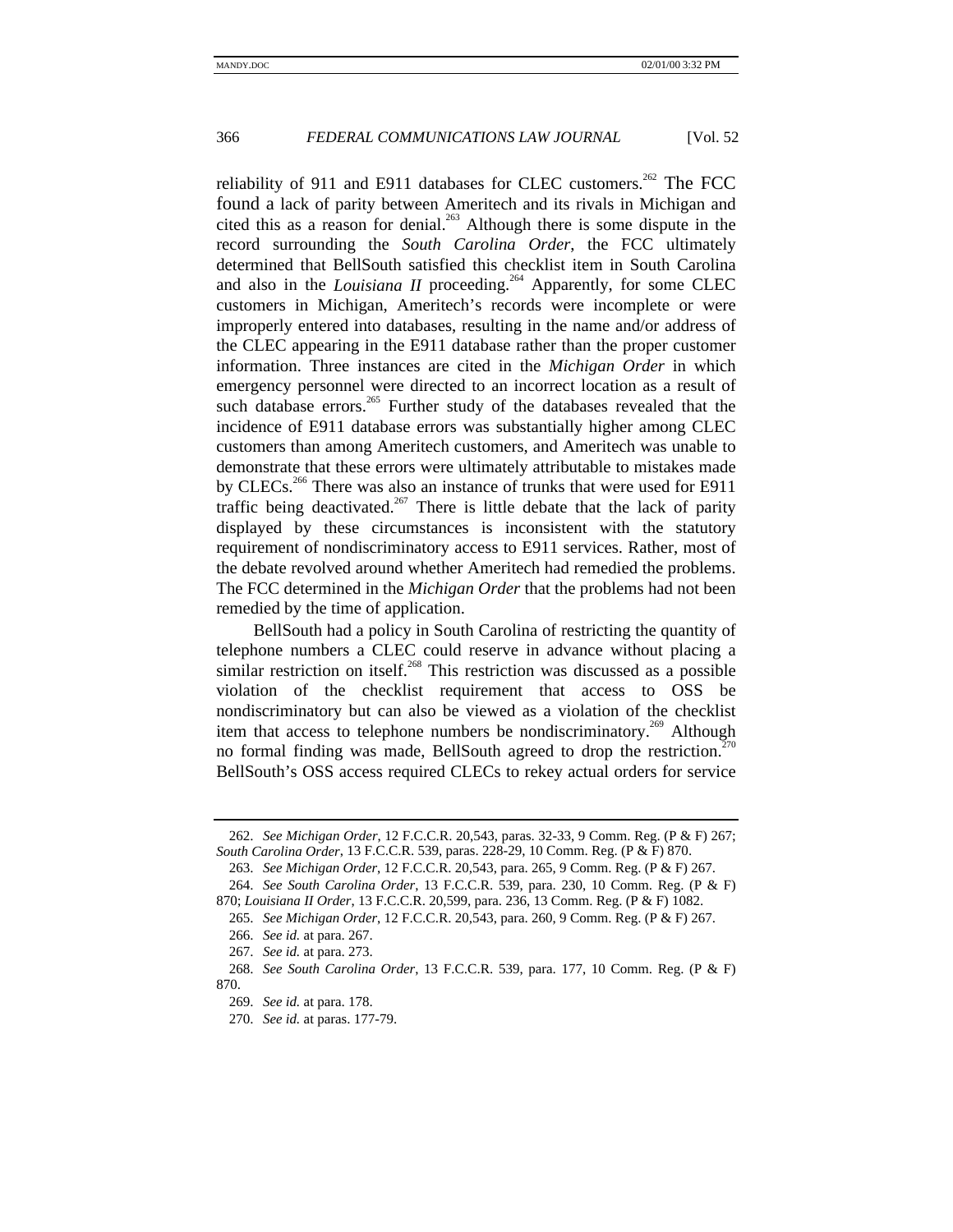after the preordering phase in which information on installation dates and telephone numbers is provided to a customer. Hence, CLECs had to reserve telephone numbers during the preordering phase in order to assure that their customers would receive the promised telephone number.<sup> $271$ </sup> This could result in greater use of number reservations by CLECs than by BellSouth, which did not need to reserve telephone numbers prior to placing an order for service because the preordering and ordering functions are essentially simultaneous for BellSouth. It is likely that this type of discriminatory access to telephone numbers will be remedied automatically as part of any remedy for discriminatory OSS access. In the *Louisiana II Order*, BellSouth was found to be in compliance with the checklist item on numbering administration, and Bell Atlantic's OSS eliminated any concerns with numbering assignment in New York. $^{272}$ 

Section  $251(c)(4)$  of the Act imposes on all ILECs—whether or not the ILEC is a BOC—the duty "to offer for resale at wholesale rates any telecommunications service that the carrier provides at retail to subscribers who are not telecommunications carriers; and . . . not to prohibit, and not to impose unreasonable or discriminatory conditions or limitations on, the resale of such telecommunications service."<sup>273</sup> In turn, the competitive checklist requires that BOCs provide resale in accordance with this section. This requirement was interpreted in the *Local Competition Order* to mean that anything sold to an end-user is provided at retail and thus must be made available for resale.<sup>274</sup> This interpretation was not vacated by the Eighth Circuit decisions but in fact was specifically endorsed as it pertains to discount offerings.<sup>275</sup> BellSouth offered volume discounts and other special arrangements to certain customers under agreements known as Contract Service Arrangements (CSAs). With the blessing of the South Carolina Commission, BellSouth refused to offer these CSAs for resale, arguing that they are not subject to the wholesale discount because they are already discounted.<sup>276</sup> BellSouth's refusal is in plain violation of the requirement, upheld by the Eighth Circuit, that all services sold to an enduser be offered for resale, and hence, BellSouth's refusal was cited as a

<sup>271.</sup> *See id.* at paras. 175-76.

<sup>272.</sup> *See New York Order*, FCC 99-404, 1999 WL 1243135, paras. 91, 132, 364 (Dec. 22, 1999); *Louisiana II Order*, 13 F.C.C.R. 20,599, para. 262, 13 Comm. Reg. (P & F) 1082 (1998).

<sup>273. 47</sup> U.S.C. § 251(c)(4) (Supp. II 1996).

<sup>274.</sup> *See Local Competition Order*, 11 F.C.C.R. 15,499, para. 871, 4 Comm. Reg. (P & F) 1 (1996).

<sup>275.</sup> *See* Iowa Utils. Bd. v. FCC, 120 F.3d 753, 818-19 (8th Cir. 1997).

<sup>276.</sup> *See South Carolina Order*, 13 F.C.C.R. 539, para. 214, 10 Comm. Reg. (P & F) 870 (1998).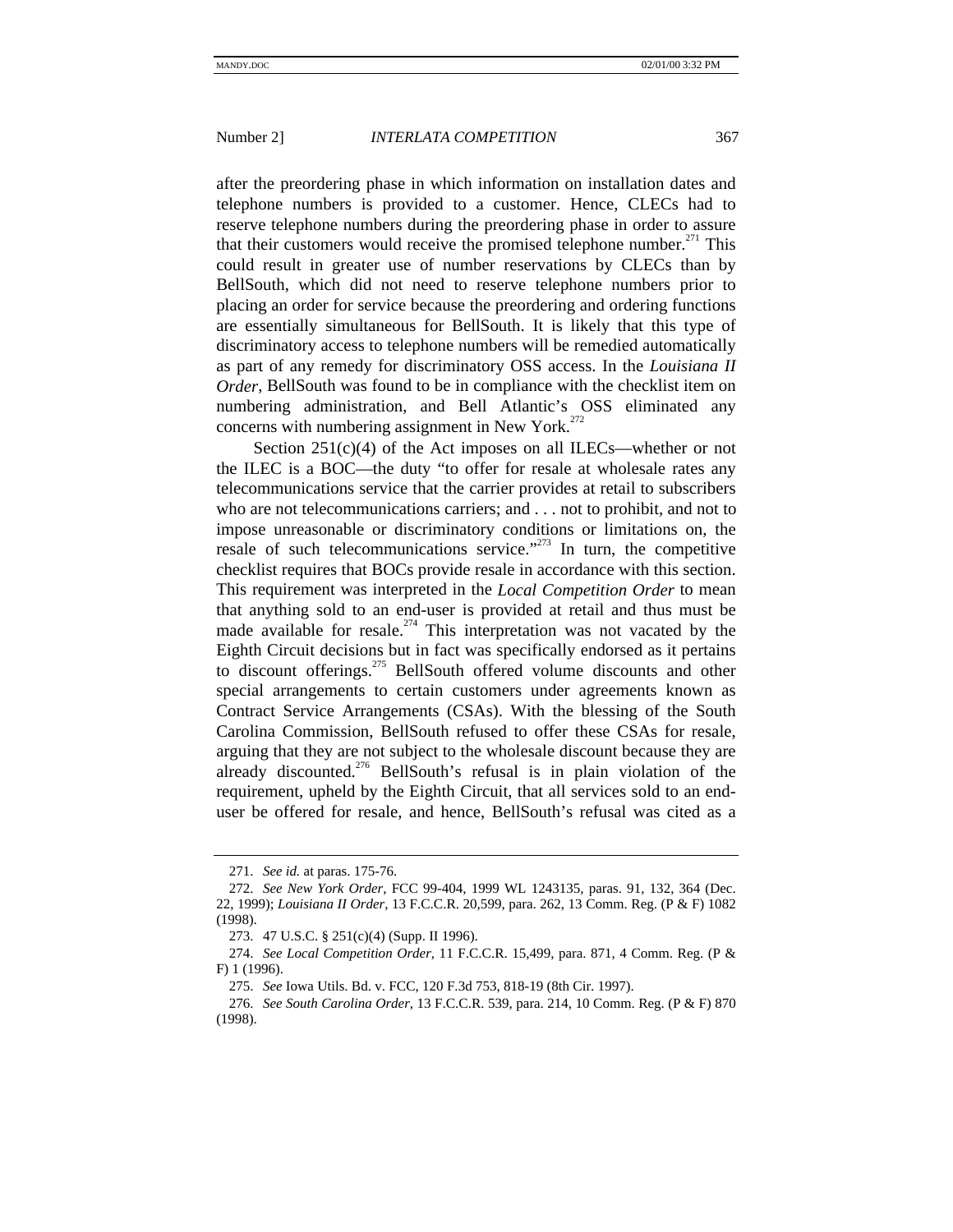reason for denial in both South Carolina and Louisiana.277 In the *FCC Summary* on resale, the agency reiterated its conclusion in the *Local Competition Order*, which was upheld by the Eighth Circuit, that CLECs must be allowed to disaggregate volume offerings like CSAs and then resell the disaggregated services.<sup>278</sup>

This requirement is consistent with the general theory of wholesale discounts contained in the Act and the *Local Competition Order*, but may present new arbitrage opportunities if the wholesale discounts for *both* CSAs and other services do not truly reflect avoided costs.<sup>279</sup> The FCC noted that a different wholesale discount might be appropriate for CSAs than for other retail services, and that heterogeneous discounts of this sort will be allowed as long as they are based on avoided cost as required by the Act.<sup>280</sup> Such discounts must be properly determined in a state commission proceeding rather than implicitly offered at zero by a blanket exception for  $CSAs.<sup>281</sup>$  Thus, a separate determination of the appropriate wholesale discount for CSAs is an essential part of the resale scheme. Indeed, the New York Public Service Commission made such determinations prior to Bell Atlantic's application in New York, and the FCC specifically noted this as part of its determination that Bell Atlantic resale offerings in New York meet the statutory standard.<sup>282</sup> Even though BellSouth dropped its objection to wholesale discounting of CSA's in the *Louisiana II* proceeding, the FCC still found that the resale checklist item was not satisfied, due to continuing inadequacies in BellSouth's  $\text{OSS}^{283}$  In the *Louisiana II Order*, the FCC gave explicit determinations on every checklist item. Aside from the items already mentioned, other relatively minor checklist issues arose.<sup>284</sup>

280. *See* 47 U.S.C. § 252(d)(3) (Supp. II 1996).

<sup>277.</sup> *See id.* at para. 215; *Louisiana Order*, 13 F.C.C.R. 6245, para. 63, 11 Comm. Reg. (P & F) 328 (1998).

<sup>278.</sup> *See Local Competition Order*, 11 F.C.C.R. 15,499, para. 877, 4 Comm. Reg. (P & F) 1.

<sup>279.</sup> For arbitrage possibilities created by the Telecommunications Act of 1996 and the *Local Competition Order*, see David M. Mandy & Larry R. Blank, *Resale, Unbundling, and Competition in the Local Exchange: What Have Congress and the FCC Wrought?* (Dec. 1, 1996) (unpublished manuscript, on file with *Federal Communications Law Journal*).

<sup>281.</sup> *See South Carolina Order*, 13 F.C.C.R. 539, paras. 219-20, 10 Comm. Reg. (P & F) 870.

<sup>282.</sup> *See New York Order*, FCC 99-404, 1999 WL 1243135, paras. 381 n.1178, 385 (Dec. 22, 1999); *South Carolina Order*, 13 F.C.C.R. 539, paras. 219-20, 10 Comm. Reg. (P & F) 870.

<sup>283.</sup> *See Louisiana II Order*, 13 F.C.C.R. 20,599, para. 309-10, 13 Comm. Reg. (P & F) 1082 (1998).

<sup>284.</sup> *See id.* These minor checklist items include: performance data on loop provisioning that was not sufficiently disaggregated; unnecessarily long cutover intervals when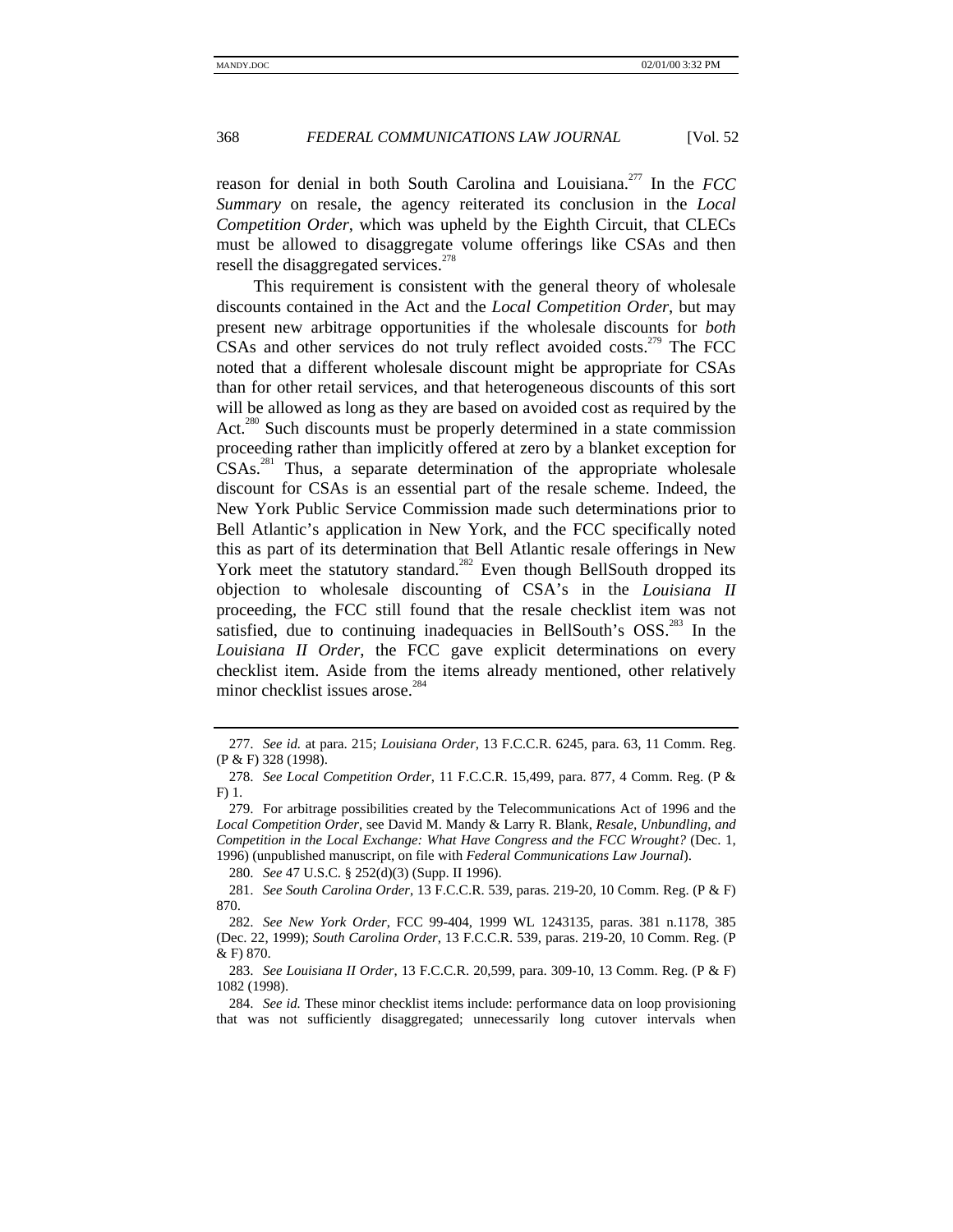#### *B. Structural Requirements*

Two potential violations of the structural requirements for a separate long-distance affiliate of the BOC arose in the Michigan proceeding. First, section 272(b)(3) of the Act requires that a BOC's long-distance affiliate "shall have separate officers, directors, and employees from the [BOC] of which it is an affiliate."<sup>285</sup> Ameritech Michigan's long-distance affiliate is organized as a closely-held corporation, which under Delaware law (the state of incorporation) is not required to have directors.<sup>286</sup> Ameritech argued that, since its long-distance affiliate did not have directors, it automatically satisfied the requirement that its directors be separate.<sup>287</sup> According to the FCC, however, the relevant corporate law imposes the duties, responsibilities, and liabilities of directors on the stockholders of a closely-held corporation that does not have its own directors.<sup>288</sup> In the case at hand, Ameritech Michigan's long-distance affiliate is one hundred percent owned by the parent BOC, meaning that Ameritech is the *de facto* director.<sup>289</sup> The FCC correctly cited this thinly-veiled attempt to circumvent the Act as a reason for denial in Michigan.<sup>290</sup>

The second potential violation of a structural requirement involves section 272(b)(5), which requires that the separate long-distance affiliate "shall conduct all transactions with the [BOC] of which it is an affiliate on an arm's length basis with any such transactions reduced to writing and available for public inspection."<sup>291</sup> Ameritech did not include in its public disclosures the prices for services exchanged between the parent BOC and the long-distance affiliate, did not publicly disclose transactions that were concluded before the FCC's *Accounting Safeguards Order* was released, and did not publicly disclose transactions between its long-distance affiliate and other Ameritech affiliates that allegedly sell UNEs and resell retail services.<sup>292</sup> First, while the Act does not explicitly require that prices

292. *See Michigan Order*, 12 F.C.C.R. 20,543, paras. 367-73, 9 Comm. Reg. (P & F) 267 (referring to Implementation of the Telecomms. Act of 1996: Accounting Safeguards

unbundled loops were switched from one carrier to another; no showing that directory assistance and operator services were offered; and inadequate showing that interim number portability was timely—due to alleged problems coordinating number portability with loop cutovers and some doubts whether BellSouth's pricing of number portability satisfied FCC rules. *See id.*

<sup>285. 47</sup> U.S.C. § 272(b)(3) (Supp. II 1996).

<sup>286.</sup> *See Michigan Order*, 12 F.C.C.R. 20,543, para. 355, 9 Comm. Reg. (P & F) 267 (1997).

<sup>287.</sup> *See id.* at para. 349.

<sup>288.</sup> *See id.* at para. 353.

<sup>289.</sup> *See id.* at para. 354.

<sup>290.</sup> *See id.* at para. 353.

<sup>291. 47</sup> U.S.C. § 272(b)(5) (Supp. II 1996).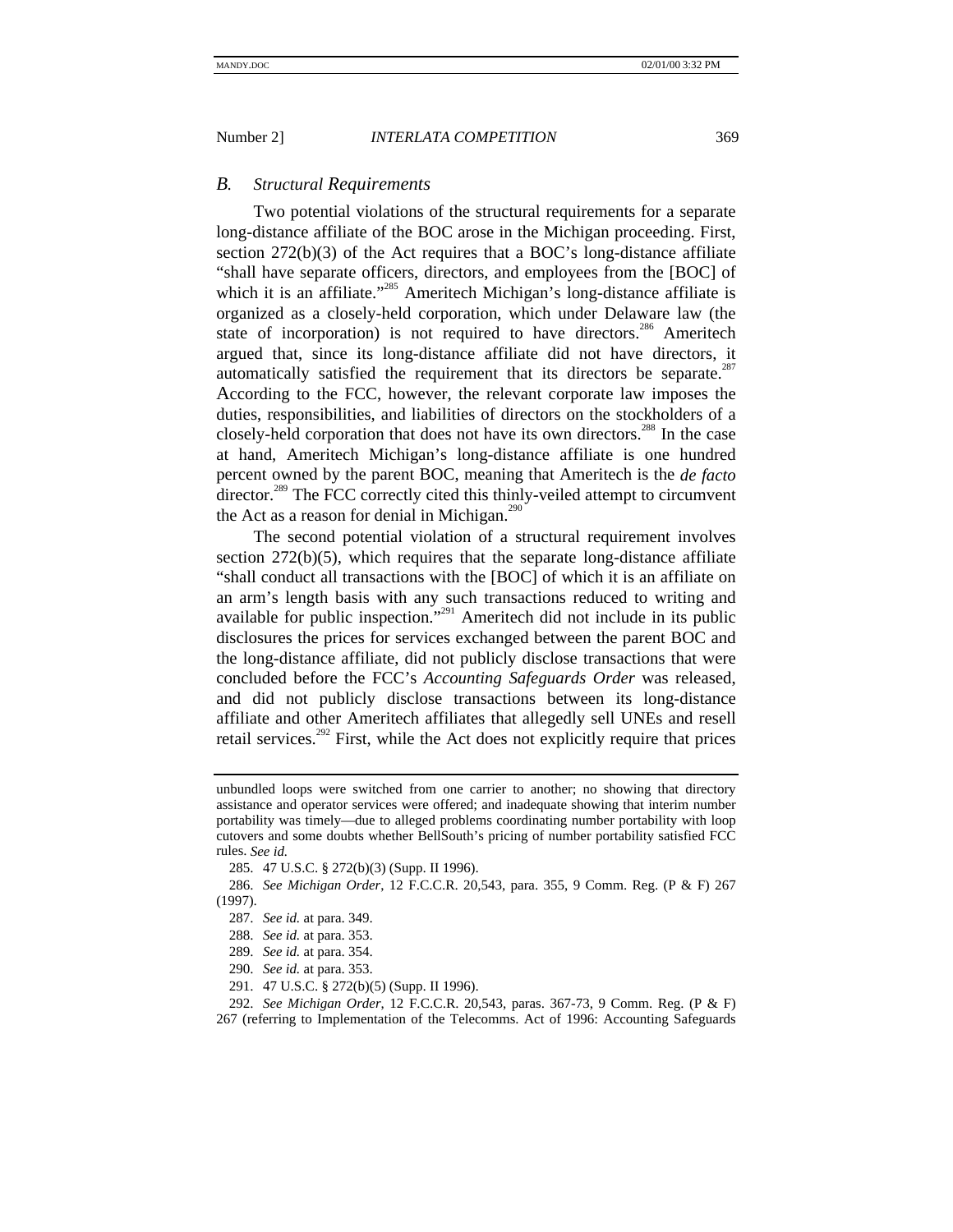be included in public disclosures, the arm's length standard suggests that prices must be a part of these intraBOC transactions. If Ameritech reduced such an arm's length transaction to writing, as required, then the written transaction made available for public inspection must include prices. Moreover, the FCC interprets the *Accounting Safeguards Order* as requiring that the prices be disclosed.<sup>293</sup> Second, while the FCC has indicated that it may agree to a reduced disclosure standard for transactions concluded prior to the *Accounting Safeguards Order*, there is no exception in the Act for such transactions.<sup> $^{294}$ </sup> Third, the alleged nondisclosure certainly violates the spirit of section  $272(b)(5)$ <sup>255</sup> Whether this is a legal violation depends on whether Ameritech's other affiliates are, as a matter of law, the BOC referred to in this section of the Act. The FCC maintains that "any successor or assign of the BOC is subject to the section 272 requirements in the same manner as the BOC."<sup>296</sup> Hence, each of Ameritech's three nondisclosures probably violates the Act, although the FCC only formally ruled on the first item as a reason for denial in the *Michigan Order*. 297

Similar issues arose in the *Louisiana II Order*. <sup>298</sup> The FCC concluded that certain transactions between BellSouth and its affiliate had not been disclosed, including the rates, terms, and conditions.<sup>299</sup> Perhaps more importantly, the FCC concluded that BellSouth's problematic OSS violated the nondiscrimination safeguards since, as discussed above, it failed to provide access for CLECs at parity with the access BellSouth provided for itself.<sup>300</sup>

IN contrast, Bell Atlantic has three affiliates for in-region interLATA service, all of which are wholly owned by Bell Atlantic but have separate officers, directors, and employees.<sup>301</sup> Moreover, although there was some controversy in the New York proceeding concerning Bell Atlantic's disclosures of transactions with its affiliates, the FCC found that Bell

Under the Telecomms. Act of 1996, *Report and Order*, 12 F.C.C.R. 2993, 5 Comm. Reg. (P & F) 861 (1996)).

<sup>293.</sup> *See id.* at para. 369.

<sup>294.</sup> *See id.* at para. 371.

<sup>295.</sup> *See* 47 U.S.C. § 272(b)(5) (Supp. II 1996).

<sup>296.</sup> *Michigan Order*, 12 F.C.C.R. 20,543, para. 373, 9 Comm. Reg. (P & F) 267 (1997) (footnote omitted).

<sup>297.</sup> *See id.* at para. 367.

<sup>298.</sup> *See Louisiana II Order*, 13 F.C.C.R. 20,599, para. 91, 13 Comm. Reg. (P & F) 1082 (1998).

<sup>299.</sup> *See id.* at paras. 332-39.

<sup>300.</sup> *See id.* at paras. 340-47.

<sup>301.</sup> *See New York Order*, FCC 99-404, 1999 WL 1243135, paras. 405, 409 (Dec. 22, 1999).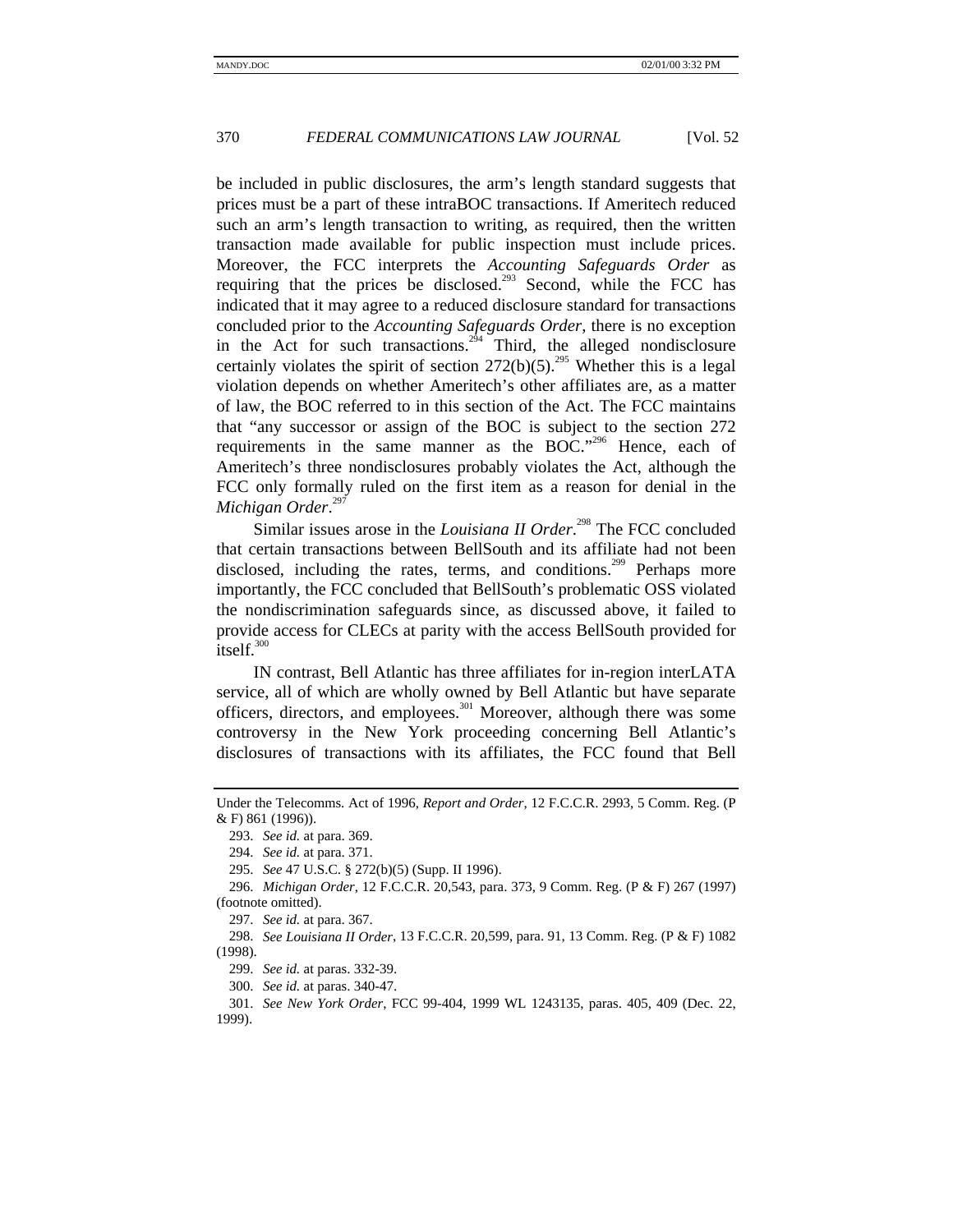Atlantic met the statutory standard. $302$ 

Part II.B notes that an economic rationale for the separate affiliate requirement is to reduce the incentive for sabotage by separating the decision making of the BOC and its affiliate and also requiring that the BOC deal with its affiliate on the same terms as it deals with other providers of interLATA service. This objective is defeated if the BOC, as director, can dictate the affiliate's policies or can give its affiliate preferential treatment by hiding transactions or the terms of transactions between itself and its affiliate. Thus, the concerns raised over directorship, all three of Ameritech's nondisclosures, BellSouth's nondisclosures, and BellSouth's OSS are consistent with economic theory.

# *C. Other Public Interest Concerns*

An explicit allegation of tying is discussed in the *Michigan Order*. Ameritech was accused of refusing to sell intraLATA toll service to a customer unless that customer also purchased local exchange service from Ameritech.<sup>303</sup> This alleged tie is different from the example mentioned above in Part II.A. Local exchange service is actually the tied good here, while intraLATA toll is the tying good. The objective of Ameritech's alleged tie cannot be to evade regulations on the tying good, since the tied good is also regulated and hence provides little opportunity to extract additional monopoly profit. The objective also cannot be to price discriminate, since the tied good (local exchange service) is not usually priced according to usage. This leaves only foreclosure of the tied good market as a possible undesirable objective for Ameritech's alleged tie-in. Conceivably, Ameritech might benefit from foreclosing the market for local exchange service but not in the traditional way of enabling monopoly pricing in that market since the market is so heavily regulated. The benefit would have to come from being able to sabotage or exercise market power in another market by virtue of controlling the local exchange market. These incentives could be present if the incentive to sabotage is not adequately controlled by regulation, or if consumer preferences for one-stop shopping are strong enough to enable supracompetitive pricing of bundles on the part of the only firm supplying complete service bundles.

But there is another problem with this tying allegation. In order for a tie-in sale to have any chance of accomplishing the undesirable objectives for tying discussed in Part II.A., the tying firm must possess power in the tying good's market. To the extent that intraLATA dialing parity was not

<sup>302.</sup> *See id.* at paras. 411-414.

<sup>303.</sup> *See Michigan Order*, 12 F.C.C.R. 20,543, para. 377, 9 Comm. Reg. (P & F) 267 (1997).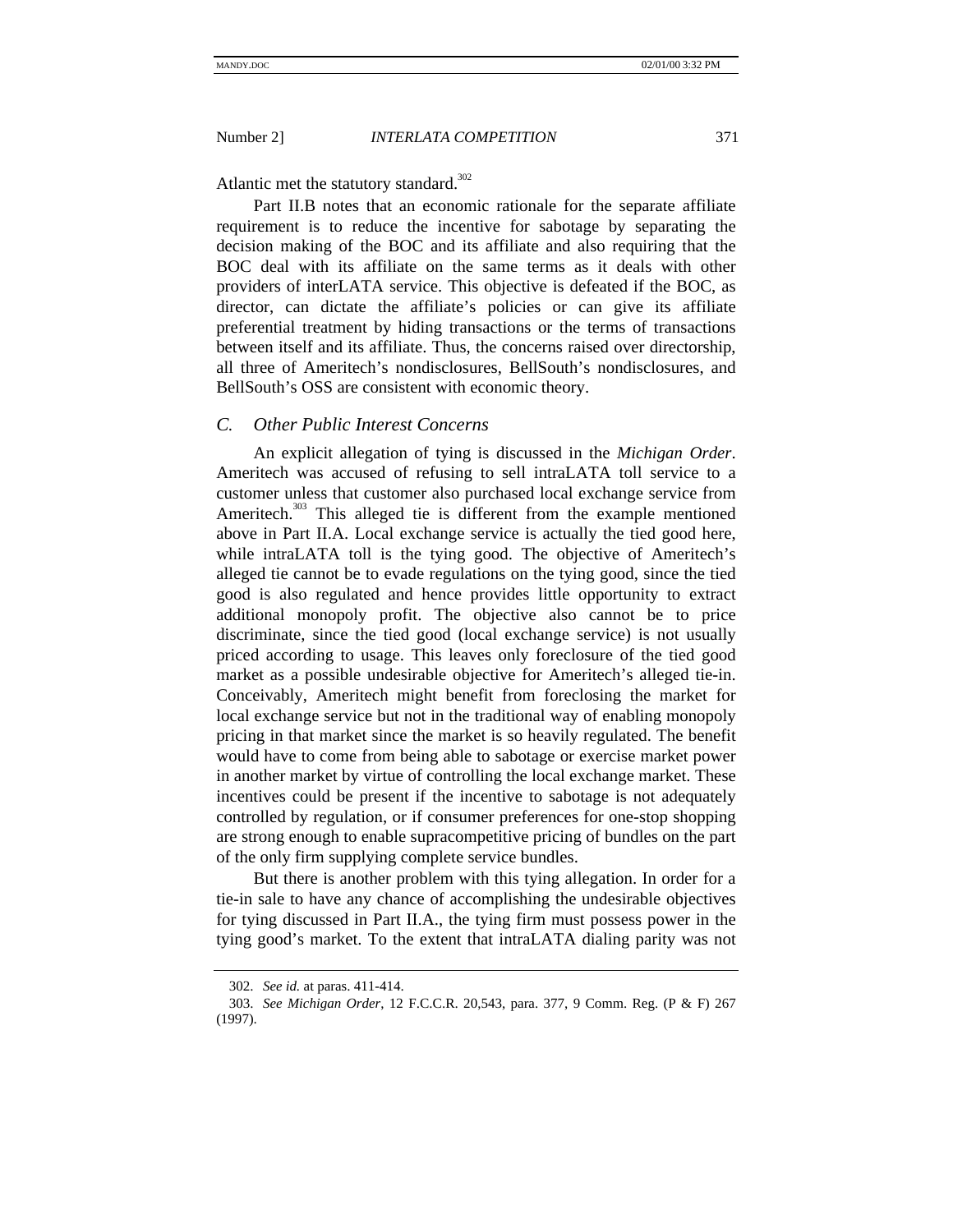implemented in Michigan, Ameritech did possess some market power in the market for intraLATA services. It is not clear whether that power was sufficient to cause much difficulty in other markets, since consumers could easily dial around Ameritech in the event Ameritech charged supracompetitive prices for its one-stop shopping bundles. Experience with equal access in interLATA markets suggests that substantial market power persists at least until dialing parity is established. Even if this experience is mirrored in intraLATA markets, the market power will be reduced exactly when Ameritech is given access to the markets in which the power might be exercised. This is because the Act explicitly requires intraLATA toll dialing parity as a condition for selling interLATA services. Section  $271(e)(2)(A)$  states: "A [BOC] granted authority to provide interLATA services under subsection (d) of this section shall provide intraLATA toll dialing parity throughout that State coincident with its exercise of that authority."<sup>304</sup> Hence, Ameritech's alleged tie-in must stem from a welfareenhancing objective and thus should be of no concern to regulators.

In conclusion, the alleged tie is not *itself* a cause for concern. This does not mean that a BOC's potential market power in one-stop shopping is benign. It simply means that the BOC gains nothing in the exercise of any monopoly power by tying. Any such monopoly power can be exercised without tying by setting prices for one-stop bundles above costs, while still allowing the purchase of separate components of the bundles so there is no *required* tie. If the BOC is the only supplier of one-stop bundles, perhaps due to monopoly provision of local exchange service, then the potential exists for bundles to be priced above cost, to the extent consumers place higher value on bundles. The extent of monopoly power over bundles is debatable since any reseller can, in principle, provide all the same bundles that the BOC can provide. However, product differentiation can create market power, therefore BOCs may be able to price bundles above cost if there are real or perceived quality differences. However, the real problem in this scenario is the monopoly power created by product differentiation, not any uniqueness in the BOC's ability to offer bundles.

Ameritech's "ValueLink" and "Winback" programs are also mentioned in the *Michigan Order* as potentially anticompetitive.<sup>305</sup> ValueLink offers low prices on intraLATA services in exchange for committing to a termination fee.<sup>306</sup> If consumers are relatively ill-informed when they commit to ValueLink and make this commitment without

<sup>304. 47</sup> U.S.C. § 271(e)(2)(A) (Supp. II 1996).

<sup>305.</sup> *See Michigan Order*, 12 F.C.C.R. 20,543, paras. 377-78, 9 Comm. Reg. (P & F) 267.

<sup>306.</sup> *See id.* at paras. 377-78.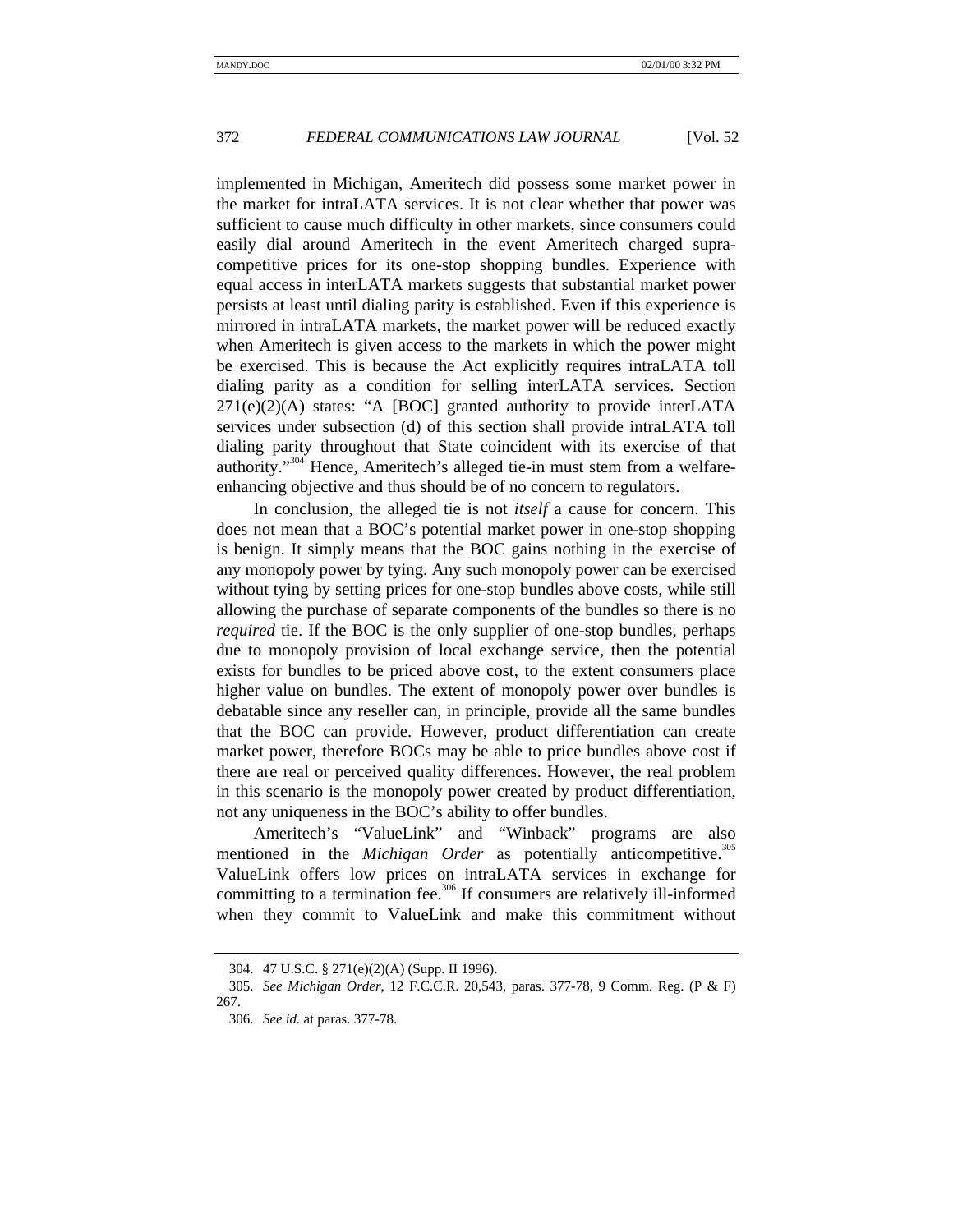knowledge of future more advantageous offerings that will become available, the plan could decrease consumer welfare. Such a decrease might occur if consumers' marginal decisions to switch to a more advantageous plan are sufficiently impacted by the termination fee. But a determination of the net effect on welfare must tradeoff the welfare benefits consumers receive in the short-run from the lower ValueLink prices against any subsequent welfare losses. The short-run benefits are likely to dominate unless the commitment to the termination penalty is lengthy. These same considerations apply to termination fees that are included in CSAs, which were mentioned as an item of concern in the South Carolina Order.<sup>307</sup> For CSAs, a welfare loss due to the termination fee is even less likely because the consumers of CSAs are usually larger, better-informed purchasers. The main concern, however, expressed over termination fees in CSAs is whether they apply when a CLEC resells the services obtained through the CSA. Bell Atlantic satisfied the FCC's concerns over termination fees for CSAs by only imposing the fees if the CSA is terminated, not if the CSA is assigned. $308$ 

Although not firmly established in the *Michigan Order*, Ameritech's "Winback" program allegedly misused customer proprietary network information (CPNI) in order to win back customers who switched their local exchange service to a CLEC.<sup>309</sup> If Ameritech knows of a customer's status from its role in forwarding customer service records to the CLEC, this is a violation of section  $222(c)(1)$  of the Act unless the customer has agreed in writing to allow Ameritech to use the information.<sup>310</sup> Ameritech argued that customers had agreed to let their information be used for marketing but apparently did not produce any documents that demonstrated this agreement in writing.311 Alternatively, if a BOC identifies a group of CLEC customers by comparing its own customer list to a publiclyavailable directory and then targets this group for marketing, this may not be a violation of the Act. The *Michigan Order* is not specific enough to determine exactly how Ameritech identified customers for marketing and the allegation was not ruled on by the FCC.<sup>312</sup> Use of CPNI for marketing purposes has the potential to enable price discrimination, allowing the ILEC to determine which consumers must be offered a lower price due to their more elastic demand, as evidenced by their willingness to switch to a

<sup>307.</sup> *See South Carolina Order*, 13 F.C.C.R. 539, para. 222, 10 Comm. Reg. (P & F) 870 (1998).

<sup>308.</sup> *See New York Order*, FCC 99-404, 1999 WL 1243135, para. 390 (Dec. 22, 1999).

<sup>309.</sup> *See Michigan Order*, 12 F.C.C.R. 20,543, para. 379, 9 Comm. Reg. (P & F) 267.

<sup>310.</sup> *See* 47 U.S.C. § 222(c)(1) (Supp. II 1996).

<sup>311.</sup> *See Michigan Order*, 12 F.C.C.R. 20,543, para. 380, 9 Comm. Reg. (P & F) 267.

<sup>312.</sup> *See id.* at para. 380.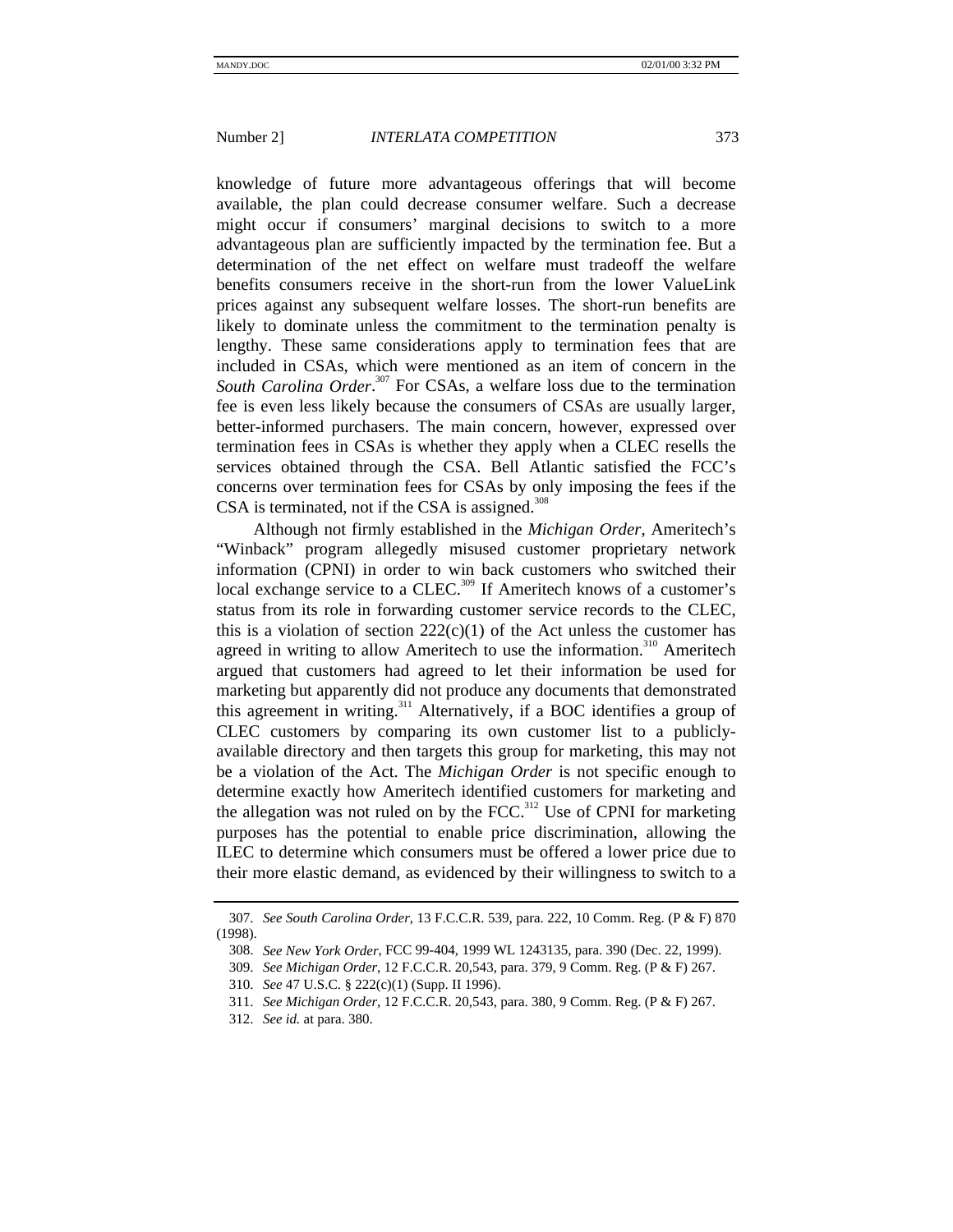CLEC. Once again, the welfare effects of this price discrimination are ambiguous because high-elasticity consumers benefit from lower prices, while low-elasticity consumers will actually be charged higher prices since the ILEC need not worry as much about driving customers away. This approach has been used by IXCs, who market more aggressive prices to consumers that switch to a competitor, but this can be viewed as a natural result of competition as long as all competitors have equal access to the information that is used for marketing. Without such equal access, an otherwise less-efficient firm can compete solely on the basis of a marketing cost advantage, which can harm welfare. In the *UNE Order*, the FCC again warned that Winback must be administered in a nondiscriminatory manner. $313$ 

A different public interest concern expressed in the *Michigan Order* is the availability of all three methods (resale, UNEs, and facilities) of entry.<sup>314</sup> This is a broad concern but overall the Act clearly imposes requirements that are designed to force BOCs to accommodate all three methods. Economic theory is more equivocal on this issue. As discussed herein, reducing entry barriers helps to bring the benefits of competition to the local exchange market, reduces incentives to raise rivals' costs, and may eliminate some undesirable incentives to tie sales. However, the particular manner in which the three methods interact creates some undesirable incentives. In particular, the simultaneous presence of these methods encourages arbitrage on the part of entrants that is unrelated to the actual cost of providing service.<sup>315</sup> One version of this arbitrage involves focusing primarily on business customers and using UNEs and facilities to serve them. UNE prices (and of course facility costs) are cost-based and access provided over UNEs is not subject to access charges, while existing retail business prices are above cost. In conjunction with this, resale is used to serve residential customers, because wholesale prices are not cost-based but instead are tied to the frequently below-cost retail prices for residential service.<sup>316</sup> The incentives for this type of arbitrage can only be removed by allowing residential prices to reflect cost and then making certain that any gap between cost and a politically-acceptable target price is covered with a competitively-neutral universal service mechanism.

<sup>313.</sup> *See UNE Order*, FCC 99-238, 1999 WL 1008985, para. 436 n.854 (1999).

<sup>314.</sup> *See id.* at para. 387.

<sup>315.</sup> *See* Mandy & Blank, *supra* note 279.

<sup>316.</sup> Some mild evidence of this appears in the *Michigan Order*. TCG and MFS WorldCom exclusively serve business customers in Michigan, while 73% of Brooks Fiber's access lines are for business service. *See Michigan Order*, 12 F.C.C.R. 20,543, paras. 64-68, 9 Comm. Reg. (P & F) 267. Neither Brooks nor TCG use resale, while the intensity with which WorldCom uses resale is disputed in the record. *See id.*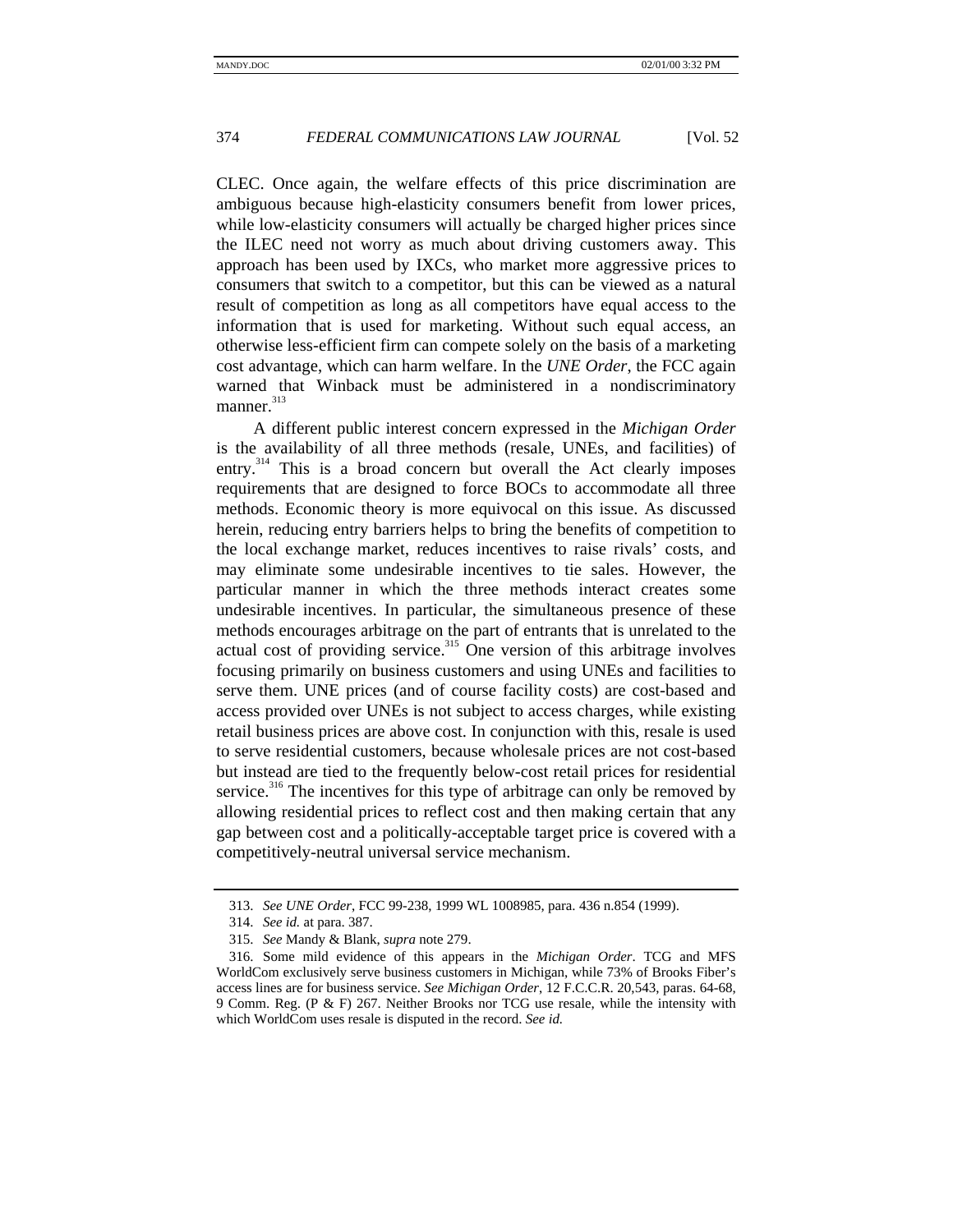Yet another public interest concern raised in the *Michigan Order* is the level of performance monitoring and future commitment offered by Ameritech.<sup>317</sup> This is reemphasized in the *Louisiana II Order* and the *New* York Order.<sup>318</sup> As mentioned above in Part II.B., monitoring and penalty structures play a role in preventing sabotage. Future commitments to reduce entry barriers in markets for local exchange service play a role too, in that competition in local exchange markets helps deter sabotage and undesirable tie-ins, in addition to the direct benefits competition brings in the form of a price/service mix that is most advantageous for consumers. The harm from insistence on stringent performance monitoring arrangements and future commitments before allowing interLATA entry is twofold, also as discussed in Part II.B. First is the opportunity cost of delayed long-distance competition. Second, to the extent that the link between interLATA entry and local competition delays local competition, additional opportunity costs accrue. Regarding whether required performance monitoring and future commitments are consistent with the Act, section 271(d)(6) grants the FCC clear authority to enforce continuing compliance with the requirements for BOCs' interLATA entry.<sup>319</sup> This section enables a formal complaint process to review allegations of postentry BOC noncompliance. This section does not, however, grant authority to prejudge future compliance. Thus, *ex ante* requirements that BOCs agree to report on performance and adhere to certain commitments outside of a formal complaint process must be regarded as part of the FCC's public interest determination, and are presented as such in the *New York Order*. 320

A final area of concern mentioned in the *Michigan Order* is the possible role of nonrecurring charges and state and local policies as barriers to entry into the market for local exchange service.<sup>321</sup> Nonrecurring charges are only an entry barrier if they are sunk. As long as CLECs can freely sublease the access whose acquisition involves nonrecurring costs or otherwise recoup the market value of such access through, for example, a merger, there is no sunk cost involved. For instance, a space preparation fee for a collocation space is not sunk if CLECs can buy and sell their access and usage rights to the collocation space on an open market.

<sup>317.</sup> *See id.* at paras. 393-94, 399-400.

<sup>318.</sup> *See New York Order*, FCC 99-404, 1999 WL 1243135, paras. 431-433 (Dec. 22, 1999); *Louisiana II Order*, 13 F.C.C.R. 20,599, paras. 363-64, 13 Comm. Reg. (P & F) 1082 (1998).

<sup>319.</sup> *See* 47 U.S.C. § 271(d)(6) (Supp. II 1996).

<sup>320.</sup> *See New York Order*, FCC 99-404, 1999 WL 1243135, paras. 433-434.

<sup>321.</sup> *See Michigan Order*, 12 F.C.C.R. 20,543, paras. 395-96, 9 Comm. Reg. (P & F) 267.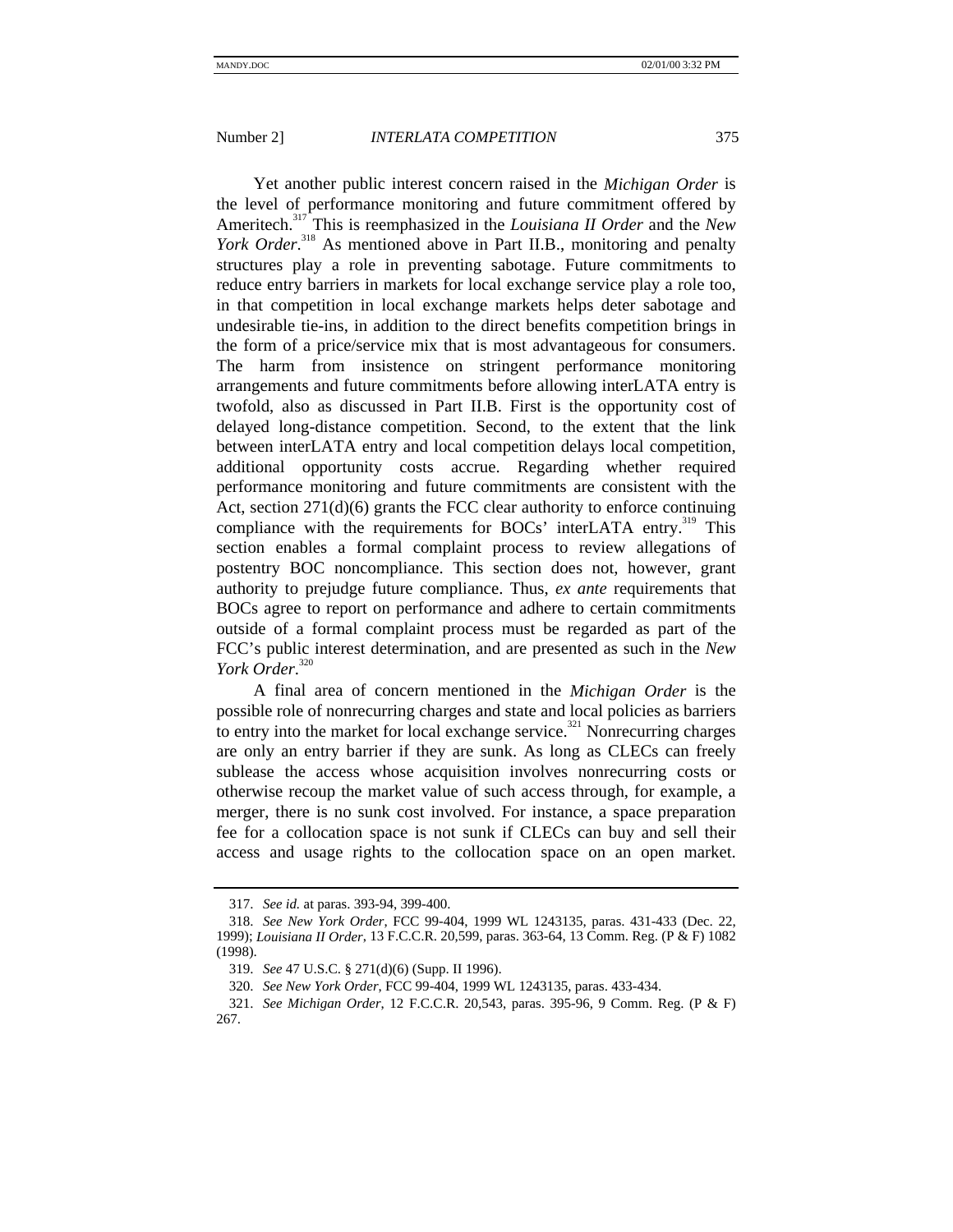Whether this type of trading would be opposed by BOCs and, if so enforced by regulators, has not been addressed in the extant Orders.

With regard to government policies, it is obvious that governments can erect entry barriers and that entry barriers can harm economic welfare.<sup>322</sup> The issue is whether the FCC has authority to police—through the section 271 application process—what the agency perceives as an entry barrier created by a state or local policy. Certain powers are clearly left to the states by the Act. For example, even the majority opinion in *AT&T Corp. v. Iowa Utilities Board* admits that the states have some discretion in setting UNE and interconnection prices under the FCC's TELRIC rubric.<sup>323</sup> More broadly, if a state or local policy is consistent with the powers left to those governments by the Telecommunications Act, the FCC would be in danger of exceeding its authority by basing a section 271 application denial on a determination that the approval does not serve the public interest because the policy in question erects an entry barrier.<sup>324</sup> The balance of power between the states and the FCC is contentious and difficult to judge hypothetically. But it seems virtually certain that the FCC will generate a court challenge if the agency bases a future section 271 application denial on what it deems to be state and local policies that erected entry barriers.

# V. CONCLUSION

# *A. Summary of Questionable FCC Positions*

In the preceding sections, seven opinions expressed by the FCC as either actual or potential reasons for denying a section 271 application were identified as questionable for either economic or statutory reasons. First is the interpretation of Track B compliance. The agency's interpretation creates perverse incentives and has the potential to unnecessarily forestall BOC entry for a lengthy period. However, the courts have ruled it is consistent with the Act.

Second is TELRIC pricing. There is substantial legal and economic disagreement surrounding the FCC's advocacy of TELRIC, even at the

<sup>322.</sup> Government-erected entry barriers do not always harm welfare. For example, the entire economic logic of granting a franchise monopoly to a public utility rests on the notion that the utility is an unsustainable natural monopoly which must be protected in order to achieve productive efficiency.

<sup>323.</sup> "The FCC's prescription, through rulemaking, of a requisite pricing methodology no more prevents the [s]tates from establishing rates than do the statutory 'Pricing standards' set forth in [section] 252(d) [of the Act]. It is the States that will apply those standards and implement that methodology, determining the concrete result in particular circumstances." AT&T Corp. v. Iowa Utils. Bd., 119 S. Ct. 721 732 (1999).

<sup>324.</sup> *See* 47 U.S.C. § 271 (Supp. II 1996).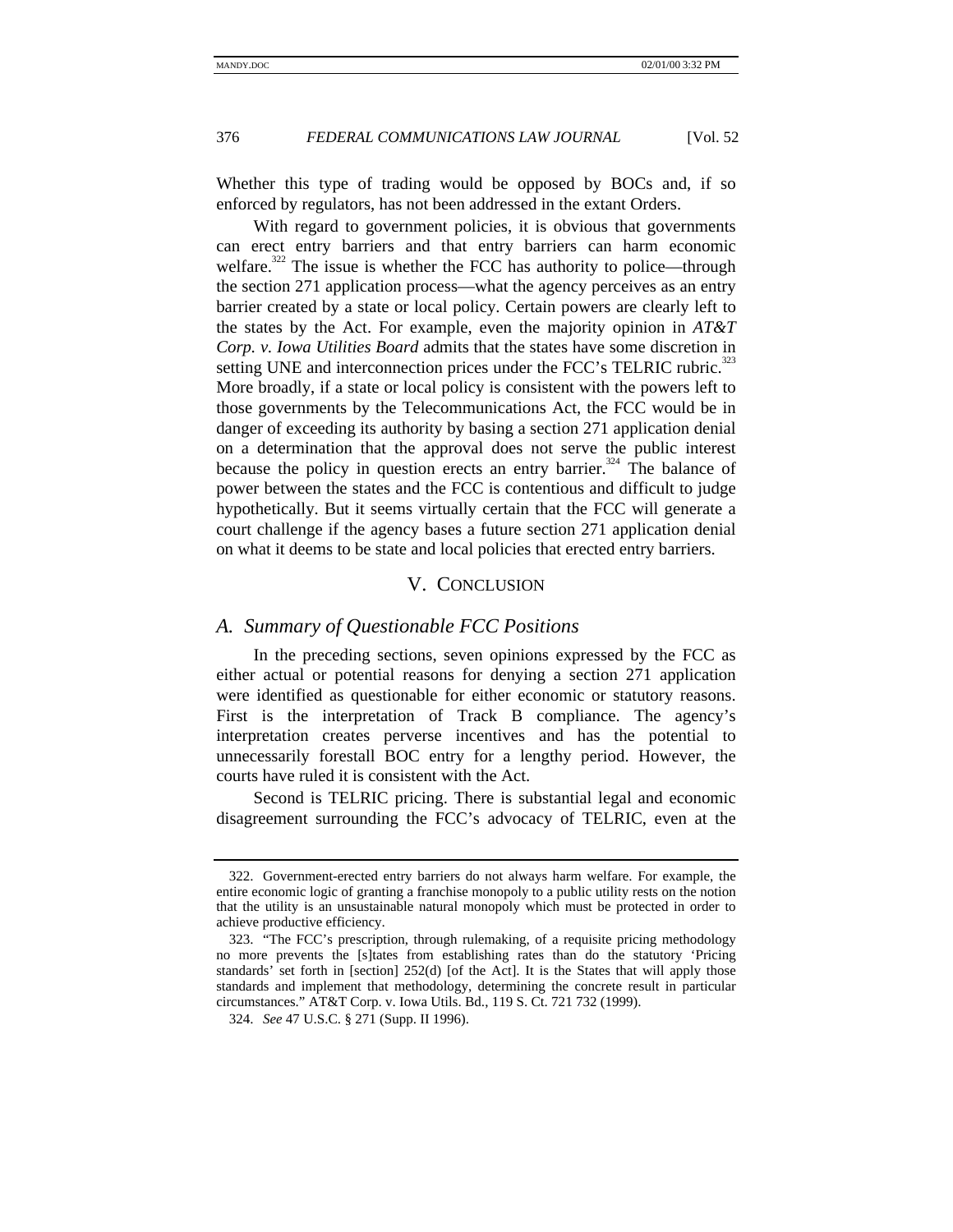Supreme Court. This suggests that the agency should reconsider the policy, and at least grant the states substantial latitude in deciding what prices meet

the TELRIC standard. Substantial inertia toward TELRIC was created by the *Local Competition Order*, 325 and state commissions now need to consider the criticisms of TELRIC and decide what version of TELRIC is right for their state and whether their version is likely to survive FCC scrutiny. Although the FCC insisted on TELRIC in its approval of Bell Atlantic's New York application, the Eighth Circuit has not yet ruled on whether TELRIC is consistent with the Act. $326$ 

The remaining five opinions all pertain to the FCC's view of its public interest determination. Pick and choose apparently remained on the agency's agenda, despite the *Iowa Utilities Board* decision, and that persistence has now been legally vindicated by the *AT&T Corp.* decision. But even the Supreme Court has doubts about the economics of pick and choose. This rule is very similar to a most favored nation clause, which is usually viewed with suspicion because of its anticompetitive effects.<sup>327</sup> Yet the FCC continues to insist that BOCs signal their commitment to competition by agreeing to such rules.

Allegations of tying also attract the agency's attention but with little consideration of the true welfare effects of the alleged tie. Tying local exchange service to intraLATA simply cannot be harmful to consumers in the presence of intraLATA equal access.

Furthermore, concerns with termination fees seem to ignore the welfare-enhancing effects of lower prices during the term of the commitment. Also ignored is the impossibility of reducing welfare through an *optional* price offering, unless consumers are substantially uninformed.

Misuse of proprietary information is a serious allegation, and the FCC appropriately attaches importance to such charges. But conducting a marketing campaign that can be carried out with publicly available information and that offers consumers lower prices is of little concern. In this case the BOC simply must be instructed to make certain it organizes its campaign around generally available data.

Nonrecurring charges are only a concern if they are sunk. The FCC has yet to adequately address the question of whether such charges are sunk. Finally, while it is understandable that concern exists over the entrydeterring effects of some state and local policies, such policies may be outside the agency's jurisdiction.

<sup>325.</sup> *See Local Competition Order*, 11 F.C.C.R. 15,499, 4 Comm. Reg. (P & F) 1 (1996).

<sup>326.</sup> *See New York Order*, FCC 99-404, 1999 WL 1243135, para. 238 (Dec. 22, 1999).

<sup>327.</sup> *See* Thomas E. Cooper, *Most Favored Customer Pricing and Tacit Collusion*, 17 RAND J. ECON. 377 (1986).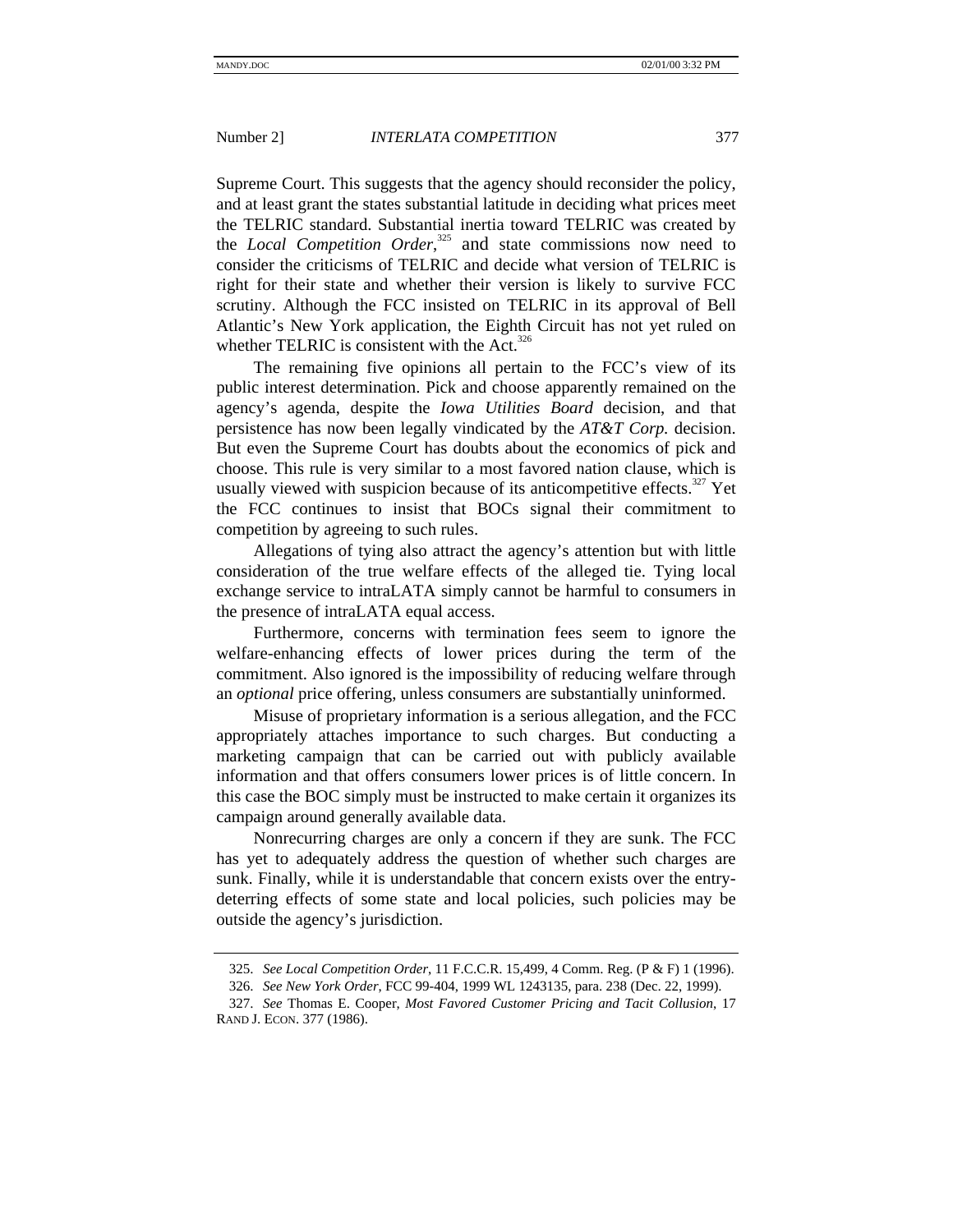# *B. Summary of Sound FCC Positions*

There are many opinions and decisions of the FCC expressed as either actual or potential reasons for denying or approving a section 271 application that are carefully considered, sound economically, and well within the agency's charge. For these, actions that future applicants and state commissions can undertake to strengthen the applications have either been suggested by the FCC or naturally suggest themselves. In general, the agency's evaluation of checklist compliance has been especially strong (except its insistence on TELRIC).

First, it is clear that CLECs must receive access to OSS that approaches parity. The FCC advised that comparative data on true average installation intervals (not percentage of commitments met) be reported in future applications. Demonstrative is comparative data on frequency of problem orders (order flow-through rates), although the FCC evaluated other measures in lieu of these in the *New York Order*; average inform intervals for reporting such problems; and inform intervals for order confirmations and completions.328 In the *Louisiana II Order*, the FCC explicitly invited statistical analyses of whether differences in these statistics between the BOC and CLECs are significant and considered such analyses in the *New York Order*. 329

Second, consumers must be oblivious to interconnection. The FCC has advised that true comparative trunk blocking rates be reported, a sound suggestion that was followed in New York, although the agency should guard against placing undue weight on CLECs' views of equal quality.<sup>330</sup>

Third, to reduce entry barriers access to unbundled local transport and switching must be superior to that offered by Ameritech and BellSouth. The existing rules and statutory interpretations make it clear that BOCs cannot arbitrarily label an end-to-end service as resale simply because it is not carried over dedicated facilities. Truly shared trunk and trunk port UNEs must be included in interconnection agreements and/or SGATs, with the methods used to meter usage explicitly specified. It must be explicit that local switching UNEs include the necessary features. SGATs and/or interconnection agreements also need to completely specify access and combination methods and all relevant charges. The FCC has suggested that data be reported on the time it takes to actually accomplish physical or virtual collocation.<sup>331</sup> The Bell Atlantic explicitly addresses all of these

<sup>328.</sup> *See New York Order*, FCC 99-404, 1999 WL 1243135, paras. 161-63.

<sup>329.</sup> *See id.* at app. b.

<sup>330.</sup> *See id.* at para. 69.

<sup>331.</sup> *See South Carolina Order*, 13 F.C.C.R. 539, para. 93, 10 Comm. Reg. (P & F) 870 (1998).